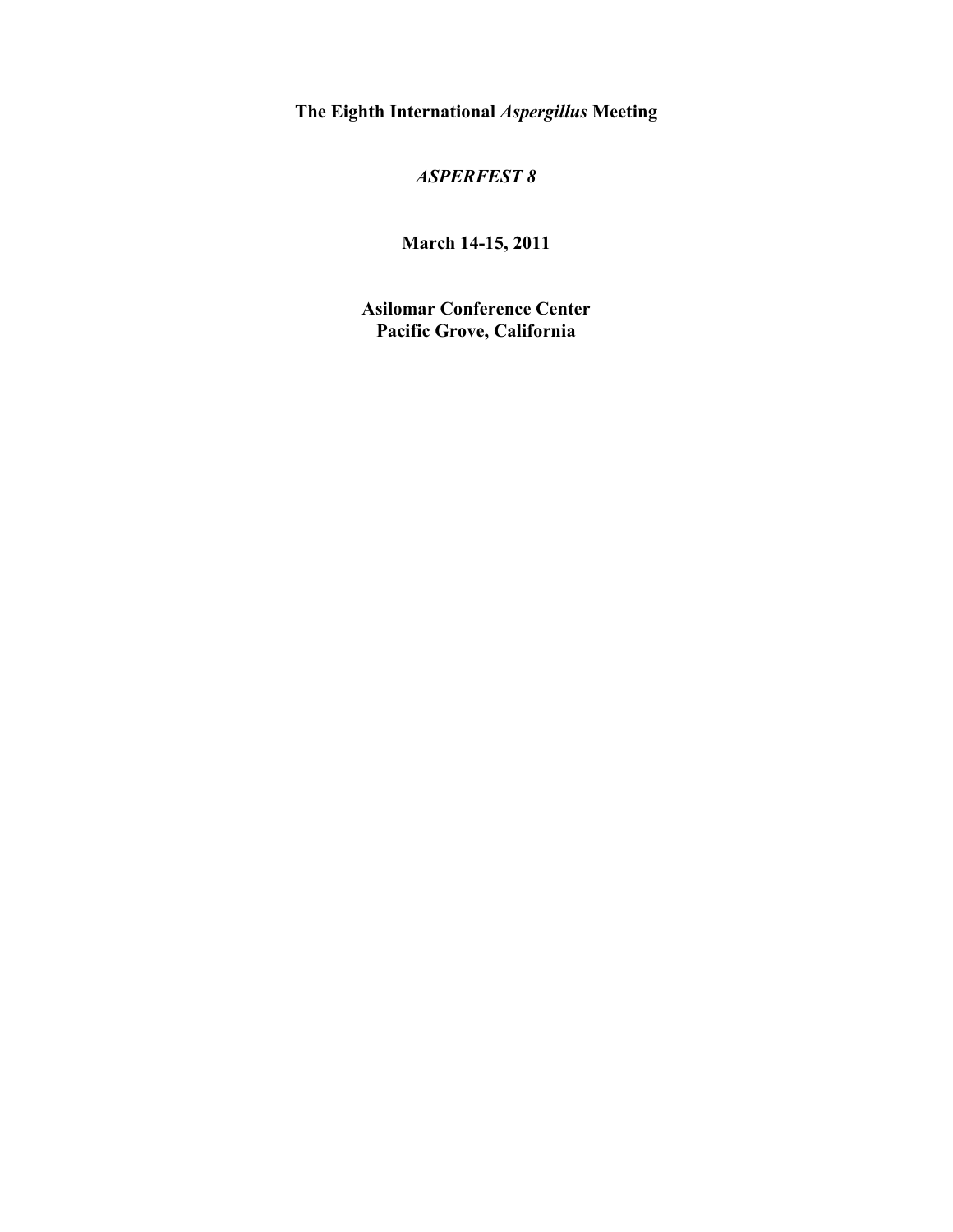### **The Eighth International** *Aspergillus* **Meeting** *ASPERFEST 8* **March 14-15, 2011 Merrill Hall, Asilomar Conference Center, Pacific Grove, California**

### **March 14 (Monday)**

**7:00 -10:00pm Posters and Welcome Reception** *Sponsored by Novozymes*

**March 15 (Tuesday)**

**9:00 Welcome, introductions and announcements** Michelle Momany/Gary Payne

**9:15-10:15 Session I** Michelle Momany

**9:15 Signaling the end: mRNA 3' tagging, degradation and translation** Mark Caddick, Institute of Integrative Biology, University of Liverpool, UK

**9:35 Impact of glucose metabolism during pathogenesis of** *Aspergillus fumigatus* Matthias Brock, Microbial Biochemistry and Physiology, Leibniz Institute for Natural Product Research and Infection Biology, Germany

**9:55 Genomic diversification and evolution of** *Aspergillus oryzae* **industrial strains** Kazuhiro Iwashita, National Research Institute of Brewing, Hiroshima, Japan

*10:15 -10:35 Coffee Break* 

**10:35-11:55 Session II: Genomics Projects** Jennifer Wortman/Scott Baker

## **10:35 Aspergillus Knock Out Project Update**

Stephen Osmani, Ohio State University, USA

## **10:50 Comparative Analysis of Aspergilli**

Ronald de Vries, CBS-KNAW Fungal Biodiversity Centre, The Netherlands

## **11:05 AspGD update**

Gavin Sherlock, Stanford University and Jennifer Wortman, Broad Institute, USA

## **11:20 New Resources for Functional Analysis of Omics Data for the Genus** *Aspergillus*

Benjamin Nitsche, Leiden University, The Netherlands

# **11:35 Pan Fungal Informatics Resources**

Jason Stajich, University of California, Riverside, USA

# **11:50 2012 Community Sequencing Project at JGI**

Kevin McCluskey, Fungal Genetics Stock Center

# *12:00-1:00 Lunch*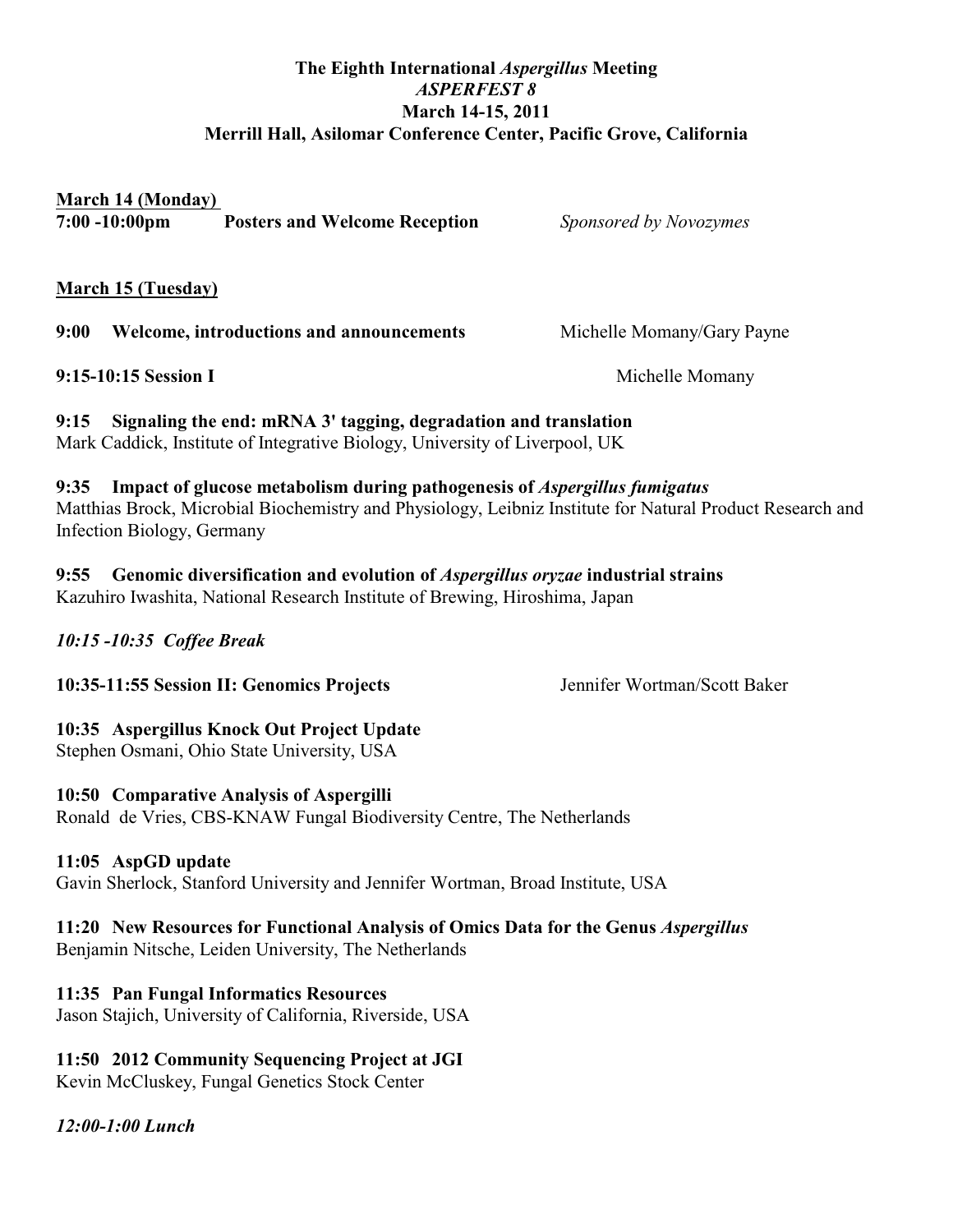### **1:00-1:15 Community directions discussion; Elections** Michelle Momany

### **1:15 - 2:45 Session III: Talks from abstracts** Gerhard Braus/Masa Machida

**1:30 Asymmetric RNA localization in** *Aspergillus fumigatus* Mara Couto-Rodríguez, University of Georgia, USA

**1:45 Genome mining of secondary metabolite genes in** *Aspergillus* **species**

Clay Wang, University of Southern California, Los Angeles, USA

### **2:00 Why are Aspergilli so different in their expression of secondary metabolites from section to section?**

Jens Christian Frisvad, Technical University of Denmark, Denmark

### **2:15 Nitric oxide (NO) is a morphogenetic signal in fungi**

David Cánovas Universidad de Sevilla, Spain

### **2:30 Gold nanoparticles in** *Aspergillus nidulans* **hyphae: can we study real-time physiology?**  Susan Kaminskyj , University of Saskatchewan, Canada

**2:45 Secrelection: A Novel Fungal Expression System For Selection Of Secreted Enzymes** Robbert Damveld DSM Biotechnology Center, The Netherlands

*2:45 Coffee Break* 

**3:00-3:45 Pontecorvo Lecture:** *Sponsored by AlerGenetica*

**Contribution of** *Aspergillus* **research to green, white and red biotechnology: past, present and future?** Cees van den Hondel, University of Leiden, The Netherlands

**3:45 - 4:00 Announcements:** election results; poster prizes; any other discussion items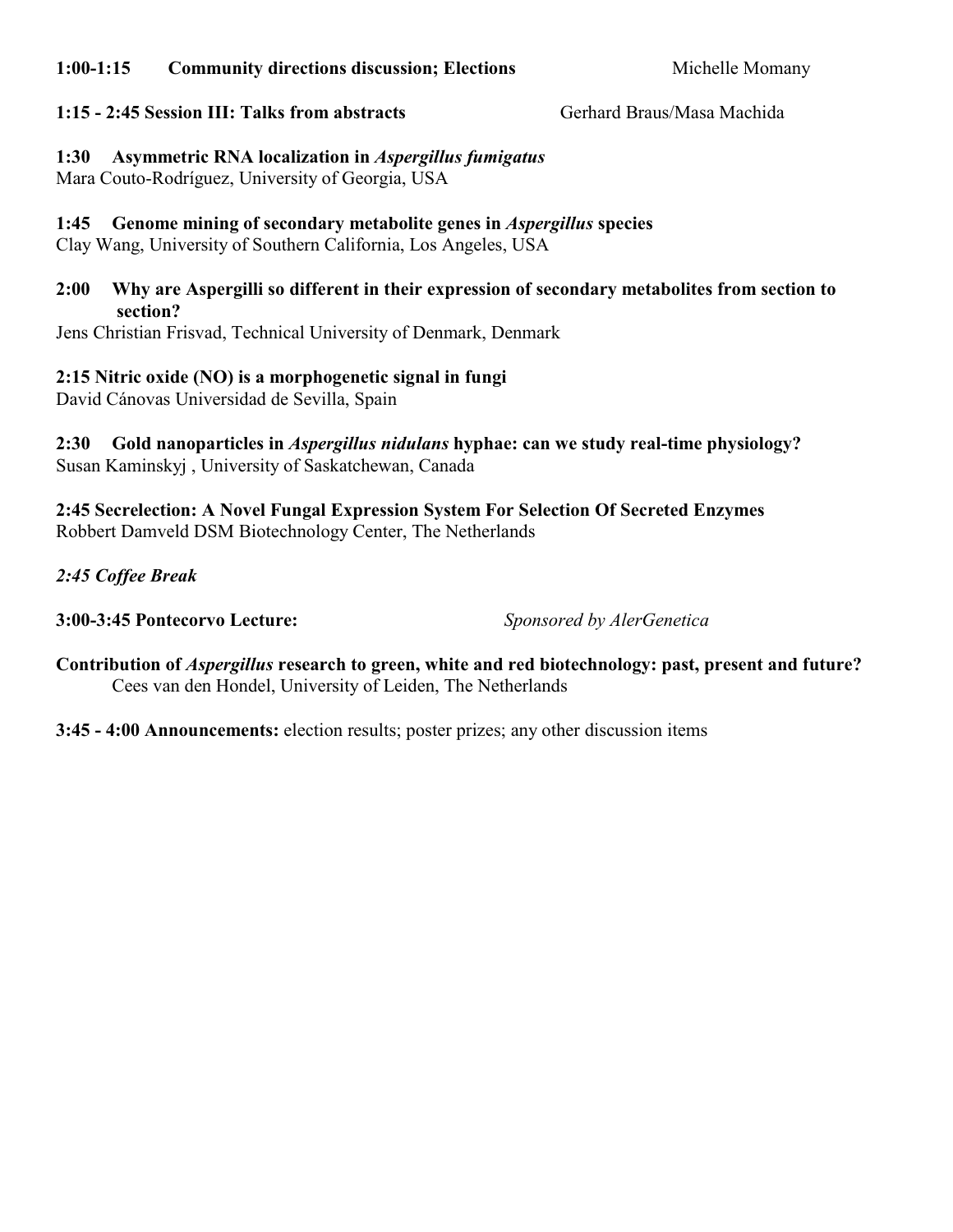#### **COMPARATIVE AND FUNCTIONAL GENOMICS**

**1) Gene expression analysis of** *Aspergillus awamori* **for metabolism regulation in long term cultivation by SOLiD. Masayuki Machida<sup>1\*</sup>, Morimi** Teruya<sup>2\*</sup>, Noriko Yamane<sup>1\*</sup>, Hideaki Koike<sup>1\*</sup>, Masatoshi Tsukahara<sup>3\*</sup>, Yuki Satou<sup>4\*</sup>, Kuniko Teruya<sup>4\*</sup>, Kazuhito Satou<sup>4\*</sup>, Hiroko Miyahara<sup>4\*</sup>, Akino Shiroma'\*, Makiko Shimoji<sup>s</sup>\*, Ikuya Kikuzato'\*, Kazuhiro E. Fujimori<sup>1</sup>\*, Yutaka Kawarabayasi<sup>1</sup>\*, Osamu Yamada<sup>s</sup>, Koji Jinno', Hiroshi Horikawa', Akira Hosoyama<sup>6</sup>, Takasumi Hattori<sup>7</sup>, Motoaki Sano<sup>8</sup>, Koichi Tamano<sup>1</sup>, Kazurou Fukuda<sup>9</sup>, Takaomi Yasuhara<sup>9</sup>, Kenichi Higa<sup>7</sup>, Shinichi Ohashi<sup>5</sup>, Kotaro Kirimura<sup>4</sup>, Masanori Arita<sup>10</sup>, Kiyoshi Asai<sup>10</sup>, Keietsu Abe<sup>11</sup>, Katsuya Gomi<sup>11</sup>, Shigeaki Mikami<sup>5</sup>, Takeaki Ishikawa<sup>12</sup>, Kaoru Nakasone<sup>13</sup>, Nobuyuki Fujita<sup>6</sup>, Takashi Hirano<sup>1\*</sup> (<sup>1</sup>Natl. Inst. Advanced Inst. Sci. Technol., <sup>2</sup>Okinawa Iind. Technol. Center, <sup>3</sup>Tropical Technol. Center, <sup>4</sup>Okinawa Sci. Technol. Promotion Center, <sup>5</sup>Natl. Res. Inst. Brewing, <sup>6</sup>Natl. Inst. Technol. Eval., <sup>7</sup>Waseda U., <sup>8</sup>Kanazawa Inst. Technol., <sup>9</sup>Asahi Breweries, <sup>10</sup>U. Tokyo, <sup>11</sup>Tohoku U., <sup>12</sup>Brewing Soc. Japan, <sup>13</sup>Kinki U., \*Okinawa Cutting-edge Genome Project)

*Aspergillus awamori* is widely used for brewing Japanese traditional spirits, Awamori.. High potential of enzyme production makes this microorganism important for modern biotechnology as well. We have sequenced 34.7 Mb of the *A. awamori* NBRC 4314 (RIB 2604) genome. In this work, we analyzed transcriptome of *A. awamori* by SOLiD to elucidate metabolic regulation. Comparison of closely related species,*Aspergillus niger* and *Aspergillus oryzae*, which have different citric acid productivity, will give us useful information in terms of metabolic regulation. Metabolic regulation in long term cultivation will be also discussed.

2) Genome sequence and comparative analysis of *Aspergillus oryzae* sake strains Takanori Nomura<sup>12</sup>, Tomoaki Fujimura<sup>12</sup>, Kenta Oda<sup>13</sup>, Kazuhiro Iwashita<sup>12</sup>, Osamu Yamada<sup>2</sup>. <sup>1</sup>Hiroshima university, Hiroshima, Japan. <sup>2</sup> National Research Institute of Brewing, Hiroshima, Japan. <sup>3</sup> SYSMEX CORPORATION, Japan.

*Aspergillus oryzae* has been used for Japanese traditional fermentation industry and some different strains were selected and used for each product according to their character. In our previous work, we reported the phylogenic analysis of industrial *A. oryzae* strains using DNA microarray and the correlation between the clade and their use. In this work, we performed genome sequence analysis of two *A. oryzae* sake strains belong to two different clade using high-throughput DNA sequencer and compared with the RIB40 genome. We isolated genome DNA from RIB128 and RIBOIS01 strains and applied for 454 genome sequencer. The genes of assembled contigs were further annotated using Spaln and BLAST. As the result, the genome size of RIB128 and RIBOIS01 strains were 36.9 and 37.8 Mbps, and the homology of conserved genes were 99.42 and 99.65 % in average comparing RIB40. Large deletion and insertion, more than 500 bps, was identified in both genomes and 577 (RIB128) and 337 (RIBOIS01) new genes were founded in the inserted regions. Furthermore, several inter chromosomal recombination was identified in both genome. Now we are examining for the second metabolite gene clusters in these genomes.

3) Sequencing the Black Aspergilli species complex. Kuo, Alan<sup>1+</sup>, Asaf Salamov<sup>1</sup>, Scott Baker<sup>2</sup>, and Igor Grigoriev<sup>1</sup>. <sup>1</sup>DOE Joint Genome Institute, CA, USA. <sup>2</sup>Pacific Northwest National Lab, WA, USA. \*akuo@lbl.gov.

The ~15 members of the *Aspergillus* section *Nigri* species complex (the "Black Aspergilli") are significant as platforms for bioenergy and bioindustrial technology, as members of soil microbial communities and players in the global carbon cycle, and as food processing and spoilage agents and agricultural toxigens. Despite their utilityand ubiquity, themorphological and metabolic distinctiveness of the complex's members, and thus their taxonomy, is poorly defined. We are using short read pyrosequencing technology (Roche/454 and Illumina/Solexa) to rapidly scale up genomic and transcriptomic analysis of this species complex. To date we predict 11197 genes in *Aspergillus niger*, 11624 genes in *A. carbonarius*, and 10845 genes in *A. aculeatus*. *A. aculeatus* is our most recent genome, and was assembled primarily from 454-sequenced reads and annotated with the aid of > 2 million 454 ESTs and > 300 million Solexa ESTs. To most effectively deploy these very large numbers of ESTs we developed 2 novel methods for clustering the ESTs into assemblies. We have also developed a pipeline to propose orthologies and paralogies among genes in the species complex. In the near future we will apply these methods to additional species of Black Aspergilli that are currently in our sequencing pipeline.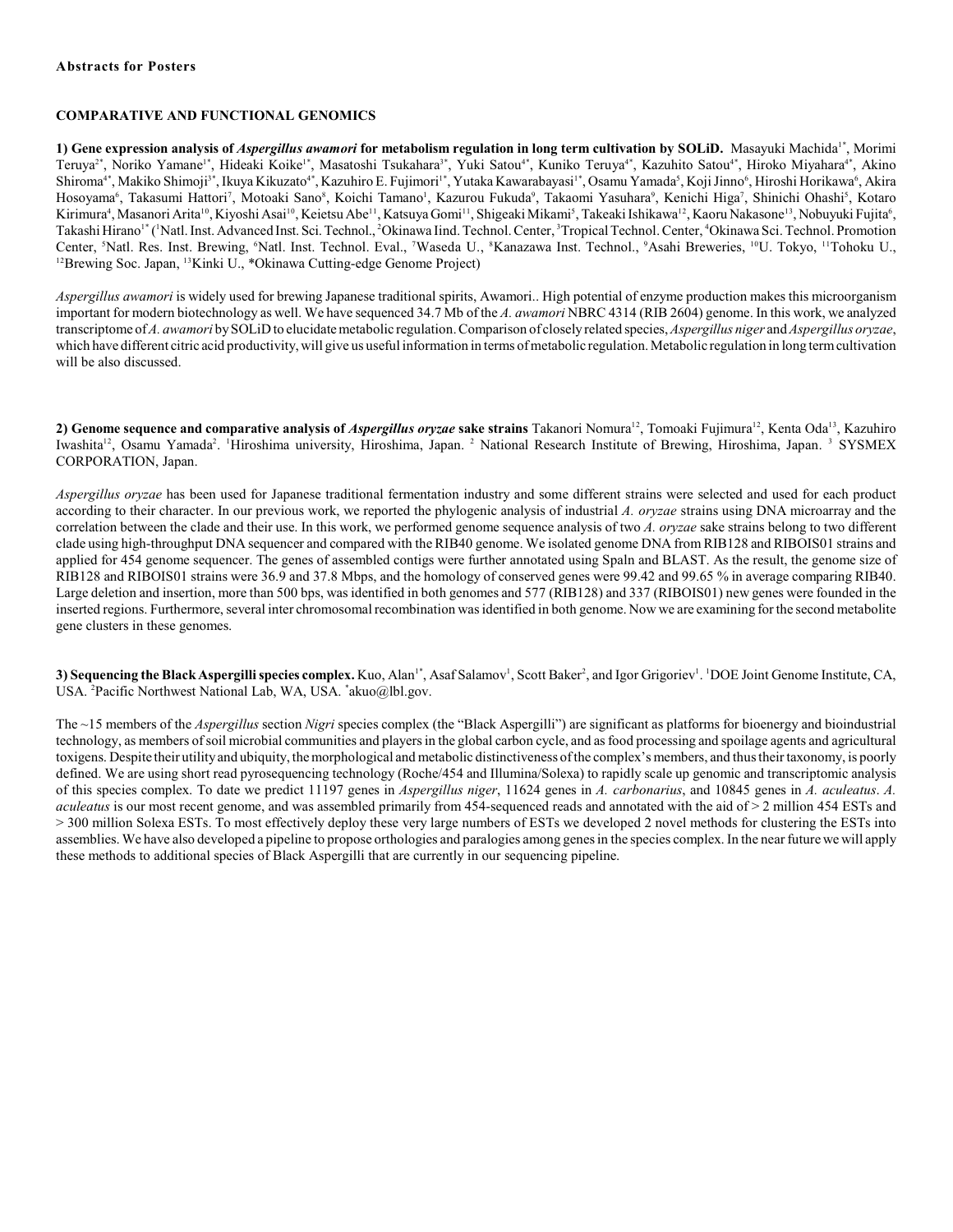4) Aspergillus Stress Database . István Pócsi<sup>1</sup>, Márton Miskei<sup>1</sup> and Zsolt Karányi<sup>21</sup> - Department of Microbial Biotechnology and Cell Biology, University of Debrecen, Debrecen, Hungary, e- mail: ipocsi $@g$ mail.com  $2$  – Department of Medicine, Faculty of Medicine, University of Debrecen, Debrecen, Hungary, e-mail: karanyi@internal.med.unideb.hu

The Aspergillus Stress Database (http://193.6.155.82/AspergillusStress/) was released in May 2008 and contains the description of 3908 stress-response proteins (and translated genes) that may play any role in the stress response of eight *Aspergillus* species with fully sequenced genomes including *Aspergillus clavatus*, *Aspergillus flavus*, *Aspergillus fumigatus*, *Aspergillus nidulans*, *Aspergillus niger*, *Aspergillus oryzae*, *Aspergillus terreus* and *Neosartorya fischeri*. Each annotated protein was characterized with *Aspergillus locus ID*, its closest homologues in *Saccharomyces cerevisiae*, *Schizosaccharomyces pombe*, *Candida albicans* and *Neurospora crassa* (gene locus IDs, protein names), a brief functional description (stress type, gene ontology classes) and links to relevant publications (PMID IDs). The annotation of *Aspergillus* stress response proteins revealed the limits of yeast-based models when genome annotation work is performed in filamentous fungi. Currently, we develop the Aspergillus Stress Database further to a more general Fungal Stress Database.

**5) A versatile gene expression and characterization system for filamentous fungi**. Bjarne Gram Hansen, Morten Thrane Nielsen, Bo Salomonsen, Jakob Blæsbjerg Nielsen, Niels Bjørn Hansen, Kristian Fog Nielsen, Kiran Patil and Uffe Hasbro Mortensen. Technical University of Denmark, Department of Systems Biology, Center for Microbial Biotechnology, Denmark. E-mail: bgha@bio.dtu.dk

Assigning functions to newly discovered genes constitutes one of the major challenges en route to fully exploit the data becoming available from the genome sequencing initiatives. To facilitate the use of filamentous fungi in functional genomics, we present a versatile cloning system that allows gene of interest (GOI) to be expressed from a defined genomic location of *A. nidulans*. By a single USER cloning step, genes are easily inserted into a combined targeting-expression cassette ready for rapid integration and analysis. The system comprises a vector set that allows genes to be expressed from a range of constitutive promoters or from the inducible PalcA promoter. Moreover, by using the vector set, protein variants can easily be made and expressed from the same locus, which is mandatory for proper comparative analyses. Lastly, all individual elements of the vectors can easily be substituted for other similar elements ensuring the flexibility of the system. We have demonstrated the high-throughput potential of the system by transferring more than 100 genes from filamentous fungi into *A. nidulans*. In addition, we produce defined mutant derivatives of selected GOI which allows an in-depth analysis of the GOI. Importantly, since the vector set is constructed in a flexible manner, it can without problems be modified to allow specific integration of GOI into other fungi. The strategy for gene characterization presented here is therefore widely applicable and should greatly facilitate assignment of gene functions in fungi where the genetic tool-box is poorly developed.

**6) Comparative analysis of mitochondrial genomes from** *Aspergillus* **and** *Penicillium* **spp.** Vinita Joardar, Suman Pakala, Jessica Hostetler, Suchitra Pakala, Natalie Fedorova and William Nierman J. Craig Venter Institute, Rockville MD, USA.

Fungal mitochondrial genes are widely used in population and phylogenetic studies and have been linked to virulence and senescence in some fungi. While multiple nuclear genomes are available for *Aspergillus* spp., few annotated mitochondrial genomes have been published for these organisms. We report here the complete sequence of 6 mitochondrial genomes of *Aspergillus*spp. as well as 3 *Penicillium* spp. obtained by Sanger sequencing. While core gene content and synteny are well conserved within each genus, the genomes sizes range considerably from 24,658 to 35,056 bp in *Aspergillus* spp. and from 27,017 to 36,351 bp in *Penicillium* spp. The core mitochondrial genome includes the 14 genes involved in oxidative phosphorylation, a complete set of tRNAs, the small and large subunits of ribosomal RNA and the ribosomal protein S5, all encoded on the same strand. The differences in size correlate with the number of introns and the number of accessory genes present in the genome. The smallest genomes do not contain introns in the protein-coding genes whereas the larger genomes contain as many as 9 introns. Accessory genes include intron-encoded endonucleases, DNA and RNA polymerases and hypothetical proteins. The comparative and phylogenetic analysis of these and related publicly available mitochondrial genomes are presented. Funding: NIAID

**7) Identification and characterization of genes responsible for biosynthesis of kojic acid from** *Aspergillus oryzae***.** Hideaki Koike , Junichiro Marui , 1 1 Noriko Yamane<sup>1</sup>, Sumiko Ohashi<sup>1</sup>, Yasunobu Terabayashi<sup>1</sup>, Motoaki Sano<sup>2</sup>, Shinichi Ohashi<sup>2</sup>, Eiji Ohshima<sup>3</sup>, Kuniharu Tachibana<sup>3</sup>, Yoshitaka Higa<sup>3</sup>, Marie Nishimura<sup>4</sup>, and Masayuki Machida<sup>11</sup> Natl. Inst. Adv. Indus. Sci. Tech. (AIST), <sup>2</sup> Kanazawa Inst. Tech., <sup>3</sup>Sansho Seiyaku Co., Ltd., <sup>4</sup> Natl. Inst. Agrobiol. Sci.

*Aspergillus oryzae* is one of the most important organisms in Japanese fermented food industry. Kojic acid is produced in large amounts by *Aspergillus oryzae* as a secondary metabolite and is used in the cosmetic industry. Glucose can be converted to kojic acid, perhaps by only a few steps, but no genes for the conversion have thus far been revealed. Using a DNA microarray, gene expression profiles under three pairs of conditions, significantly affecting kojic acid production, were compared. All genes were ranked using an index parameter reflecting both high amounts of transcription and a high induction ratio under producing conditions. After disruption of nine candidate genes selected from the top of the list, two genes of unknown function were found to be responsible to kojic acid biosynthesis, one having an oxidoreductase motif and the other a transporter motif. These two genes are closely associated in the genome, showing typical characteristics of genes involved in secondary metabolism. Regulatory mechanism of the gene cluster will be discussed.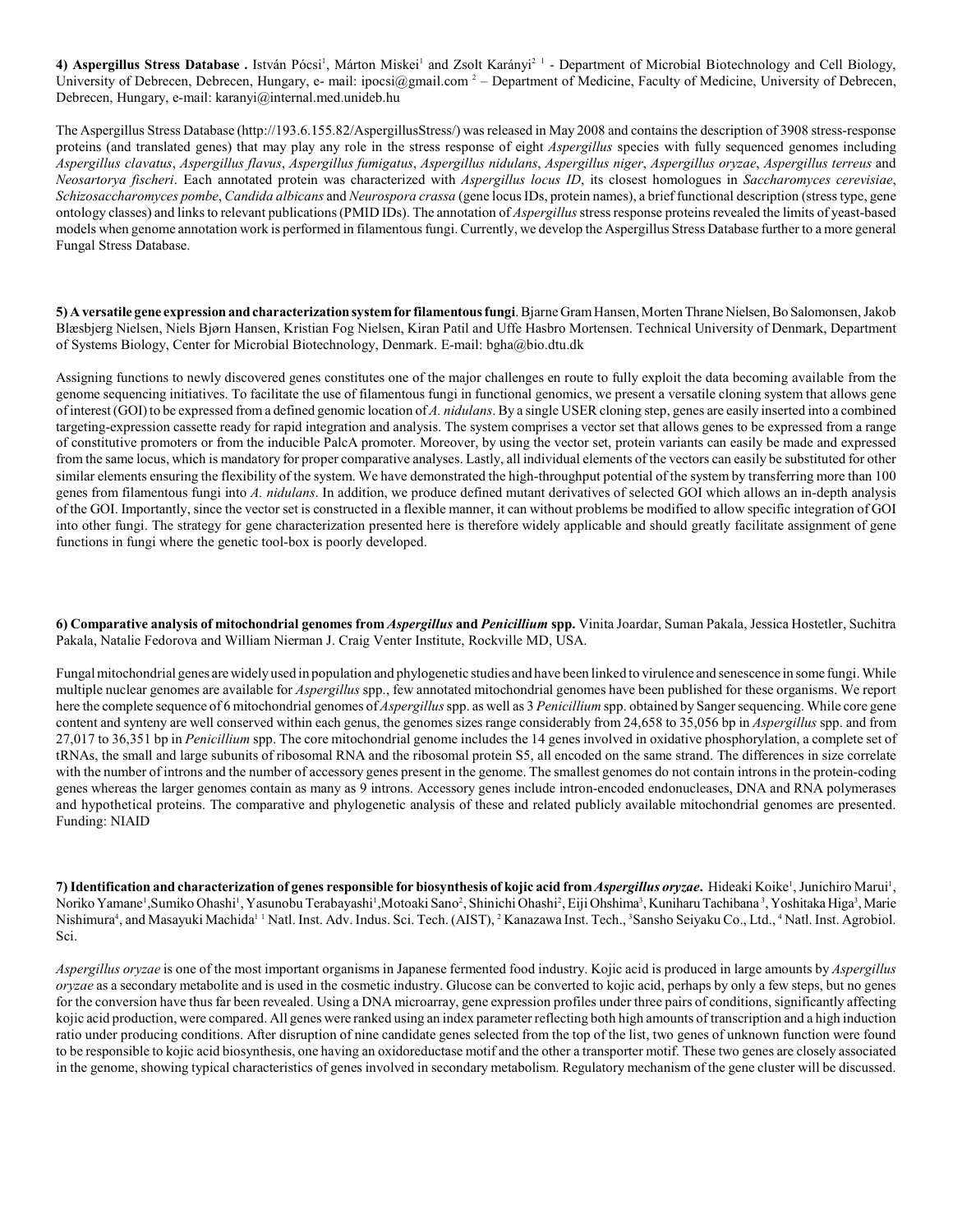8) A method for accurate prediction of the size of secondary metabolite clusters in *Aspergillus nidulans*. Mikael R. Andersen', Jakob B. Nielsen', Mia Zachariassen<sup>1</sup>, Tilde J. Hansen<sup>1</sup>, Kristian F. Nielsen<sup>1</sup>, and Uffe H. Mortensen<sup>1</sup>. <sup>1</sup>Center for Microbial Biotechnology, Technical University of Denmark, Denmark.

Fungal secondary metabolites (SMs) are receiving increasing interest due to their role as bioactives, ranging from antibiotics over cholesterol-lowering drugs to food toxins. The identification of SMs and their biosynthetic gene clusters are thus a major topic of interest. Identifying these genes is a tedious and time-consuming affair, with the standard method requiring the knockout of genes on both sides of putative SM synthases. Furthermore, one does not know the number of genes in the cluster and thereby extent of this work before starting the experiment. In this work, we present an algorithm for prediction of the size of SM clusters in *Aspergillus nidulans*. The method is based on an gene expression catalog of >60 transcriptome experiments, using a diverse set of strains, media, carbon sources, and solid/liquid cultivations. Furthermore, the method is independent of the quality of annotation. Application of the algorithm has allowed the accurate prediction of the number of included genes in well-characterized gene clusters. including the 25 genes of the sterigmatocystin cluster and the emericellamide cluster (4 genes). The method has provided strong predictions of unknown clusters, some of which we have verified experimentally and identified the corresponding metabolites.

9) Systematic Deletion Analysis of Aspergillus nidulans Kinase Genes. <sup>1</sup>Colin P. De Souza, <sup>1</sup>Shahr B. Hashmi, <sup>1</sup>Aysha H. Osmani, <sup>2</sup>Carol S. Ringelberg, <sup>2</sup>Jay C. Dunlap and <sup>1</sup>Stephen A. Osmani. The Ohio State University, Columbus, OH, USA. <sup>2</sup>Dartmouth Medical School, Hanover, NH, USA. (osmani.2@osu.edu)

Phosphorylation mediated through kinase enzymes is important to the regulation of virtually all eukaryotic processes. In the filamentous fungi analysis of these important regulatory enzymes has been limited to specific kinases identified through biochemical or genetic approaches or by sequence similarities to kinases in other organisms. However, recent advances in gene targeting and the availability of pre-made deletion constructs makes possible the global analysis of all kinases in Aspergillus nidulans. We report here the deletion and primary characterization of all protein kinase, histidine kinase and PI3/PI4 kinase encoding genes, totaling 130 deletions, in this model fungus. Each gene has been deleted and defined as either essential or not essential. Nonessential haploid deleted strains have been tested for conditional phenotypes in response to numerous cellular stress conditions. In addition, for all 24 of the essential kinase genes, the terminal growth and cell cycle phenotype has been defined using heterokaryon rescue and microscopic analysis of DAPI stained cells. This global analysis has confirmed the phenotypes of previously studied kinase genes and has expanded the number of kinase genes that have now been characterized in A. nidulans by 82. The deleted strains have been deposited at the FGSC and provide a powerful resource for analysis of processes regulated by phosphorylation in fungi. (Funded by NIH Program Project grant GM068087)

**10) Alternative annotation of** *Aspergillus* **genomes with multi-genome Gnomon method.** Alexandre Souvorov, Boris Kiryutin, Vyacheslav Chetvernin, Barbara Robbertse, Leonid Zaslavsky, Tatiana Tatusova., The National Center for Biotechnology Information, National Institutes of Health Bethesda Maryland, USA., robberts@ncbi.nlm.nih.gov.

A novel Gnomon annotation method uses comparative multi-genome approach that utilize the fact that functional regions of a genomic sequence, and protein-coding regions in particular, are more conserved than non-functional. This method starts from a single genome Gnomon gene prediction and then uses a comparative analysis among multiple genomes to gradually improve the annotation through the iterative process. The approach has been tested on genomes from eight *Aspergillus* species. Original annotations submitted to GenBank for eight *Aspergillus* species were compared to those predicted by multi-Gnomon using a protein cluster procedure. By design, the multi-genome Gnomon propagates proteins found on one genome into other genomes. The result is an increased number of clusters which included proteins from all eight *Aspergillus* genomes. Overall the clustering results showed that more Gnomon models shared clusters with other fungal proteins than the predicted proteins of these genomes in GenBank. There were 1054 clusters which included a *S. pombe* protein and proteins from all eight *Aspergillus* genomes (Gnomon or existing Genbank annotations). Gnomon predicted proteins were present in almost all of the clusters. In these clusters 545 Gnomon models did not have a GenBank counterpart yet 87% of these Gnomon models had direct (same species) or indirect EST support (from other Aspergilli).

**11) New resources for functional analysis of omics data for the genus** *Aspergillus* **B.M. Nitsche <sup>1</sup>, A.F.J. Ram <sup>1,2</sup>, V. Meyer <sup>1,2</sup>, J.R. Wortman <sup>3</sup> <sup>1</sup>** Institute of Biology, Leiden University Sylviusweg 72, 2333 BE Leiden, the Netherlands, <sup>2</sup> Kluyver Centre for Genomics of Industrial Fermentation, Sylviusweg 72, 2333 BE Leiden, the Netherlands and <sup>3</sup> Department of Medicine Institute for Genome Sciences, University of Maryland School of Medicine, Baltimore, MD, USA

Detailed and comprehensive genome annotation can be considered a prerequisite for effective analysis and dissection of omics data. As such, Gene Ontology (GO) annotation has become a well-accepted framework for functional annotation. The genus *Aspergillus* comprises fungal species that are important model organisms, plant and human pathogens as well as industrial workhorses. GO annotation based on computational prediction and manual curation has so far only been available for one of its species, namely *A. nidulans*. Based on protein homology and synteny, we have mapped 97% of the 3,498 *A. nidulans* GO annotated genes to at least one of seven other *Aspergillus* species: *A. niger, A. fumigatus, A. flavus, A. clavatus, A. terreus, A. oryzae* and *Neosartorya fischeri*. Furthermore, we developed the web application FetGOat, which can be used to perform GO enrichment analysis for eight *Aspergillus* species. We have benchmarked the newly mapped GO annotation and the web application FetGOat by analyzing two recently published microarray datasets and comparing the results to those obtained with two freely available analysis tools, Blast2GO and GSEA.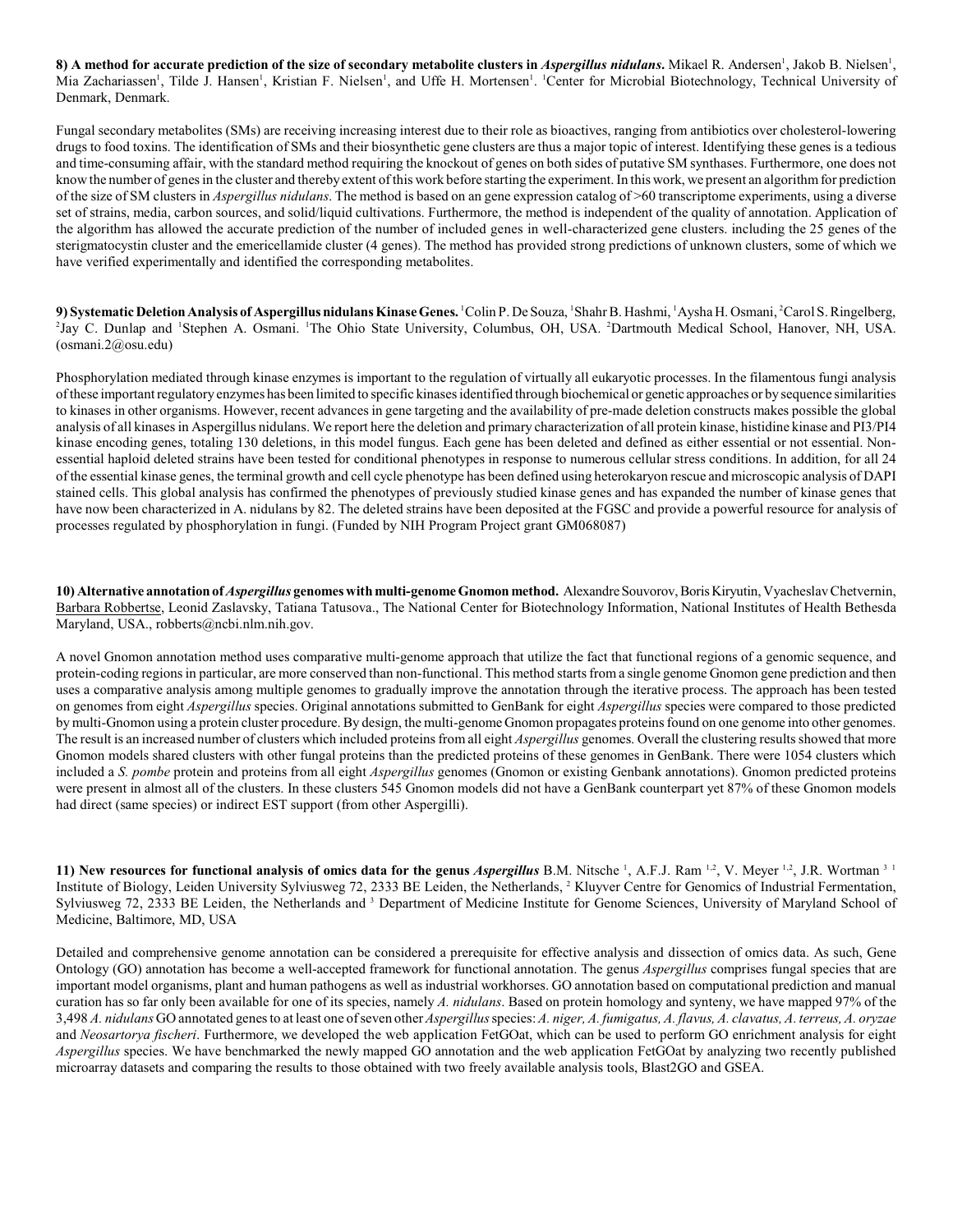**12) Validation of a novel self-excising marker by employing the beta-rec/***six* **site-specific recombination system in the human pathogen** *Aspergillus fumigatus*. Edyta Szewczyk,<sup>1</sup> Michaela Dümig,<sup>1</sup> Thomas Hartmann,<sup>1</sup> Basem M. Jaber,<sup>3</sup> Patrick Olbermann,<sup>1</sup> Joachim Morschhäuser,<sup>2</sup> and Sven Krappmann<sup>1</sup> Research Center for Infectious Diseases<sup>1</sup> and Institute for Molecular Infection Biology,<sup>2</sup> Julius-Maximilians-University Würzburg, Würzburg, Germany, and Department of Biological Sciences, University of Jordan, Amman, Jordan<sup>3</sup>

Functional studies of genes often rely on methods of their manipulation, most often by means of gene targeting, such as deletion. This is achieved by replacing the sequence of interest with a marker gene, the presence of which can be selected under specific conditions. Many cellular activities in higher eukaryotes are often encoded bymultiple and sometimes redundant genes, making the generation of definite null mutants a difficult task. One of the crucial problems is the limited number of selectable markers and mutations, be it nutritional or drug resistance genes. Recyclable marker modules allow repetitive rounds of gene deletion, followed by marker rescue, making the recurring use of resistance cassettes in gene targeting tasks possible. Excision of the selective marker also allows to avoid the potential risk of phenotypic effects caused by expression of additional heterologous genes. In aspergilli, the Cre/*lox* system has recently been established, employing transient expression of the recombinase-encoding gene from an autonomously replicating plasmid, which is later lost under non-selective culture conditions. One drawback of this method is the requirement of two rounds of transformation per gene deletion/marker rescue event. Here, we describe functionality of a bacterial recombination system employing the small beta serine recombinase (betarec) acting on *six* recognition sequences in a fungal host, the human pathogen *Aspergillus fumigatus*. By combining a selectable marker and a tightly controllable beta-rec expression module in the same cassette, a novel self- excising resistance marker for serial gene replacement purposes could be validated. As further benefit, uncontrolled chromosomal rearrangements during marker excision are precluded due to the strict *cis* (intramolecular) action of the beta-recombinase. This innovative cassette allows marker rescue in a more convenient manner, requiring only one transformation per deletion/marker excision event.

**13) A new mutant phenotype system and the curation of pathogenesis-related phenotypes for** *Aspergillus nidulans* **and** *Aspergillus fumigatus* **at** the *Aspergillus* Genome Database Diane O. Inglis<sup>1</sup>, Martha B. Arnaud<sup>1</sup>, Jon Binkley<sup>1</sup>, Gustavo Cerqueira<sup>2</sup>, Maria C. Costanzo<sup>1</sup>, Marcus C. Chibucos <sup>2</sup>, Jonathan Crabtree <sup>2</sup>, Joshua Orvis <sup>2</sup>, Prachi Shah <sup>1</sup>, Marek S. Skrzypek <sup>1</sup>, Gail Binkley <sup>1</sup>, Stuart R. Miyasato <sup>1</sup>, Jennifer R. Wortman <sup>2</sup> and Gavin Sherlock <sup>11</sup> Department of Genetics, Stanford University School of Medicine, Stanford, CA<sup>2</sup>Institute for Genomic Sciences, University of Maryland School of Medicine, Baltimore MD

The *Aspergillus Genome Database* (AspGD; www.aspgd.org) collects and displays gene, protein, and genomic information gathered from published literature about the model fungus, *Aspergillus nidulans* and other aspergilli including the pathogen *A. fumigatus*. Much of the curated information in AspGD is described using controlled vocabularies, such as the Gene Ontology, which greatly facilitates searching for specific data and comparison across genomes. We use a new phenotype curation system that conforms to a rigorously controlled-vocabulary system that was developed at the *Saccharomyces* Genome Database (SGD). Each phenotype annotation is broken down into an chr(34)observablechr(34), representing the entity or process that is observed (e.g., conidiation) and a qualifier that describes the effect on that entity or process in the mutant (e.g., decreased, increased, abnormal, normal). Additional fields may contain information about the mutant such as strain background, allele name, conditions under which the phenotype is observed or the animal model used in a virulence assay. To more comprehensively capture host-pathogen interaction phenotypes, we have expanded our phenotype vocabulary to include the additional pathogenesis-related terms, "resistance to killing by host cells" and "resistance to phagocytosis" in addition to terms, such as virulence, that were already in use. A summary of the mutant phenotype information is displayed on the Locus Summary page for each gene, and the complete information is displayed in tabular format on the Phenotype details page for each gene. All of the information is searchable, and may also be downloaded in bulk using AspGD's Batch Download tool or from the Download Data page. AspGD issupported by grant RO1 AI077599 from the NIAID at the NIH.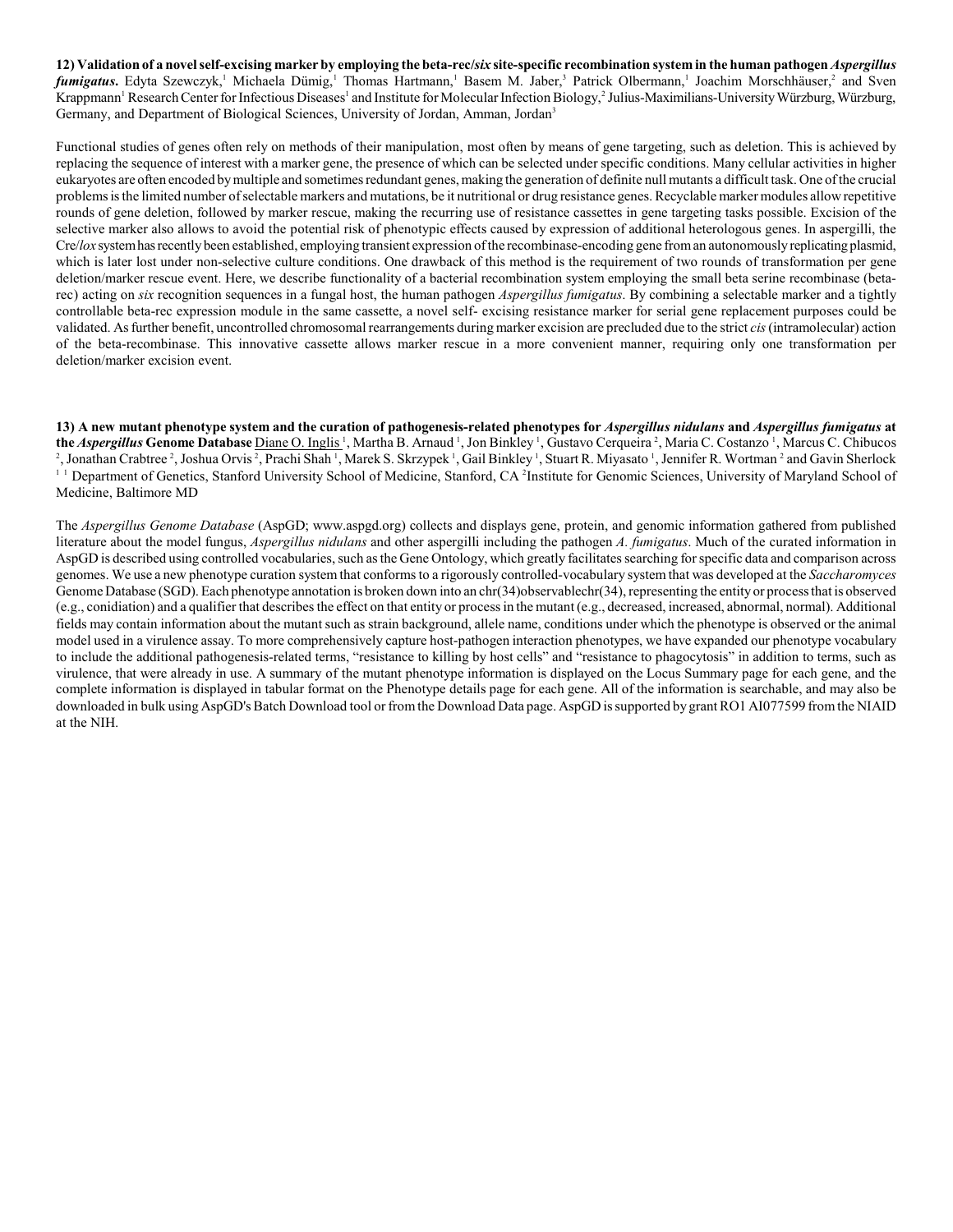#### **GENE REGULATION**

**14) Nitric oxide (NO) is a morphogenetic signal in fungi** Ana T. Marcos\*, Thorsten Schinko#, Joseph Strauss#, David Cánovas\* \*Departamento de Genética, Facultad de Biología, Universidad de Sevilla, Spain, davidc@us.es; #Fungal Genetics and Genomics Unit, AIT-Austrian Institute of Technology and BOKU University, Vienna, Austria, joseph.strauss@boku.ac.at

Nitric oxide (NO<sup></sup>) is an important signalling and defence molecule in higher eukaryotes, including plants and mammals. We recently showed that in A. nidulans this short-lived nitrogen oxide radical is generated during the nitrate assimilation process, and that detoxification by flavohemoglobin proteins FhbA and FhbB, which are co-regulated with the nitrate pathway, is required to protect nitrate- and nitrite reductase from nitrosative inactivation under elevated NO $\bullet$  conditions (1). We here report the effect of nitric oxide donors and of mutations in fhbA and fhbB on developmental processes in two fungal genera. In response to external and internal signals, all fungi undergo developmental programs to form specialized structures and in A. nidulans, there is a fine balance between asexual (conidiation) and sexual development. We have found that addition of the NO $\bullet$ -releasing compound DetaNONOate reduced asexual development in A. nidulans. On the other hand, the formation of sexual structures is increased after DetaNONOate supplementation in several fungal species, including species from Aspergillus and Neurospora. (1) Schinko et al. (2010). Transcriptome analysis of nitrate assimilation in Aspergillus nidulans reveals connections to nitric oxide metabolism. Mol. Microbiol. 78: 720-738.

15) Involvement of FarA transcription factor in fatty acid utilization in *Aspergillus oryzae* Sharon Marie Garrido<sup>1</sup>, Noriyuki Kitamoto<sup>2</sup>, Akira Watanabe<sup>1</sup>, Takahiro Shintani<sup>1</sup>, and Katsuya Gomi<sup>11</sup>Graduate School of Agricultural Science, Tohoku University, Japan; <sup>2</sup>Food Research Center, Aichi Industrial Technology Institute, Japan.

This zinc finger transcriptional factor FarA in *Aspergillus nidulans* up-regulates genes required for growth on fatty acids. FarA is widely conserved in fungi and binds to 5'-CCTCGG-3' core sequences in the promoters of their target genes (Hynes et al, 2006). Ctf1 and Por1, orthologs of FarA of *A*. *nidulans* are required for growth on fatty acids in *Candida albicans* and also for the essential transcriptional activation of genes involved in beta-oxidation and peroxisomal biogenesis in *Yarrowia lipolytica*, respectively (Ramirez and Lorenz, 2009; Poopanitpan et al, 2010). FarA transcriptional factor is also found in the *Aspergillus oryzae* which has 83% homology of all the amino acid sequences and 97.5% homology of Zn2Cys6 motifs with the *A. nidulans*. In this study, *farA* disruptant in *A. oryzae* was characterized and expression levels of genes for fatty acid metabolism and peroxisomal biogenesis and functions were examined. Interestingly, *A. oryzae farA* disruptants showed indistinguishable growth in fatty acid sources compared to the wild-type, inconsistent with the growth phenotype of the *A. nidulans* counterpart. In contrast, expressions of some genes for fatty acid metabolism, such as acyl-CoA oxidase and acyl-CoA dehydrogenase genes, were significantly reduced in the *farA* disruptants. These contradicting results suggested that FarA acts not only the primary transcriptional activator for fatty acid utilization in *A. oryzae* and another transcriptional factor(s) may regulate other fatty acid metabolic genes which can be accounted to the differences on the number of genes between these two *Aspergilli*.

**16) Functional characterization of nuclear localization signals in the***Aspergillus nidulans* **transcription activator of nitrogen metabolic genes AreA.** Richard B. Todd<sup>1</sup>, Cameron C. Hunter<sup>1</sup>, Kendra S. Siebert<sup>1</sup>, Koon Ho Wong<sup>2</sup>, Sara Lewis<sup>2</sup>, Damien J. Downes<sup>1</sup>, James A. Fraser<sup>2</sup>, Michael J. Hynes<sup>2</sup> and Meryl A. Davis<sup>2</sup>. <sup>1</sup> Department of Plant Pathology, Kansas State University, Manhattan, KS 66506, USA. <sup>2</sup> Department of Genetics, The University of Melbourne, VIC 3010, AUSTRALIA. Email: rbtodd@k-state.edu

The *Aspergillus nidulans* GATADNA-binding transcription factor AreAactivates transcription of genes for uptake and metabolism of nitrogen nutrients. AreA accumulates in the nucleus during nitrogen starvation but not in the presence of nitrogen sources. The AreA protein contains five putative classical SV40 Large T Antigen-type nuclear localization sequences (NLSs) and one putative non-canonical bipartite NLS conserved with mammalian GATA4. We are using two approaches to determine which of the putative NLSs are functional. First, we constructed epitope-tagged gene replacement *areA* mutants affected in the NLSs to identify sequences required for nuclear localization. Immunofluorescence microscopy experiments show that at least one of the classical NLSs contributes to nuclear import. However, deletion of all five classical NLSs does not affect utilization of nitrogen sources and does not prevent AreA nuclear localization. Mutation of the bipartite NLS confers inability to utilize alternative nitrogen sources. We are determining the effect of this bipartite NLS mutation individually and in combination with deletion of the five classical NLSs on nuclear localization. Second, we fused DNA sequences encoding the putative AreA NLSs to the Green Fluorescent Protein (GFP) gene and introduced these constructs into *A. nidulans* to determine which of the predicted NLSs are sufficient to direct GFP to the nucleus. We will use UV-fluorescence microscopy to determine the subcellular location of the GFP-NLS fusion protein in the transformants.

**17)** The Zn(II), Cys, binuclear cluster of TamA is required for activation of *gdhA* expression in *Aspergillus nidulans*. Downes, Damien  $J^{1,2}$ , Brendan L. Taig<sup>1</sup>, Sara Lewis<sup>1</sup>, Richard B. Todd<sup>2</sup>, Meryl A. Davis<sup>1</sup> <sup>1</sup>Department of Genetics, University of Melbourne, Vic, Australia. <sup>2</sup>Department of Plant Pathology, Kansas State University, KS, USA

NADP-dependent glutamate dehydrogenase (NADP-GDH) encoded by *gdhA* is required for the assimilation of alternate nitrogen sources through ammonium in *Aspergillus nidulans*. Previousstudies have shown that *gdhA* expression is regulated by three transcription factors: the major transcription activator of nitrogen metabolic genes, AreA, the regulator of leucine biosynthesis, LeuB, and TamA a co-activator of AreA that also interacts with LeuB. At the *gdhA* promoter TamA isthe major contributor to gene expression, unlike at most nitrogen assimilation promoters, where TamA plays a minor role in gene activation. We show that mutation of the DNA binding domain in any of AreA, LeuB or TamA reduces activity at the *gdhA* promoter. Significantly 2 2 this suggests a role for the Zn(II) Cys binuclear cluster of TamA, which is dispensable for function at other promoters. Using fragments of the *gdhA* promoter fused to the *lacZ* reporter gene we identified two core regulatory regions in the promoter. One regulatory region contains a potential site of action for TamA close to putative binding sites for both AreA and LeuB. At the second regulatory site LeuB acts independently as a modulated activator/repressor to mediate glutamate feedback regulation.

18) Se**crelection: A Novel Fungal Expression System For Selection Of Secreted Enzymes.** Robbert Damveld <sup>1</sup>, Brenda Vonk <sup>1</sup>, Cees Sagt <sup>1</sup>, Hildegard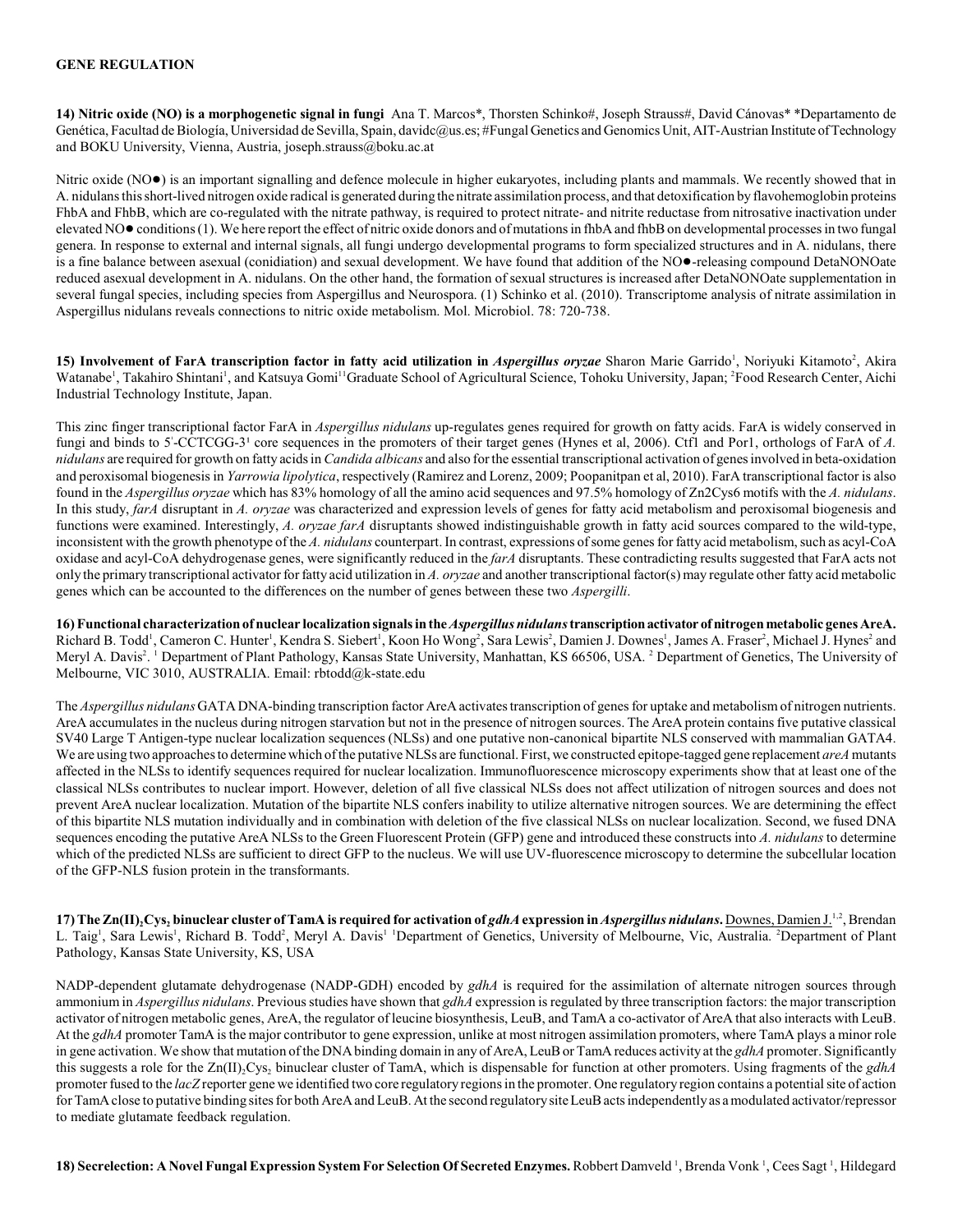#### Menke<sup>1</sup>, Thibaut Wenzel<sup>1</sup>. <sup>1</sup>DSM Biotechnology Center

Modern biotechnology has generated an impressive set of molecular tools: for instance the ability to generate large sets of error prone mutant libraries or cDNA libraries. When these libraries are expressed in a host (e.g. *Aspergillus niger*) not all strains produce a secreted protein. This is mainly dependent on the quality of the library. Here we describe a novel expression system that was developed by using genome expression profiling under different conditions. We were able to identify promoters that fit the required expression profile. These promoters were both up regulated during protein secretion and were not expressed during overexpression of intracellular proteins. By making use of transcriptomics for useful promoter identification, we were able to generate reporter construct(s) that allow us to easily select clones that secrete proteins. This technology can speed up novel protein discovery significantly. Additionally we have shown this approach is not limited to fungi but can also be applied to other production organisms.

19) Effect of primary metabolism on secondary metabolite production in *Aspergillus terreus*. Markus Gressler<sup>1</sup>, Christoph Zaehle<sup>2</sup>, Kirstin Scherlach<sup>2</sup>, Christian Hertweck<sup>2</sup>, and Matthias Brock<sup>11</sup> Junior Research Group Microbial Biochemistry and Physiology; <sup>2</sup> Department Biomolecular Chemistry Leibniz Institute for Natural Product Research and Infection Biology (Hans Knoell Institute); D-07745 Jena; Germany; markus.gressler@hki-jena.de

Genome sequencing has shown that *Aspergillus terreus* has the potential to produce a great variety of different natural products. Although several metabolites have been identified, it can be assumed that the potential to produce secondary metabolites is much larger than currently known. Several strategies have been developed to discover new metabolites produced by filamentous fungi. Besides the use of epigenetic modifiers or co-cultivation experiments, targeted overexpression of putative transcription factors provides a promising tool to activate silent gene clusters. Here, we investigated the expression of the only complete PKS-NRPS hybrid gene present in the genome of *A. terreus*. Since overexpression of a putative transcriptional activator adjacent to the PKS-NRPS gene did not activate gene transcription, we constructed a *lacZ* reporter to screen for naturally inducing conditions. Results revealed that expression was activated in the presence of several amino acids at alkaline pH. However, glucose mediated carbon catabolite repression remained as the dominating inhibiting factor. When the adjacent transcription factor, which failed to induce PKS-NRPS expression in initial experiments, was expressed under naturally non-inducing, but also non-repressing conditions, activation of the PKS-NRPS gene was observed. Thus, factors involved in regulation of primary metabolism can override activating effects from cluster specific transcription factors. Finally, product identification revealed that the gene cluster is responsible for producing metabolites of the fruit rot toxin family.

20) Azole drug species-dependent responses of the transcription factor AtrR in *Aspergilli***.** Ayumi Ohba<sup>1</sup>, Kiminori Shimizu<sup>2</sup>, Takahiro Shintani<sup>1</sup>, Susumu Kawamoto<sup>2</sup>, Katsuya Gomi<sup>1</sup>. <sup>1</sup>Graduate School of Agricultural Science, Tohoku university, Japan <sup>2</sup>Medical Mycology Research Center, Chiba University, Japan

It has hitherto been shown that overexpression of a transcription factor gene (*atrR*) resulted in increased azole drug resistance and also in upregulation of gene expression of PDR-type ABC transporters in *Aspergillus oryzae*. In contrast, deletion of *atrR* led to downregulation of ABC transporter gene expression and consequently resulted in significant increase in azole drug susceptibility. Previously, we revealed that expression of *atrR* and three PDRtype ABC transporter genes (*atrA*, *atrF*, and *atrG*) are upregulated by miconazole in *A. oryzae* wild-type strain. In this study, we investigated the expression profiles of *atrR* and the PDR-type ABC transporter genes in the presence of other azole drugs. The *atrR* and PDR-type ABC transporter genes (at least *atrA*, *atrF*, and *atrG*) were upregulated by clotrimazole, but not by itraconazole, ketoconazole, or fluconazole, although deletion of *atrR* resulted in significant increase in itraconazole and fluconazole susceptibility. This suggested that the transcription factor AtrR shows different responses dependent on azole drug species. To identify the target genes regulated by AtrR in the presence of different azole drug, we performed DNA microarray analyses of wild type and *atrR* disruptant, which will be presented. In addition, expression profiles of the *atrR* ortholog and ABC transporter genes in several azole drugs were also examined in human pathogenic fungus, *A. fumigatus*.

**21) Asexual development is regulated by histone H3 acetylation in** *Aspergillus nidulans.* David Cánovas\*, Yazmid Reyes-Domínguez#, Ana T. Marcos\*, Ulrich Güldener‡, and Joseph Strauss# \*Departamento de Genética, Facultad de Biología, Universidad de Sevilla, Spain, davidc@us.es; #Fungal Genetics and Genomics Unit, AIT-Austrian Institute of Technology and BOKU University, Vienna, Austria. ‡Institute of Bioinformatics and Systems Biology, Helmholtz Center Munich, Germany

The ascomycete Aspergillus nidulans is a model organism to study fungal development. The expression of the brlA gene triggers the formation of the developmental structures, the conidiophores. The expression of brlA is regulated by a number of upstream regulators, including FluG, FlbA-E. In addition to these regulators, we have found that the product of gcnE is necessary for the expression of the brlA gene. GcnE is a homolog of yeast GCN5p, the catalytic subunit of the conserved SAGA/ADA complexes responsible for the majority of lysine acetylation in histone H3 (H3ac) and subsequent transcription-related chromatin remodelling. In A. nidulans, deletion of gcnE results in a severe defect of asexual development. In this study, we compared wild type and the gcnE $\Delta$  mutant by transcriptome analysis and chromatin modification assays. Microarray analysis revealed major effects on the expression of genes involved in primary and secondary metabolism as well as in development. Consistently, the expression of brlA is dramatically reduced and some of the upstream regulators are deregulated. Chromatin immunoprecipitation assays revealed an altered pattern of H3ac in promoters of the conidiation regulators, suggesting that H3 acetylation carried out by GcnE is required for the accurate regulation of conidiation.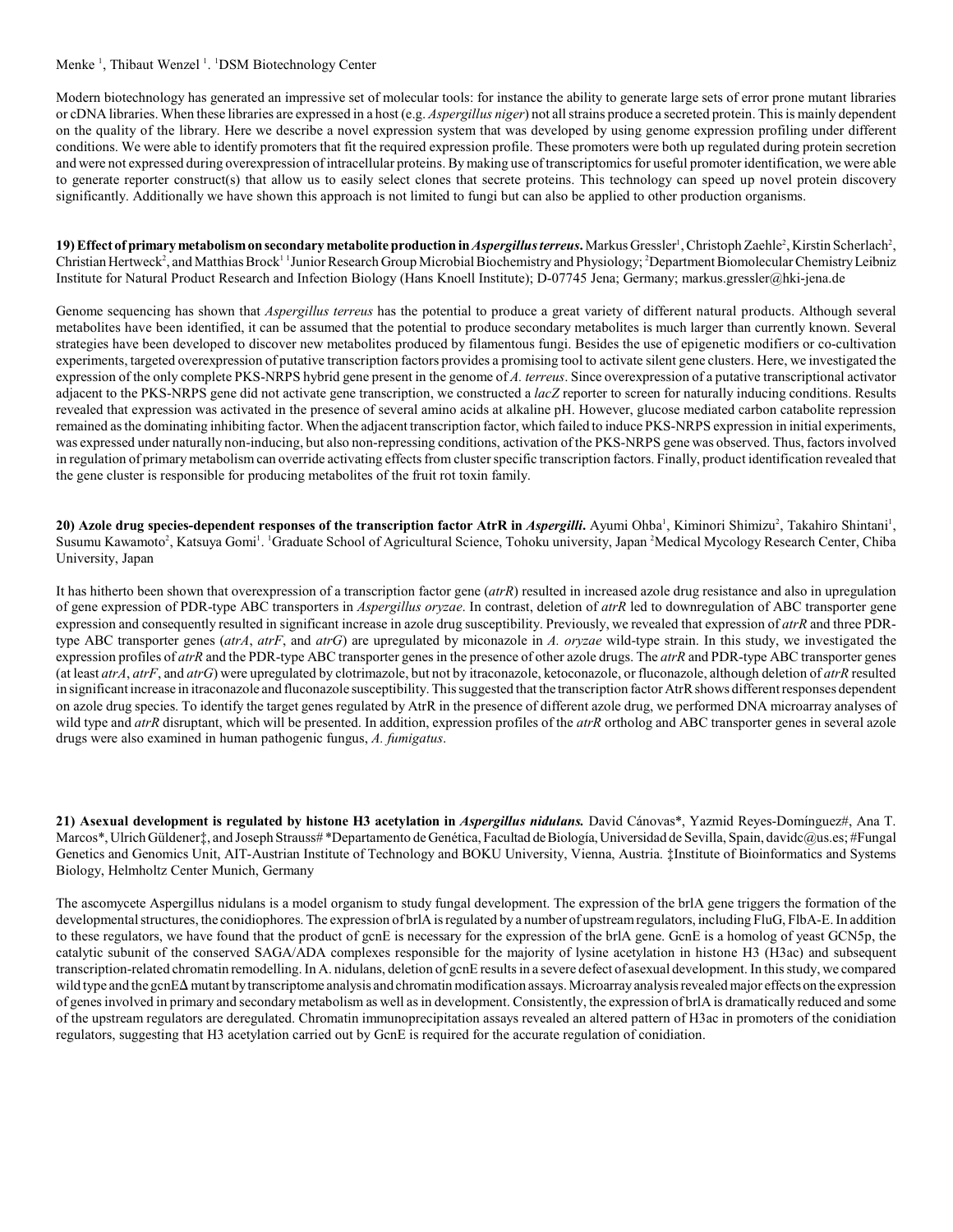22) Evidence that HxkC, an *Aspergillus nidulans* mitochondrial hexokinase-like protein, is anti-apoptotic Margaret E. Katz<sup>1</sup>, Rebecca Buckland<sup>1</sup>, and Matthias Brock<sup>2</sup>, <sup>1</sup>Molecular and Cellular Biology, University of New England, Armidale, NSW 2351 Australia, mkatz@une.edu.au <sup>2</sup>Microbiell Biochemistry, Hans-Knoell-Institut, Beutenbergstr. 11a, Jena 07745, Germany, Matthias.Brock@hki-jena.de

Binding of hexokinase II to mitochondria inhibits Bax-induced cytochrome *c* release from mitochondria and apoptosis in mammalian cells (Pastorino et al, 2002). HxkC, which plays a role in the response to nutrient stress, is the first fungal hexokinase shown to be associated with mitochondria (Bernardo et al. 2007). In a strain lacking functional HxkC, cleavage of DNA into oligonucleosomal fragments, a hallmark of mammalian apoptosis, occurs even in the absence of nutrient stress. This suggests that, as in plants, a fungal mitochondrial hexokinase inhibits programmed cell death even though Bax, a member of the Bcl-2 family, is not present. The *hxkC delta* null mutant shows increased susceptibility to oxidative stress but increased resistance to rapamycin-induced-inhibition of conidiation. Higher levels of intracellular protease activity, which could be the result of autophagy, are detected in the *hxkC delta* mutant. To determine whether HxkC plays a role in autophagy, we have generated mutants that lack both HxkC and AtgA, Although no loss of hexokinase activity was detected in the *hxkCdelta* mutant, purification of HxkC has revealed that the protein possesses low levels of ATPase and glucose-phosphorylating activity. Pastorino J.G., Shulga N., Hoek J.B. (2002) Mitochondrial binding of hexokinase II inhibits Bax-induced cytochrome *c* release and apoptosis. *J. Biol. Chem.* **277:** 7610-7618. Bernardo S.M.H., Gray K.-A., Todd R.B., Cheetham B.F., Katz M.E. (2007) Characterization of regulatory non-catalytic hexokinases in *Aspergillus nidulans. Mol. Genet. Genomics* **277:** 519-532.

**23) Activity of AREA and AREB under different carbon and nitrogen regimes.** Maria Macios<sup>1</sup>, Piotr Wêgleñski<sup>1,2</sup>, Agnieszka Dzikowska<sup>1,2 1</sup>Institute of Genetics and Biotechnology, University of Warsaw, Poland <sup>2</sup>Institute of Biochemistry and Biophysics, Polish Academy of Sciences, Poland adzik@ibb.waw.pl; marym@op.pl

Nitrogen metabolite repression modulates the expression of target genes participating in utilization of alternative nitrogen sources, resulting in transcription only when glutamine or ammonium levels are limiting. In *Aspergillus nidulans* this regulatory mechanism depends on a positively acting regulator AREA. At variance with other pathways regulated by AREA, this factor functions as a repressor of arginine catabolism genes, acting concertedly with the other GATA factor: AREB. The activities of AREA and AREB are differentially regulated by the carbon regime: AREA being necessary for the ammonium repression of *agaA* and *otaA* under carbon repressing conditions, while AREB is primarily involved under carbon-limiting conditions. The ability of both AREA and AREB to sense the status of carbon metabolism is most probably dependent on NMRA, and not on the transcription factor CREA, which mediates general carbon catabolite repression is *A. nidulans*. Our current research is focused on investigation of the hypothesis of AREA/AREB cooperation under different carbon and nitrogen regime.

**24) A NsdD-dependent novel helix-loop-helix transcription factor is necessary for the conidiation of** *Aspergillus nidulans* **and** *Aspergillus fumigatus.* Kap-Hoon Han1, Seul-A Gu, Jae Sin Park, Lee Han Kim, Dong-Soon Oh1, and Dong Min Han Division of Life Science, Wonkwang University, Iksan, 570-749, Korea 1Department of Pharmaceutical Engineering, Woosuk University, Samrye, 565-701, Korea

The *nsdD* gene encodes a GATA type transcription factor, which controls sexual development positively in *A. nidulans*. According to the transcription profile analysis using WT vs. *nsdD* deletion mutant, more than hundred genes were expressed by NsdD-dependent manner during various stages of life cycle. One of them, named *ndeA* (*nsdD*-dependent expression), which encodes a conserved protein carrying helix loop helix (HLH) domain, showed the preferential development of cleistothecia even under the various stress conditions, when deleted. Overexpression of the gene under *niiA* promoter resulted in the failure of cleistothecia formation, suggesting that the gene controls sexual development negatively or positively controls conidiation. Northern analysis revealed that the gene was transcribed at early stages of both sexual and asexual sporultion. The mRNA levels were increased in *nsdD* or *veA* deletion mutant at same stages, indicating that the gene was repressed by those regulators during early development stages. In *Aspergillus fumigatus*, knock-out of the homologous *AfndeA* gene resulted in aconidiation phenotype, indicating that this gene plays an important role in conidiation process as well as sexual development.

**25) LaeA control of velvet family regulatory proteins for light-dependent development and fungal cell-type specificity. Özlem Sarikaya Bayram',** Özgür Bayram<sup>1</sup>, Oliver Valerius<sup>1</sup>, Hee Soo Park<sup>2</sup>, Stefan Irniger<sup>1</sup>, Jennifer Gerke<sup>1</sup>, Min Ni<sup>2</sup>, Kap-Hoon Han<sup>3</sup>, Jae-Hyuk Yu<sup>2</sup> and Gerhard H. Braus<sup>1</sup> 1 Dept of Molecular Microbiology & Genetics, Georg August University, Göttingen, Germany <sup>2</sup>University of Wisconsin, Madison, USA <sup>3</sup> Woosuk University, Wanju, Korea

VeA is the founding member of the velvet superfamily of fungal regulatory proteins involved in light response and coordinates sexual reproduction and secondary metabolism in *Aspergillus nidulans*. In the dark, VeA bridges VelB and LaeA to form the VelB-VeA-LaeA (velvet) complex. Here we show that VelB forms a second light-regulated developmental complex with VosA. LaeA plays a key role not only in secondary metabolism but also in directing formation of the VelB-VosA and VelB-VeA-LaeA complexes. LaeA controls VeA modification and protein levels and possesses additional developmental functions. The laeA null mutant results in constitutive sexual differentiation, indicating that LaeA plays a pivotal role in inhibiting sexual development in response to light. Moreover, the absence of LaeA results in the formation of significantly smaller fruiting bodies. This is due to the lack of a specific globose cell type (Hülle cells), which nurse the young fruiting body during development. This suggests that LaeA controls Hülle cells. In summary, LaeA plays a dynamic role in fungal morphological and chemical development, controls expression, interactions and modification of the velvet regulators.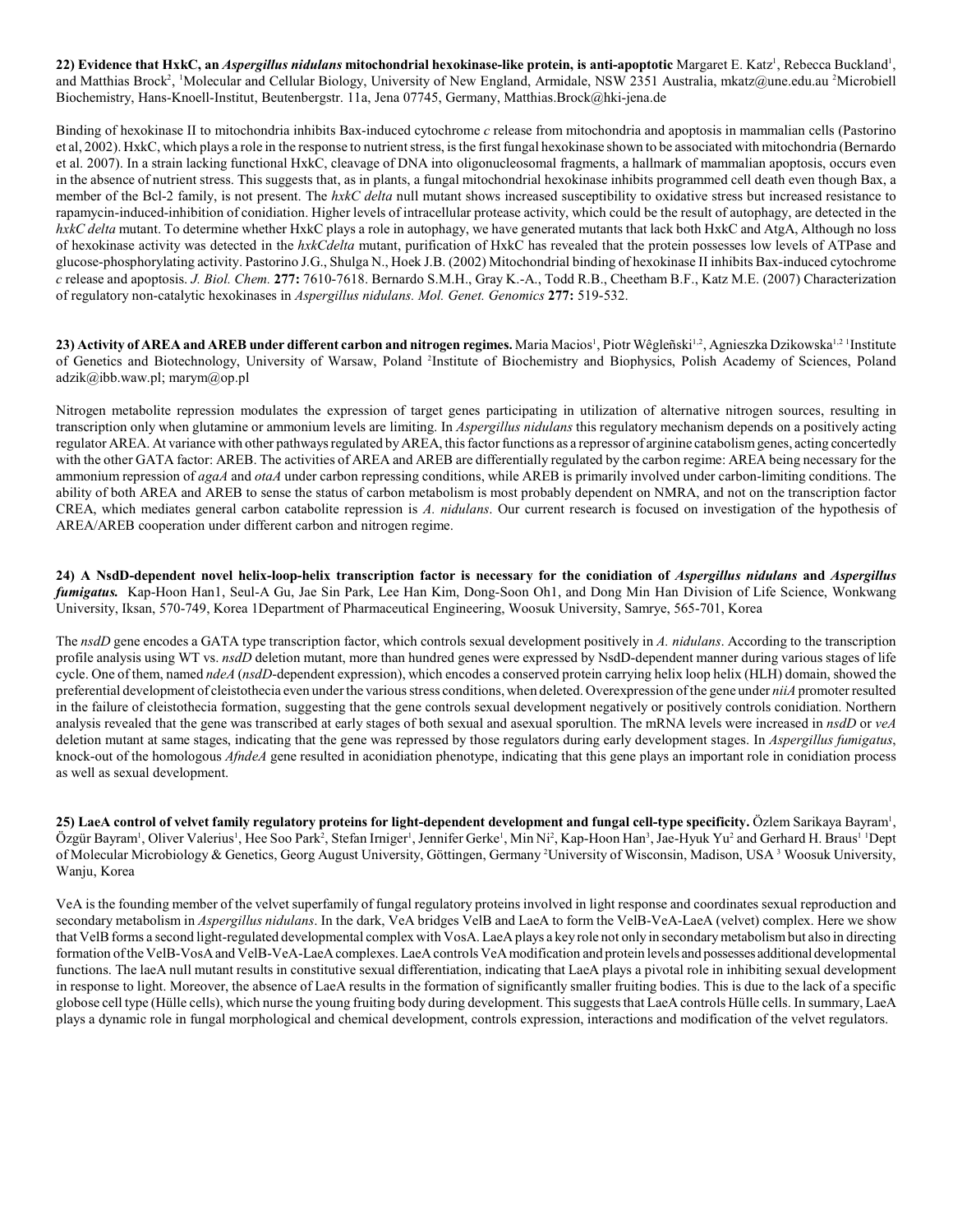**26) Exploratory survey for potential transposable elements in** *Aspergillus oryzae* **by a stress-fluctuation cDNA browser.** Hironobu Ogasawara , Saori <sup>1</sup> Takahashi<sup>1</sup>, and Katsuya Gomi<sup>21</sup> Akita Res. Inst. Food and Brewing, Akita, Japan. <sup>2</sup> Graduate School of Agricultural Science, Tohoku University, Sendai, Japan. E-mail:hironobu@arif.pref.akita.jp

An active DNA transposon *Crawler* isolated from the genome of industrially important fungus *Aspergillus oryzae* transposes under extreme stress conditions [1]. The mRNA analysis of *Crawler* in the conidiospores revealed that cryptic splicing and premature polyadenylation of the mRNA occurred under the normal culture condition. The increasing in mature mRNA molecules was caused by stress treatment of CuSO<sub>4</sub> or heat shock, which could stimulate the transposition events allowing the full-length and active transposase to be produced. @In this study, we carried out direct high-throughput paired-end RNA @sequencing to construct a stress-fluctuation cDNA browser with DOGAN-DB to survey exogenous or transposon-like genes such as *Crawler* in *A. oryzae*. With comparison of expression pattern under extreme stress condition (CuSO<sub>4</sub>) to the normal condition, several novel transcripts with open reading frames were identified in intergenic regions, where none of genes have been annotated in DOGAN-DB. Full length of DNA sequences encoding transposable elements were frequently identified. Among them, a novel transposable element homologous to *Tan1* from *A. niger* was identified and tentatively designated *AoTan1* that shows multiple characteristics of class II transposon. The elements are present as multiple copies in the genome of the RIB40 strain, suggesting that *AoTan1* is also expected to show a transposition activity. 1)H. Ogasawara *et al*. *Fungal Genet. Biol.* , **46**, 441-449 (2009)

**27) SrbA and its Role in Mediating Azole Drug Resistance in** *Aspergillus fumigatus* Sara J.Blosser, Sven D.Willger, Robert A. Cramer Jr Department of Immunology & Infectious Diseases, Montana State University, Bozeman, Montana, USA sara.wezensky@msu.montana.edu

Deletion of the transcription factor SrbA results in complete growth inhibition under hypoxic conditions, avirulence in a murine model of Invasive Aspergillosis (IA), and increased sensitivity of *A. fumigatus* to triazoles. The purpose of this study is to investigate the mechanism and role of SrbA in mediating azole resistance. Azole drugs target ergosterol biosynthesis as their mechanism of action, and are the drug class of choice for treatment of IA. Erg11 (*cyp51*), the target of triazoles, is a 14-demethylase, and two functional copies (A/B) are encoded in the A. fumigatus genome. Transcript analysis shows down-regulation of Erg11A in the SrbA mutant, delta-srbA, suggesting regulation by this transcription factor. Induction of Erg11A in delta-srbA by regulatable promoter replacement restores wild-type levels of Erg11A, and ameliorates the azole sensitivity phenotype observed in delta-srbA. Repression of this construct restores azole sensitivity, demonstrating that Erg11A repression is partially or wholly responsible for the delta-srbA-azole phenotype. As SrbA appears to regulate Erg11A and several other key enzymes in ergosterol biosynthesis, understanding the regulon of SrbA could be vital in the development of higher-octane antifungals. Sterol intermediates in delta-srbA indicate a blockage in the Erg25 (C4-desaturase) enzymatic step, which is compounded in the Erg11A-induced strain. Studies investigating the induction of Erg25A with Erg11A in the delta-srbA background are underway.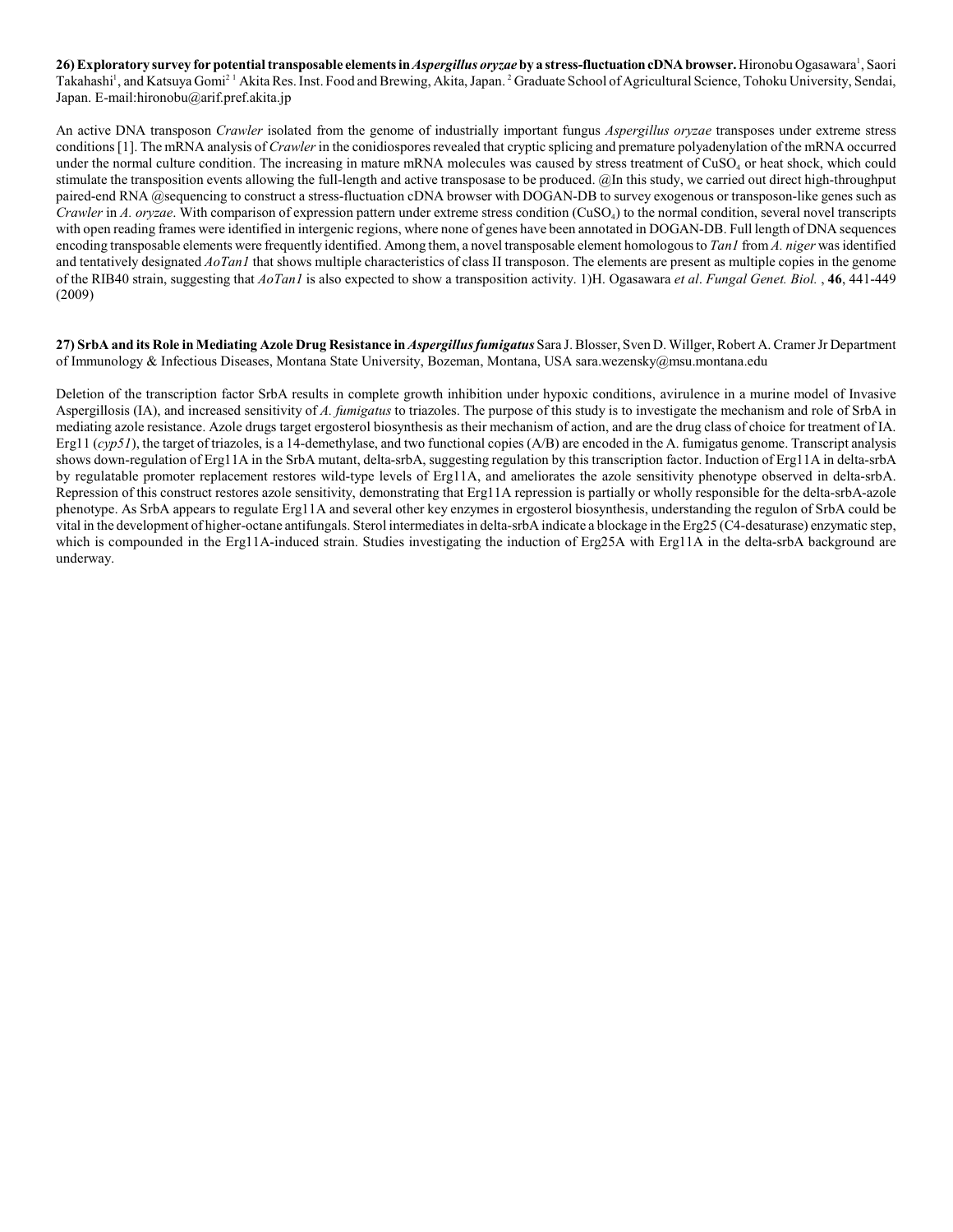#### **CELL BIOLOGY**

**28) Maltose permease-encoding mRNA is cleaved in** *Aspergillus oryzae***.** Mizuki Tanaka, Takahiro Shintani, and Katsuya Gomi Graduate School of Agricultural Science, Tohoku University, Japan

Eukaryotic mRNA is degraded by two degradation pathways: the 5 L to 3 L degaradation pathway by Xrn1 and the 3 L to 5 L degradation pathway by exosome-Ski complex. To investigate the mRNA degradation mechanism in filamentous fungi, we generated the disruptions of orthologous genes encoding mRNA degradation machinery in *A. oryzae*. Interestingly, the disruptants of *ski2* and *ski3*, components of Ski complex, showed the remarkable growth defect on minimal medium containing maltose or starch as a sole carbon source, whereas they normally grew on the medium with glucose or fructose as a sole carbon source. Northern blot analysis showed that the 3 L-truncated fragment of mRNA encoding maltose permease (*malP*) was accumulated in Ski complex deficient mutants. Circularized RT- PCR analysis revealed that the *malP* mRNA was cleaved at a large stem-loop structure situated within the coding region. Since the 3 L-truncated *malP* mRNA has no translational termination codon, it would be recognized by a certain ribosome releasing factor(s). We thus generated the gene disruptant of HbsA, ortholog of yeast Hbs1 identified as a recognition factor of aberrant mRNA in which ribosome was stalled in translation elongation. In a *hbsA* disruptant, the 3 L-truncated *malP* mRNA was accumulated, and its degradation was suppressed. These results indicate that the *malP* mRNA is cleaved by endonuclease and the 3 L-truncated *malP* mRNA is degraded rapidly by HbsAdependent 3 L to 5 L degradation pathway.

**29) Asymmetric RNA localization in** *Aspergillus fumigatus.* Mara Couto-Rodríguez, Susan Cowden, Ken Oda and Michelle Momany. Plant Biology Department, University of Georgia, Athens, Georgia 30602.

Filamentous fungi, such as *Aspergillus fumigatus*, are characterized by a highly polarized growth that occurs mainly by hyphal tip extension. Fungal tip growth involves many processes such as cell wall synthesis, vesicle transport, exocytosis and endocytosis. Even though there has been a reasonable amount of progress understanding these processes in the past few years, the exact mechanisms that regulate establishment and maintenance of polarity are not completely understood. Recent studies of highly polar cells from *Drosophila melanoganster, Candida albicans, Ustilago maydis* and others have demonstrated that RNA localization is used to restrict translation spatially and temporally. Consequently, we investigated asymmetric RNA localization in *A. fumigatus* . Laser microcapture combined with 454 sequencing done in our lab identified many of transcripts that appeared to be asymmetrically localized in polar A. fumigatus cells. In order to validate the level of asymmetry detected by 454 sequencing we performed Fluorescent in situ hybridization (FISH) . Transcripts from tip, base and conidia that showed the greatest asymmetry and the highest expression levels were chosen to synthesize digoxigenin labeled dsDNA probes for in vivo detection in *A. fumigatus* germlings. FISH experiments confirmed that many individual mRNA's are differentially localized to tip, base and conidium.

**30) Mutational Analysis of** *Aspergillus fumigatus* **Calcineurin A reveals critical domains required for its function** *in vivo* **and targeting to the hyphal septum.** Praveen R Juvvadi, Jarrod R Fortwendel, Luise E Rogg, and William J Steinbach. Department of Pediatrics, Division of Pediatric Infectious Diseases Duke University Medical Center, Durham NC, USA.

Calcineurin, a conserved calmodulin-dependent protein phosphatase, is a heterodimer consisting of the catalytic (CnaA) and the regulatory (CnaB) subunits. It is known to play key roles in virulence, growth and stress responses of pathogenic fungi. Critically understanding the calcineurin pathway and identifying the residues indispensible for calcineurin activity *in vivo* will pave way for devising new drug targets for combating Aspergillosis. We previously reported that CnaA localizes at the hyphal septum implicating its importance for septum formation and conidiophore development. By constructing the delta-cnaA delta-cnaB double mutant strain of *A. fumigatus* and utilizing the dual fluorescent labeling technique we provide evidence on colocalization of CnaA-GFP and mcherry-CnaB fusion proteins at the hyphal septum. Surprisingly, while the CnaB-GFP fusion protein mislocalized to the cytosol in the absence of of cnaA, cnaA still localized to the hyphal septum in the absence of cnaB. By site-directed point mutagenesis of several residues in the catalytic domain, CnaB binding helix, and the calmodulin binding domain of CnaA, we identify critical domains essential for its function *in vivo* apart from the absolute requirement of complexing with CnaB for its function at the hyphal septum.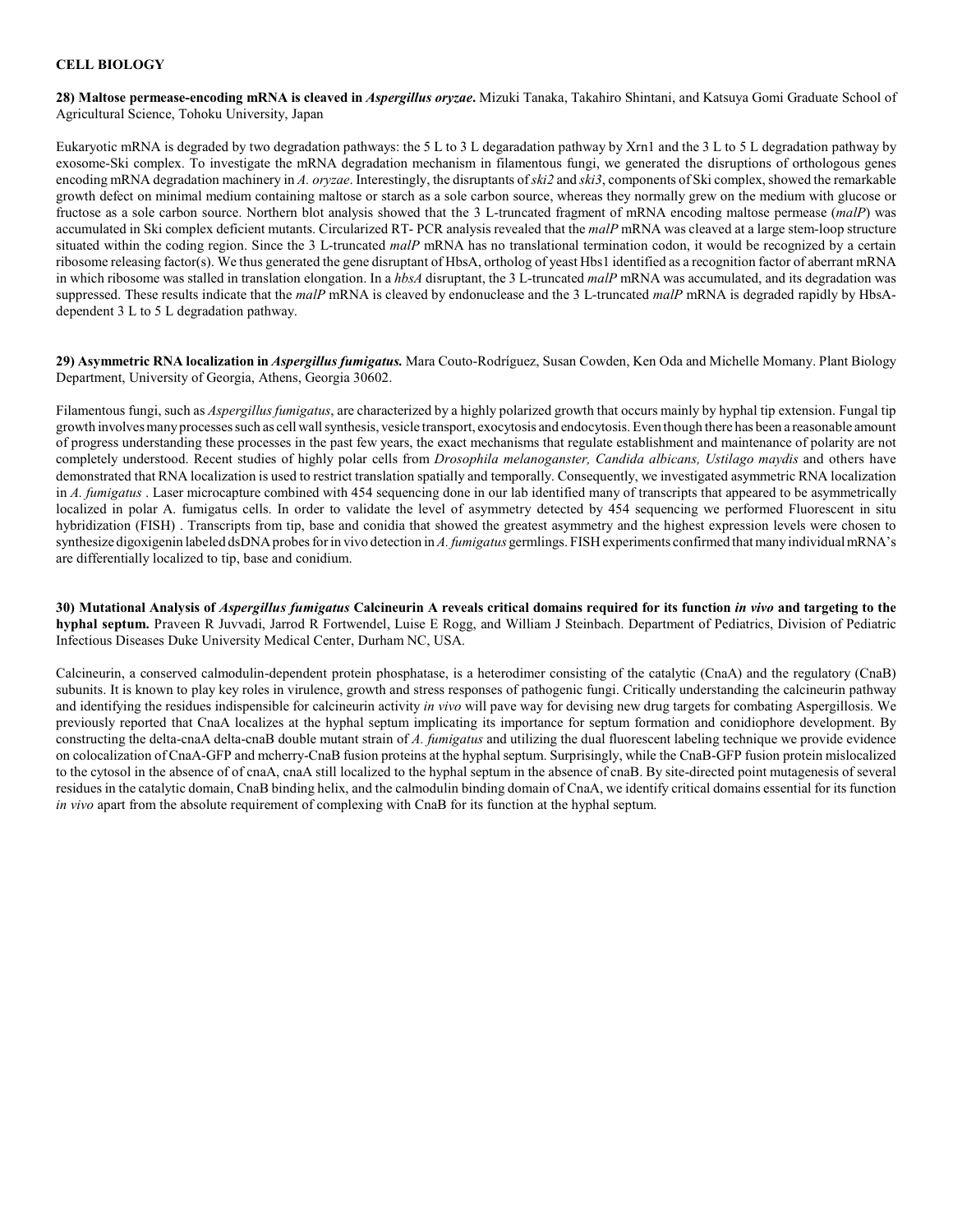**31) Many mRNAs of** *Aspergillus fumigatus* **are asymmetrically localized in germlings.** Ken Oda, Mara Couto-Rodriguez, Susan Cowden, John Kerry, Michelle Momany, Dept. of Plant Biology, Univ. of Georgia, Athens, GA 30602, USA (koda@plantbio.uga.edu)

*A.fumigatus* is the most common airborne pathogen causing fatal mycoses in immunocompromised patients. Polarized growth is one ofthe critical factors for establishing fungal pathogenesis, but little is known about the genes involved in early polar growth and their regulation. To understand the spatial distribution of polarity related mRNA, we performed spatial gene expression analysis of germlings. *A. fumigatus* Af293 was cultured in complete medium for 8hr which is the time just before septation. Tip, base, and conidium regions were captured by Laser Microdissection Pressure Catapulting (LMPC) and whole germlings were collected as a reference. Total RNA was extracted and a cDNA library was constructed for each region and for whole germlings. The quality of each cDNA library was confirmed by performing qRT-PCR for highly expressed genes. mRNA sequencing of each library was performed using a Next- Generation Sequencer (454 GS FLX). By comparing each region, we found that more than 1000 mRNAs are asymmetrically localized. To confirm mRNA localization, we performed Fluorescence in situ Hybridization (FISH) with some of the highly expressed genes in each region and found that their distribution was consistent with sequence results. These data suggest that many mRNAs are asymmetrically localized in tip, base, and conidium region of germlings.

32) The Trehalose Pathway contributes to key virulence attribute production in *Aspergillus fumigatus*. Srisombat Puttikamonkul', Sven D. Willger', Nora Grahl<sup>1</sup>, John R. Perfect<sup>2</sup>, Navid Movahed<sup>3</sup>, Brian Bothner<sup>3</sup>, and Robert A. Cramer Jr.<sup>1</sup>. <sup>1</sup> Department of Immunology and infectious diseases, Montana State University, Bozeman, MT 59718. <sup>2</sup> Department of Medicine, Duke University Medical Center, Durham, NC 27713. <sup>3</sup> Department of Chemistry and Biochemistry, Montana State University, Bozeman, MT 59718.

Recently, our studies on OrlA (Trehalose 6 Phosphate (T6P) Phosphatase) in *A. fumigatus* suggest that increases in T6P levels lead to decreased activity of hexokinase, abolished asexual reproduction, cell wall defects, and avirulence in murine models of IPA. However, these phenotypes are not due to loss of trehalose itself since production persists in the absence of OrlA through an unknown mechanism. Moreover, complete loss of T6P and trehalose production only occurs when 2 genes, TpsA and TpsB, encoding trehalose 6 phosphate synthases, are both deleted. Intriguingly, loss of TpsA but not TpsB in strain CEA10 results in cell wall defects that affect fungal pathogenesis further supporting a link between trehalose metabolism and cell wall dynamics in *A. fumigatus*. Consequently, we hypothesize that the trehalose biosynthesis pathway and its intermediates play key roles in regulating fungal cell wall biosynthesis by affecting central carbon metabolism of fungi. These affects consequently have significant ramifications for the ability of *A. fumigatus* to cause disease. Further genome sequence analysis of the *A. fumigatus* genome reveals additional uncharacterized genes predicted to encode proteins likely involved in trehalose biosynthesis and metabolism. Amino acid alignments of these genes suggests that they may play important undefined roles in regulating trehalose production underscoring the complexity and unknown mechanisms of action of this pathway in *A. fumigatus*. Therefore, our results strongly suggest that trehalose biosynthesis and catabolism are important components of Aspergillus biology that directly affect fungal pathogenesis by as yet undefined mechanisms.

**33) Quantifying the importance of galactofuranose in Aspergillus nidulans hyphal wall surface organization using atomic force microscopy.** Biplab Paul (a), Amira El-Ganiny (b,c), Tanya Dahms (a), Susan Kaminskyj (b) a) Dept Chem&Biochem, Univ Regina, Canada; b) Dept Biology, Univ Saskatchewan, Canada; c) Dept Microbiol, Fac Pharmacy, Univ Zagazig, Egypt. Susan.Kaminskyj@usask.ca

Galactofuranose (Galf), the five-member ring form of galactose, is a minor component of Aspergillus walls. Strains deleted for Galf biosynthesis enzymes UgeA (UDP-glucose-4-epimerase) and UgmA (UDP-galactopyranose mutase) lacked immunolocalizable Galf, and had growth defects and abnormal wall structure. We used atomic force microscopy and force spectroscopy to image and quantify surface elasticity and adhesion of ugeA $\Delta$  and ugmA $\Delta$  strains and to compare them with two near-isogenic wild type strains, AAE1 and the ugeB $\Delta$ . Our results suggest that UgeA and UgmA are important for cell wall surface subunit organization and wall elasticity. The ugeA $\Delta$  and ugmA $\Delta$  strains had larger surface subunits and lower cell wall viscoelasticity than those of AAE1 or ugeB $\Delta$  hyphae. Double deletion strains [ugeA $\Delta$ , ugeB $\Delta$ ] and [ugeA $\Delta$ , ugmA $\Delta$ ] had more disorganized surfaces than single deletion strains. Wall surface structure correlated with wall viscoelasticity for both fixed and living hyphae, with wild type walls being the most viscoelastic and the double deletion strains being the least. The ugmA $\Delta$  and particularly the [ugeA $\Delta$ , ugmA $\Delta$ ] strain were more adhesive to hydrophilic surfaces than wild type. We propose that Galf is necessary for proper packing of cell wall components, so its loss gives rise to surface disorder, greater hydrophilic character and reduced viscoelasticity.

**34) Aspergillus nidulans GputA (galactose-1-phosphate uridylyltransferase) is not essential for galactose metabolism, but is required for wild type conidiation.** Kausar Alam and Susan Kaminskyj, Dept Biology, Univ Saskatchewan, Canada. [Susan.Kaminskyj@usask.ca](mailto:Susan.Kaminskyj@usask.ca)

 Saccharomyces galactose-1-phosphate uridylyltransferase (GAL7) mediates transfer of UDP between galactose and glucose and their respective sugar-1 phosphate conjugates, leading to glycolysis or to wall glycan synthesis. Aspergillus nidulans ANID\_06182 has 50% amino acid sequence identity with GAL7 and was annotated as a galactose-1-phosphate uridylyltransferase. We named it GputA. Although GAL7 is essential, a confirmed gputA deletion strain, AKA1 grew and conidiated on minimal medium containing glucose or galactose as sole carbon sources, and on peptide-only Difco Nutrient Broth. AKA1 conidiation was reduced compared to a near-isogenic gputA+ strain, AAE1 on complete medium (CM) containing glucose or galactose (CM-Glu and CM-Gal) as sole carbohydrate sources. Scanning electron microscopy showed this was due to failure at the vesicle-metula transition on CM-Glu vs reduced spore production from morphologically normal phialides on CM-Gal. AKA1 spore germination was 78% on CM-Glu but 1% on CM Gal. GputA-GFP fluorescence was cytoplasmic, was more intense in spores than hyphae, and was significantly brighter for cells grown on CM-Gal. Using qRT-PCR, we found that gputA expression was enhanced ten-fold by growth on CM-Gal compared to CM-Glu. These findings suggest that GputA function is distinct from Saccharomyces GAL7, and is consistent with A. nidulans hexose metabolism complexity. AKA1 defects appear to relate to cell polarity establishment but not polarity maintenance.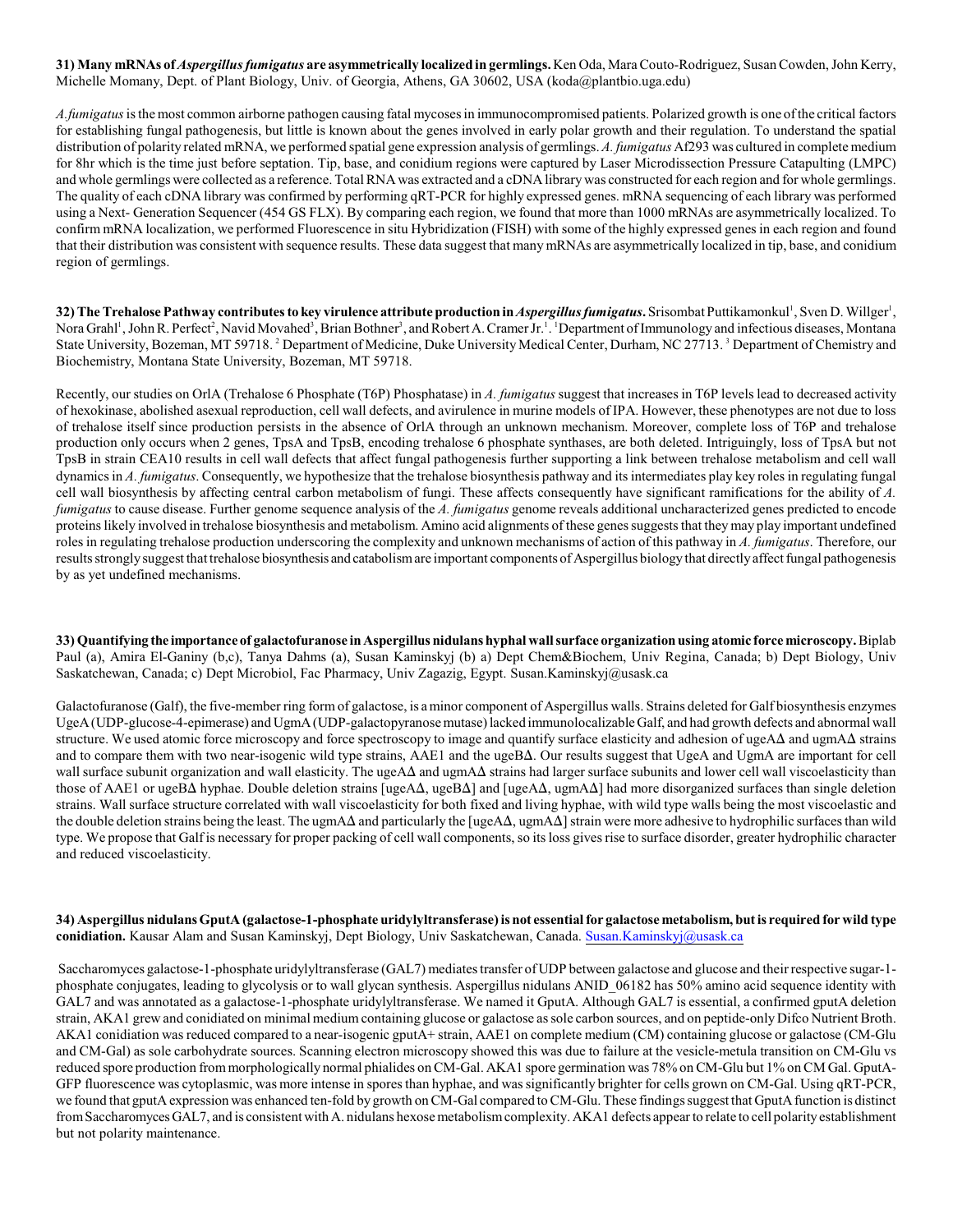**35) The Aspergillus nidulans UDP-galactofuranose transporter, UgtA roles in wall structure, hyphal morphology, and conidiation.** Sharmin Afroz (a), Amira El-Ganiny (a, b), Susan G.W. Kaminskyj (a) a) Dept Biology, Univ Saskatchewan, Canada; b) Microbiology Dept, Faculty of Pharmacy, Zagazig Univ, Egypt. Susan.Kaminskyj@usask.ca

Galactofuranose (Galf) is the 5-member-ring form of galactose found in the walls of fungi including Aspergillus. UDP- galactofuranose mutase (ANID\_3112.1) generates UDP-Galf from UDP-galactopyranose (6-member ring form). UgmA is cytoplasmic. UDP-Galf must be transported into an endomembrane compartment before incorporation into wall components. ANID\_3113.1 (which we call UgtA) was identified based on its high amino acid sequence identity with GlfB, the UDP galactofuranose transporter in A. fumigatus. UgtA is not essential. The ugtA $\Delta$  strain, ASA1 has a phenotype similar to that of ugmA $\Delta$ : compact colonies with wide, highly branched hyphae. ASA1 spore production and germination were reduced compared to wild type. Using SEM, some ASA1 metulae produced phialide triplets, rather than pairs. These phialides produced nucleated spores. Using TEM, ASA1 hyphal walls were more than three-fold thicker than wild type strains. Aspergillus nidulans ugtA is predicted to have five exons, which we confirmed by isolating and sequencing its cDNA. The UgtA predicted product is a 400 amino acid integral membrane protein likely to have 11 transmembrane helices. An A. nidulans strain with UgtA GFP under the control of its constitutive promoter had a punctate GFP fluorescence pattern consistent with localization to the fungal Golgi equivalent. We are exploring possible interactions between UgmA and cytoplasmic loops of UgtA.

**36) Plasma membrane-compartmentalized activity of** *Aspergillus fumigatus* **RasA is required for polarized growth and virulence.** Jarrod R. Fortwendel, Praveen R. Juvvadi, Luise E. Rogg, and William J. Steinbach Duke University Medical Center, Durham, NC USA

Ras homologs are multifunctional proteins that are localized to specific sub-cellular membranes via post-translational addition of farnesyl and palmitoyl lipid moieties. Farnesylation of Ras directs the nascent Ras protein to the endomembrane system, whereas plamitoylation drives localization to the plasma membrane. This "compartmentalization" of activity allows for specificity in signal transduction. We have previously shown that deletion of *A. fumigatus rasA* causes slowed growth, malformed hyphae, and reduced cell wall integrity. However, the membrane distribution and the role of sub-cellular compartmentalization of RasA activity in these important cellular processes are unknown. To examine the distribution of RasA, a GFP-RasA fusion was expressed in the delta-*rasA* mutant background. GFP-RasA localized primarily to the plasma membrane of actively growing hyphae and septa. Expression of GFP-RasA in the delta- *rasA* background resulted in recovery of the wild type phenotype, indicating the fusion was functional. Inhibition of protein palmitoylation using 2-bromopalmitate caused hyphal deformation and reduced growth, as well as mislocalization of the GFP-RasA protein to internal structures. To further explore the role of palmitoylation, mutations in two conserved cysteine residues, which function as palmitoylation sites, were introduced to completely block RasA palmitoylation. The palmitoylation-deficient RasA mutant (RasA-P) displayed a decreased growth rate and hyphal abnormalities similar to the delta-*rasA* strain, as well as complete mislocalization of GFP-RasA from the plasma membrane. The delta- *rasA* and RasA-P mutants displayed similarly altered glucan and chitin staining, while TEM analysis revealed similar cell wall structural differences in both strains. Virulence was decreased for both mutants in a mouse model of invasive aspergillosis. Taken together, our data reveal the importance of plasma membranelocalized RasA activity in polarized morphogenesis and virulence of *A. fumigatus*.

**37) Gold nanoparticles in Aspergillus nidulans hyphae: can we study real-time physiology?** Susan Kaminskyj (a), Martin Prusinkiewicz (a), Fatemeh Faraz-Khorasani (b), Merrill Isenor (b), Kathleen Gough (b) a) Dept Biology, Univ Saskatchewan, Canada; b) Dept Chemistry, Univ Manitoba, Canada.

High spatial resolution methods to analyze biochemical composition of individual hyphae can be used to assess cell physiology during growth in optimal or stressed conditions. Whole colonymethods like GC-MS cannot capture all the details of physiology and organism-environment interaction. In addition to Fourier transform infrared (FTIR) spectromicroscopy, surface-enhanced Raman spectroscopy (SERS) can provide biochemical characterization of components that are in contact with gold that has been nano-patterned (Klarite substrate) or has formed nano-particles (AuNPs). SERS can potentially be used to examine biochemical processes in living cells. We have grown AuNPs within and on the surface of Aspergillus nidulans hyphae, and documented their distribution and composition using transmission electron microscopy and scanning transmission x-ray microscopy. Most AuNPs were associated with hyphal walls, both in the cytoplasm and on the wall surface. AuNPs grown in cultures treated for 2h with 1mM Au3+ appeared to be optimal for generating SERS activity. The AuNP spectra were more complex than most SERS spectra from A. nidulans hyphae grown on a Klarite substrate. Interpreting SERS spectra will be challenging, and will require validation for the diversity of molecules present on the wall and in the peripheral cytoplasm. To date we have proof in principle that it will be possible to generate SERS spectra in living hyphae.

**38) The polo like kinase PLKA in** *Aspergillus nidulans* **is not essential, but plays important roles in vegetative growth and negatively regulates sexual development.** Klarita Mogilevsky, Amandeep Glory, and Catherine Bachewich. Department of Biology, Concordia University, 7141 Sherbrooke St. West, Montreal, QC. [cbachewi@alcor.concordia.ca.](mailto:cbachewi@alcor.concordia.ca.)

 The Polo-like kinases (Plks) are conserved, multi-functional cell cycle regulators that play additional roles in metazoan development. We previously identified *plkA* in *Aspergillus nidulans*, the only Plk investigated in filamentous fungi to date, and partially characterized its function through overexpression. We now report the *plkA* null phenotype. Surprisingly, *plkA* was not essential, unlike other fungal Plks. A subset of *ΔplkA* cells contained defects in spindle and chromosome organization, supporting some conservation in cell cycle function. However, septa were present, suggesting that PLKA is not a central regulator of septation like other Plks. The  $\hat{I}^{\prime}$ *plkA* colonies were compact with multi-branched hyphae, implying a novel role for PLKA in hyphal morphogenesis. These defects were suppressed by high temperature or low benomyl concentrations, suggesting that PLKA functions in part through influencing microtubule dynamics. However,  $\hat{I}''$ plkA colonies also demonstrated benomyl and temperature- insensitive decreases in conidiation and precocious formation of Hulle cells. This represents the first example of a link between a Plk and development in fungi, and suggests that PLKA negatively regulates sexual reproduction through distinct mechanisms. Phylogenetic analyses suggest that PLKA and filamentous fungal Plks are related to the divergent metazoan PLK4, whereas yeast Plks group with metazoan PLK1-3. Thus, PLKA has some conserved functions, but may play additional novel roles in influencing morphogenesis and negatively regulating sexual development.

**39) IRENI permits major advances in FTIR imaging of fungal hyphae.** Kaminskyj S (a), Nasse M (b, c), Rak M (c), Gough K (d), Hirschmugl C (b, c) a) Dept Biology, Univ Saskatchewan, Canada; b) Univ Wisconsin Milwaukee; c) Synchrotron Radiation Center, Madison WI; d) Dept Chemistry, Univ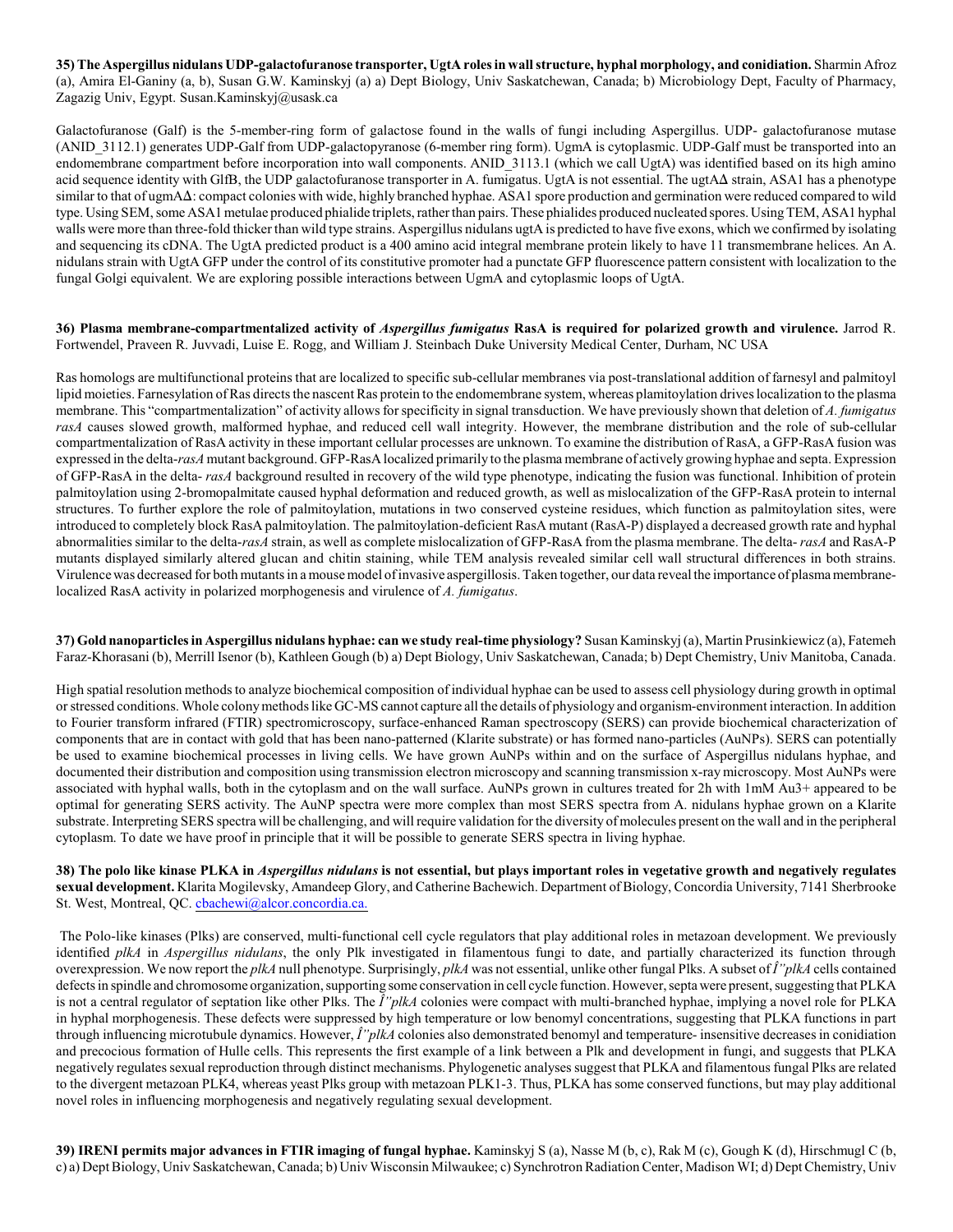#### Manitoba, Canada. Susan.Kaminskyj@usask.ca

Fourier transform infrared (FTIR) spectroscopy can characterize organic compounds including complex mixtures such as cytoplasm. Studies on rapidly frozen and dried fungal hyphae, using brilliant synchrotron IR sources, showed that fungal tips have lower content than subapical regions in the same cells, and that hyphal composition changes in response to environmental perturbation. Recently (in conjunction with other methods) we used an FTIR microscope with improved sensitivity, a globar IR source, and a 64 x 64 focal plane array (FPA) detector to document hyphal mannitol distribution. These studies were limited to  $\sim$  6 $\mu$ m pixel size. Now, a unique synchrotron IR source called IRENI with 12 IR beamlines illuminating a single FPA detector permits diffraction-limited resolution. With IRENI, we can 1) collect data at  $0.5\mu$ m x  $0.5\mu$ m pixel definition, 2) characterize hyphal cytoplasm and exudate, 3) analyze hyphae as they grow in a moist chamber. Here, we compare wild type and single gene deletion strains of Aspergillus nidulans: A4 (used for the genome sequencing project), AAE1 (an nkuA? strain with wild type hyphal morphology), and nkuA? strains further deleted for ugmA or ugeA, key members of the galactofuranose biosynthesis pathway that have abnormal hyphal morphology and wall architecture. With this technology and these strains we are beginning to unpack the biochemical complexity of fungal tip growth.

**40) DenA is a deneddylating protein involved in** *A. nidulans* **development** Martin Christmann, Rebekka Harting, Özgür Bayram, Gerhard H. Braus, Institute for Microbiology and Genetics, Georg August University Göttingen, D-37077 Göttingen, Germany (Germany), mchrist@gwdg.de

Deneddylation is the removal of the ubiquitin (Ub)-like protein Nedd8 from cullins. Cullins are subunits of cullin-RING Ub ligases (CRL) which are controlled in their activity and assembly/reassembly by neddylation and deneddylation, respectively. The most important eukaryotic deneddylases are the COP9 signalosome (CSN) and the deneddylating enzyme 1 (DEN1). Mammalian Den1 has two functions: an isopeptidase activity removing Nedd8 from cullins and other proteins and an additional linear peptidase activity processing Nedd8 from a precursor protein. Filamentous fungi possess an eight subunit COP9 signalosome (CSN) which is reminiscent to the corresponding plant and vertebrate complex (Busch et al. 2007, Braus et al., 2010). *Aspergillus nidulans* requires CSN function to trigger development, the appropriate response ofthe fungus towards light, and for a coordinated secondary metabolism (Nahlik et al., 2010). We show here the characzterization of the fungal Den1 ortholog DenA. The *denA* gene encodes a cysteine protease deneddylating enzyme. DenA is required for light control and the asexual fungal development whereas CSN is required for the sexual cycle. Processed Nedd8 is unable to rescue conidia formation suggesting that the lack of the DenA deneddylase isopeptidase activity is responsible for the defect. Yeast two hybrid studies suggest a physical interaction between DenA and CSN which has to be further evaluated. Busch S, Schwier EU, Nahlik K, Bayram Ö, Draht OW, Helmstaedt K, Krappmann S, Valerius O, Lipscomb WN, Braus GH (2007), PNAS, USA. 104, 8125-8130. Braus GH, Irniger S, Bayram Ö (2010), Curr. Opin. Microbiol. 13, 1-5. Nahlik K, Dumkow M, Bayram Ö, Helmstaedt K, Busch S, Valerius O, Gerke J, Hoppert M, Schwier E, Opitz L, Westermann M, Grond S, Feussner K, Goebel C, Kaever A, Meinecke P, Feussner I, Braus GH (2010), Mol. Microb. 78, 962-979.

**41) A potential functional relationship between phosphorylation by mitotic kinases and protein methylation by the Set1 complex in** *Aspergillus* nidulans. Meera Govindaraghavan<sup>1</sup>, Sarah Lea McGuire<sup>2</sup> and Stephen A. Osmani<sup>1</sup> <sup>1</sup>Department of Molecular Genetics, The Ohio State University, Columbus, OH, <sup>2</sup>Department of Biology, Millsaps College, Jackson, MS, govindaraghvan.1@buckeyemail.osu.edu, [osmani.2@osu.edu](mailto:osmani.2@osu.edu)

 The G2-M transition is regulated by the activity of two mitotic kinases, NIMA and NIMX, in Aspergillus nidulans. To gain further insight into the mechanism of NIMA function, a synthetic lethal screen was carried out utilizing the deletion of the non-essential *nimA* orthologue, *KIN3*, in Saccharomyces cerevisiae. This screen revealed a set of 11 genes involved in different cellular processes. By deletion analysis, four of these synthetic genetic interactions were found to be conserved in *A. nidulans*, one of which is between  $nimA^{7s}$  and the deletion of *An-swd1*, the ortholog of a subunit of the Set1 methyl transferase complex. Moreover, the synthetic lethal interaction between *?An-swd1* and a cell cycle mutant with reduced NIMX function (*nimT23<sup>ts</sup>*) suggests that lack of *An-swd1* function in combination with defects in G2-M transition is highly deleterious. These genetic interactions result from loss of protein methyl transferase activity of the Set1 complex, since the deletion of *An- set1*, which encodes the catalytic protein, also exhibits genetic interaction with  $nimT3<sup>ts</sup>$  and  $nimT23<sup>ts</sup>$ . Interestingly, the deletion of *An-swd1* also modifies the  $nimT3$  and  $nimT23$  phenotypes at their fully restrictive temperature, causing a drastic growth defect. Furthermore, a proportion of *nimA7+?An-swd1* cells are uninucleated yet undergo septation, a phenotype never observed in either single mutant. Collectively these results indicate an important functional relationship exists between mitotic protein phosphorylation and protein methylation.

govind.meera@gmail.com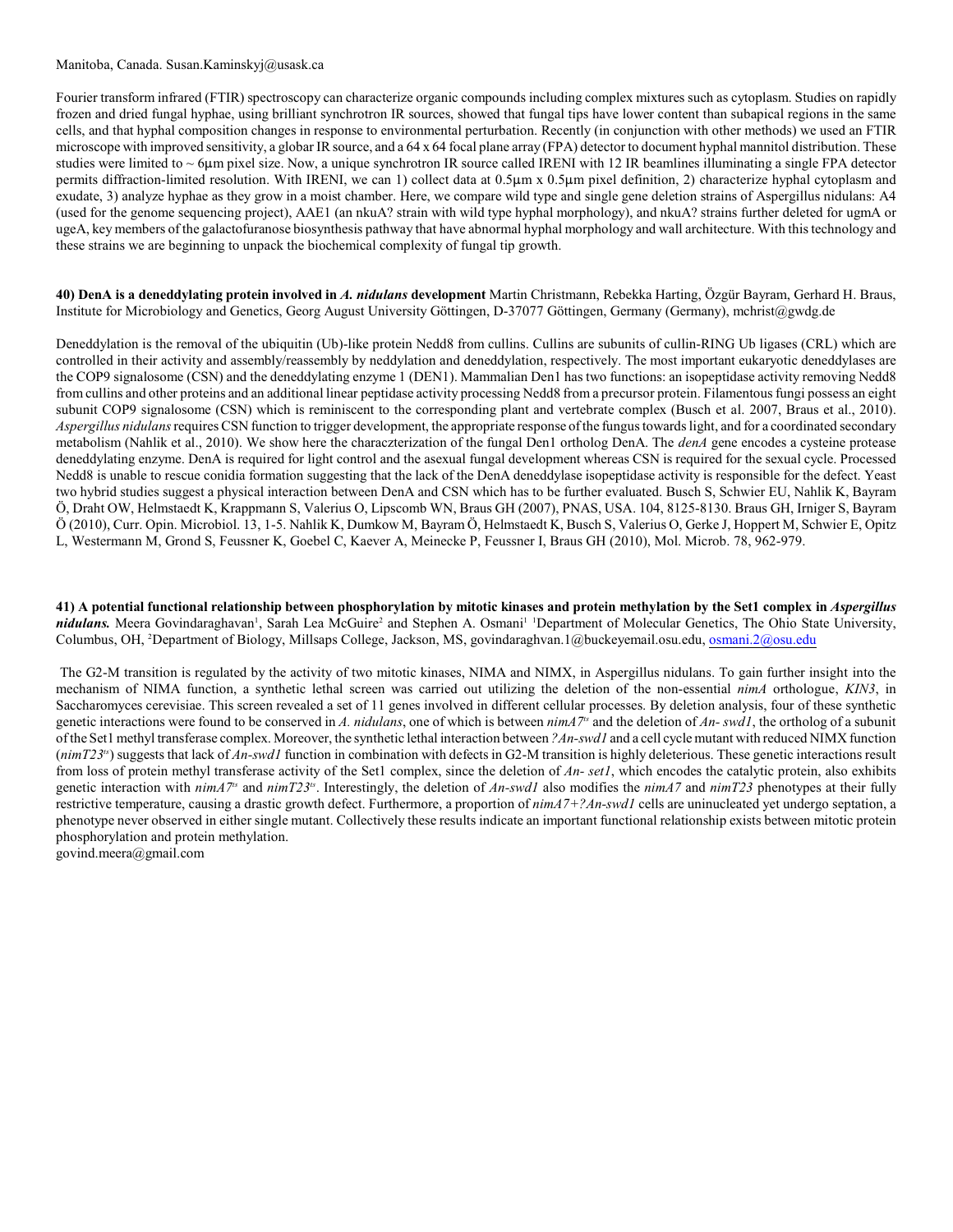**42) The genetic basis of conidial pigmentation in** *Aspergillus niger* M. Arentshorst, T.R. Jørgensen, J. Park, A.M. van Welzen, G. Lamers, P.A. vanKuyk, R.A. Damveld and A.F.J. Ram. Institute of Biology Leiden, Leiden University, Molecular Microbiology and Biotechnology, Kluyver Centre for Genomics of Industrial Fermentation, Sylviusweg 72, 2333 BE, Leiden, The Netherlands.

A characteristic hallmark of *Aspergillus niger* is the formation of black conidiospores. To understand the genetic basis of black spore formation, we have identified four genes required for pigmentation by using a complementation approach. First, we characterized a newly isolated color mutant, *colA*, which lacked pigmentation resulting in white conidia. Pigmentation of the *colA* mutant was restored by a gene (An12g03950) which encodes the *A. niger* ortholog of the 4'-phosphopantetheinyl transferase protein (PptA). The loci giving rise to fawn, olive, and brown color phenotypes were identified by complementation. The fawn mutant was complemented by the polyketide synthase A protein (PksA, An09g05730), the *ovlA* mutant by An14g05350 (OlvA) and the *brnA* mutant by An14g05370 (BrnA), the respective homologs of *pksP/alb1, ayg1* and *abr1* in *A. fumigatus*. Targeted disruption of the four genes confirmed the complementation results. Epistasis was determined for *pksA, olvA* and *brnA* by constructing double mutants. This set of isogenic color mutants is a useful tool to do classical genetic analyses in *Aspergillus niger*.

**43) Functional analysis of the AAA ATPase AipA localizing at the endocytic sites in the filamentous fungus** *Aspergillus oryzae***.** Yujiro Higuchi, Manabu Arioka, Katsuhiko Kitamoto. Department of Biotechnology, The University of Tokyo, Japan.

We explored novel components involved in endocytosis by the yeast two-hybrid (YTH) screening using AoAbp1 (*Aspergillus oryzae* actin binding protein) as bait. A gene named *aipA* (AoAbp1 interacting protein) which encodes a putative AAA (ATPases associated with diverse cellular activities) ATPase was obtained. Further YTH analyses showed that 346-370 aa region of AipA interacted with the two SH3 domains of AoAbp1. AipA interacted with AoAbp1 *in vitro*, and in *A. oryzae* EGFP-AipA co-localized with AoAbp1-mDsRed at the tip region, suggesting that AipA functions in endocytosis. Although *aipA* disruptants did not display any phenotypic alteration in several culture conditions, *aipA*-overexpressing strains showed defective growth and the aberrant hyphal morphology. Moreover, we generated strains which have mutations of either *aipA<sup>K542A</sup>* or  $aipA<sup>ES96Q</sup>$ . These mutations were introduced in the ATPase domain of AipA and would cause defect in the ATPase activity. In contrast to the strain overexpressing WT *aipA*, the growth of mutated strains was normal, suggesting that ATPase activity is important for the function of AipA. Furthermore, the *aipA*-overexpressing strain displayed a delay in FM4- 64 transport to Spitzenkorper, whereas the mutated *aipA*-overexpressing strains did not, suggesting that AipA negatively regulates apical endocytic recycling.

**44) Investigation of the role and interaction of subunits of the Golgi vesicle tethering COG complex in** *Aspergillus nidulans***.** Sara Gremillion , Stacie <sup>1</sup> Driggers<sup>1</sup>, Darlene Loprete<sup>2</sup>, and Terry Hill<sup>2</sup>. <sup>1</sup>Department of Biology, Armstrong Atlantic State University, 11935 Abercorn Street, Savannah, GA 31419, USA, and <sup>2</sup>Departments of Biology and Chemistry, Rhodes College, 2000 N. Parkway, Memphis, TN 38112, USA. Sara.Gremillion@armstrong.edu

The COG (conserved oligomeric Golgi) complex is associated with tethering of vesicles undergoing retrograde transport within the Golgi apparatus. Studies in animals and yeast revealed that the COG complex is composed of eight protein subunits which form a bi-lobed structure. In both models, the lobe containing COG1-4 is essential for proper COG function. Little is known of the COG complex in the filamentous fungi. Two temperature sensitive mutants have been discovered in *Aspergillus nidulans*, named *swoP*1 (swollen cell) and *podB*1 (polarity defective). Both mutants display abnormal spore swelling and polarity when grown at a restrictive temperature. Genes complementing the mutations of *swoP*1 and *podB*1 have sequence homology to COG4 (ANID7462.1) and a conserved hypothetical protein, likely COG2 (ANID8226.1), respectively. A GFP-tagged COG2 displayed a punctuate distribution within fungal hyphae, a pattern consistent with other Golgi protein localization. Protein over-expression studies provided evidence of innercomplex interactions between COG2 and COG4 as well as COG2 with COG3. To study the role of these proteins in the complex, an AlcA promoter replacement strategy was performed. When grown on AlcA-suppressive media, the AlcA-promoter COG4 and AlcA-promoter COG7 strains displayed wild type growth at a restrictive temperature, while the AlcA-promoter COG1 and AlcA-promoter COG2 strains displayed swollen cells and abnormal polarity similar to that observed in the *swoP*1 mutant phenotype at a restrictive temperature. This data suggests that COG1 and COG2 are necessary for proper COG function in *A. nidulans* while COG4 and COG7 are not.

**45) The** *snxA* gene of *Aspergillus nidulans* encodes a homolog of yeast Hrb1. S.L. McGuire Anglin<sup>1</sup>, T. Banta<sup>1</sup>, C. Coile<sup>1</sup>, C. Dixit<sup>1</sup>, S. Eastlack<sup>1</sup>, A. Giang<sup>1</sup>, J. Kobie<sup>2</sup>, M. Nguyen<sup>1</sup>, K. Shingler<sup>2</sup>, A. Orzechowski<sup>2</sup>, and S. James<sup>2</sup>. <sup>1</sup>Millsaps College, Jackson, MS. <sup>2</sup>Gettysburg College, Gettysburg, PA. mcguisl@millsaps.edu

The snxA1 cold-sensitive mutation of A. nidulans was originally identified as an extragenic suppressor of the nimX2<sup>F223L</sup> heat sensitive mutation. Analysis of double mutants showed that  $snxA1$  suppresses all three heat sensitive  $nimX^{CDC2}$  mutations as well as mutations in  $nimE^{CCCINB}$  and  $nimT^{CDC25}$ ; that  $snxAI$ has a synthetic phenotype in combination with a deleted ankA<sup>WEE1</sup>; and that snxA1 is not a general cell cycle suppressor. Western blot data suggest that the levels of both NIMX and CYCLINB are not affected by the *snxA1* mutation. We have recently cloned snxA and found that it encodes a homolog of *Saccharomyces cerevisiae* Hrb1, a protein involved in mRNA transcription and export. SNXA is nonessential; however, deletion of *snxA* results in an extremely cold-sensitive phenotype similar to but more extreme than the  $snxAI$  mutation; deletion also suppresses  $nimX^{CDC2}$  mutations. Overexpression of wild-type SNXA complements *snxA1*. These data suggest that nonmutant SNXA functions to restrain NIMX/CYCLINB activity. GFP-labelled SNXA localizes to the nucleus in 87% of germlings when grown at  $29^{\circ}C$ ; 13% of germlings have no detectable SNXA. Studies are currently underway to determine if SNXA localization correlates with CYCLINB localization. Funding provided by NIH NCRR P20RR016476 and NIH2R15GM055885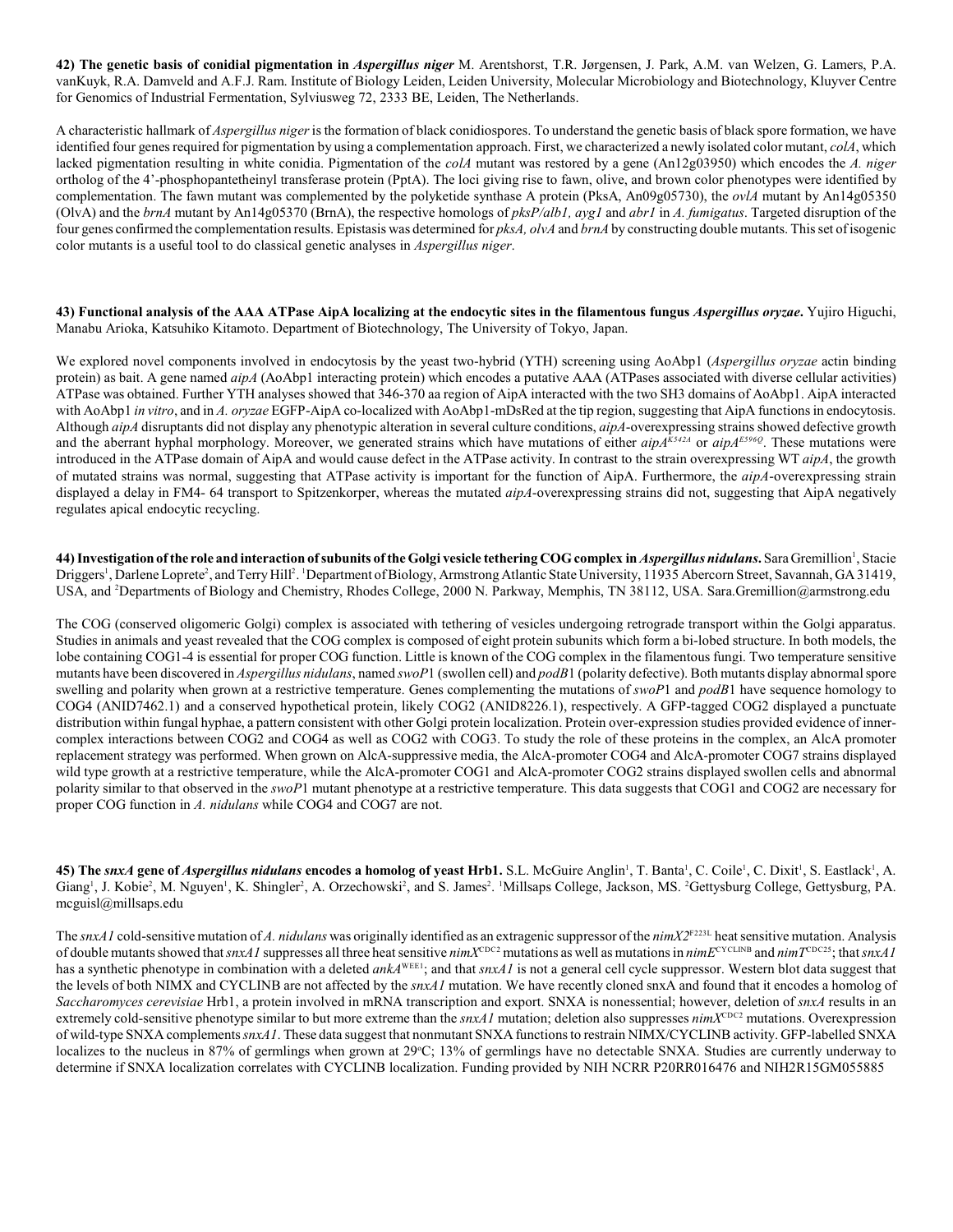**46) Defining the essential location and function of Nup 2 in** *Aspergillus nidulans*. Subbulakshmi Suresh, Sarine Markossian, Aysha H. Osmani and Stephen A. Osmani, Department of Molecular Genetics, The Ohio State University, USA-43210.

Nuclear Pore Complexes (NPCs) are macromolecular assemblies spanning the nuclear envelope and they are made up of 30 different proteins called Nucleoporins (Nups). In *Aspergillus nidulans* , the NPC undergoes partial disassembly during mitosis during which peripheral Nups disperse from the NPCs throughout the cell. However, Nup2 has a unique mitotic behavior as it translocates from NPCs onto chromatin specifically during mitosis. Nup2 is targeted to NPCs and chromatin by a newly identified Nup called NupA. We aim to define if the sole role of NupA is to target Nup2 to the NPC and chromatin by creating Nup2-NupA chimeras. We also aim to characterize whether the essential role of Nup2 is at NPCs during interphase, or on chromatin at mitosis, by artificially tethering Nup2 exclusively to NPCs or to chromatin. Also, since Nup2 is a mitotic phosphoprotein, we seek to define its phosphorylation sites. To answer the above aims, we have successfully created Nup2-NupA chimeras. We have also achieved artificial tethering of Nup2 to specific cellular locations and find that constitutive tethering of Nup2 to the NPC compromises cell viability. We also find that Nup2 is highly phosphorylated in response to activation of the spindle assembly checkpoint and have begun to map the phosphorylation sites using MS analysis of purified Nup2. In conclusion, our studies shed light on the mitotic functions of Nup2 on chromatin, regulated by mitotic kinases. (Supported by National Institutes of Health grant GM042564)

**47) Identification of a new transmembrane nuclear pore protein in Aspergillus nidulans using global proteomic analysis.** Aysha H. Osmani, Hui-Lin Liu, Colin P. De Souza and Stephen A. Osmani. The Ohio State University, Columbus, OH, USA. (osmani.2@osu.edu)

We have previously reported the unexpected finding that in Aspergillus nidulans removal of all three fungal transmembrane nuclear pore complex (NPC) proteins (An-Ndc1, An-Pom152, and An-Pom34) does not cause lethality (Liu et al., 2009 MBC 20, 616-630). This suggests either that transmembrane proteins are not required for NPC function or that additional transmembrane NPC proteins remain to be discovered. To address this issue we have completed a global proteomic analysis of A. nidulans Nups (NPC proteins) using affinity purification and mass spectrometry analysis. This approach involved endogenously tagging >40 different proteins and completing LC/MS/MS analysis of >100 purified samples. The data set has allowed identification of numerous proteins that interact with NPCs including an orthologue of a new transmembrane Nup (Pom33) recently discovered in budding yeast (Chadrin et al., 2010 JCB 189, 795-811). An- Pom33 purified with An-Ndc1. Using GFP tagging and deletion analysis we have asked if An-Pom33 is a newtransmembrane Nup in A. nidulans. As expected of a transmembrane Nup, An-Pom33-GFP locates to the nuclear envelope throughout interphase, concentrating at spindle pole bodies during mitosis in a manner similar to An-Ndc1. In addition, An-Pom33 is also present in the cytoplasm in an ER-like structure. Removal of An-Pom33 does not cause lethality but the quadruple transmembrane Nup mutant (lacking An-Ndc1, An-Pom152, An-Pom34, and An-Pom33) is inviable. Pairwise deletions revealed that lack of An-Pom33 with lack of An-Ndc1 is the only lethal combination. This study identifies An-Pom33 as a conserved transmembrane Nup that functions redundantly with An-Ndc1. (Supported by NIH grant GM042564)

**48) Gle1 translocates from the nuclear pore complex to the nuclear membrane during mitosis in** *Aspergillus nidulans***.** Mahesh Chemudupati, Aysha Osmani and Stephen A. Osmani Department of Molecular Genetics, The Ohio State University, Columbus, OH

During mitosis in *Aspergillus nidulans*, a subset of nuclear pore complex proteins (Nups) disperses from the core pore structure. This subset of Nups includes all budding yeast orthologs classified as peripheral Nups, with one exception. The predicted peripheral Nup An-Gle1 is unique in that it remains at the nuclear envelope (NE) during mitosis, an attribute typical of core Nups (Osmani et al. *Mol. Biol. Cell*, 17, 4946–4961, 2006). Additionally, GFP labeled An- Gle1 is distinctly located at the nuclear membrane surrounding the nucleolus during mitosis (Ukil et al. *Mol. Biol. Cell*, 20, 2132–2145, 2009). Affinity purification of all known Nups in *A. nidulans* identified a protein that co- purified with An-Gle1. This protein, AN0162, has a predicted Cterminal transmembrane domain. Endogenously GFP- tagged full-length AN0162 locates to the nuclear membrane throughout mitosis in a manner identical to An-Gle1 as does the GFP-tagged C-terminal half of the protein. Further analysis showed that AN0162 is responsible for tethering An-Gle1 to the NE specifically during mitosis, but not during interphase. This is the first known instance of a protein targeted to the NE by two different mechanisms. An-Gle1 is targeted to NPCs during interphase, but during mitosis An-Gle1 is targeted to the nuclear membrane by associating with AN0162. Our findings thus agree with the categorization of An-Gle1 as a peripheral Nup. This expands our knowledge of how proteins can be targeted to the NE in a regulated cell-cycle dependent manner. Supported by National Institutes of Health grant GM042564

**49) Identification of New DNA Damage Response Proteins Using a Genetic Screen.** Larson, J. R. and Osmani, S. A. The Ohio State University, Columbus, Ohio. larson.315@osu.edu, osmani.2@osu.edu

The cellular response to DNA damage involves many well characterized proteins. However, there are likely still unidentified proteinsthat play important roles in these pathways. For example, several nuclear pore complex proteins (Nups) are required for resistance to DNA damage via unknown mechanisms. SonB is an essential Nup in *Aspergillus nidulans* and a mutant allele of this protein that confers temperature-dependent DNA damage sensitivity was previously isolated in a genetic screen for suppressors of the temperature-sensitive *nimA1* mitotic kinase mutation (De Souza et al., 2006 Genetics 174, 1881-93). Importantly, subsequent analyses showed that SonB is involved in a novel DNA damage response pathway. No other proteins have yet been linked to this pathway. To identify other proteins involved with SonB we have undertaken a genetic screen for DNA damage-sensitive *nimA1* suppressors and have isolated two previously uncharacterized proteins, AN1902 and a new Nup, AN11115. AN11115-GFP localizes to the nuclear periphery throughout the cell cycle and at mitosis forms several distinct foci similar to another Nup, Pom152. Deletion of AN11115 causes marked temperaturedependent DNA damage sensitivity, similar to SonB mutants. Affinity purification and mass spec analysis of AN11115 identified AN1902 thus linking together the genetic and biochemical data. Further studies will add to our understanding of how the nuclear pore complex and the NIMA kinase are involved in the DNA damage response and allow us to map out this novel DNA damage response pathway.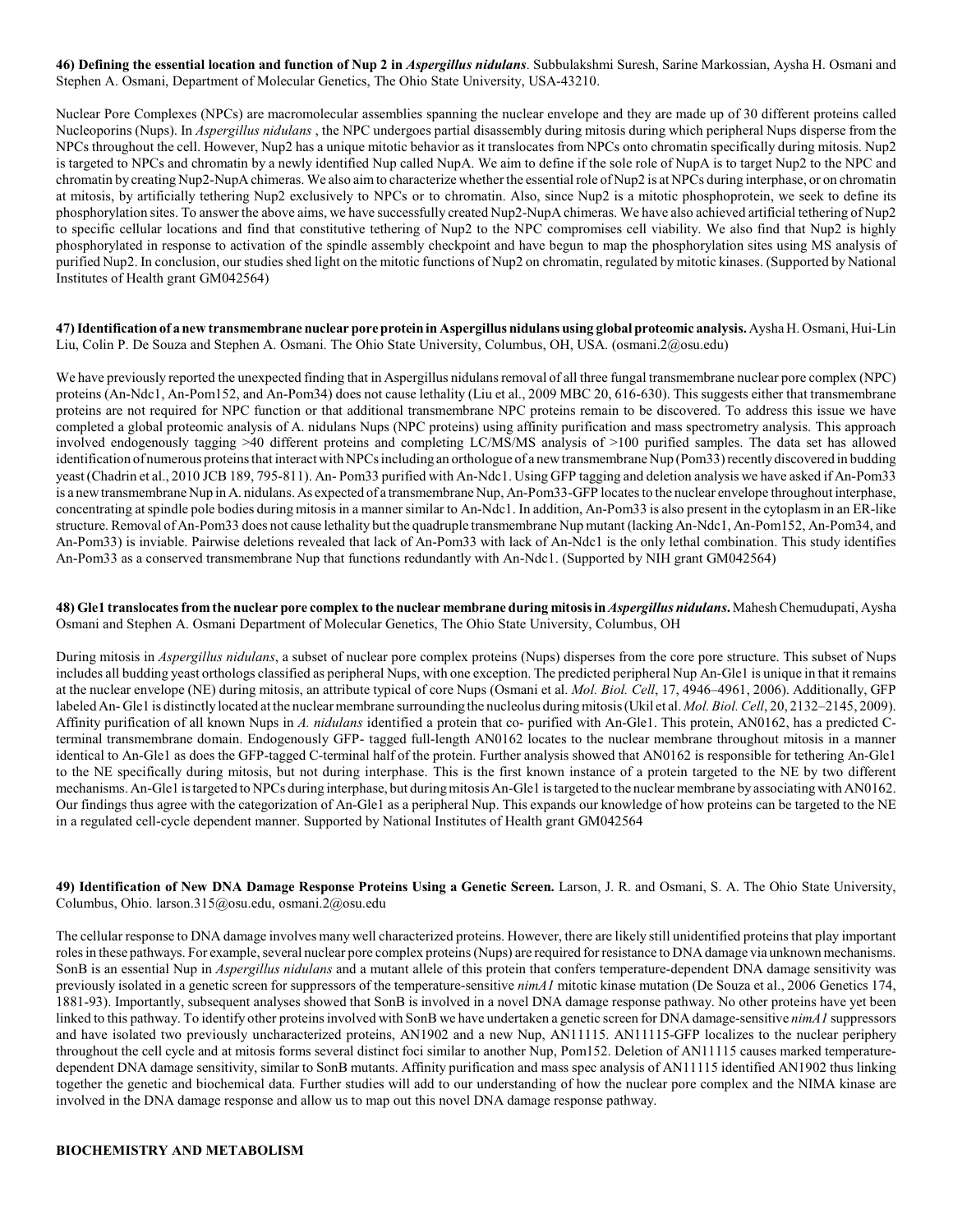50) Targeted gene deletion and genome mining of the predicted *Aspergillus carbonarius* secondary metabolome. Michael Praseuth<sup>1</sup>, Antonia Gallo<sup>2</sup>, Scott E. Baker<sup>3</sup>, Clay C. C. Wang<sup>1</sup>, and Kenneth S. Bruno<sup>3</sup> Department of Pharmacology and Pharmaceutical Sciences, University of Southern California, School of Pharmacy, Los Angeles, California, USA. <sup>3</sup>Chemical and Biological Process Development Group, Energy and Environment Directorate, Pacific Northwest National Laboratory, Richland, Washington, USA <sup>2</sup>National Research Council, Institute of Science of Food Production (ISPA) Bari, Italy

Interest in natural products produced by fungi has grown substantially in recent years. Available genome sequences of filamentous fungi have revealed that these organisms contain the capacity to produce far more secondary metabolites than previously identified by conventional analysis. In large part, the reason that these compounds remain uncharacterized is due to the lack of gene expression under typical laboratory conditions. One approach to identifying novel compounds produced by fungi is heterologous expression of predicted secondary metabolite genes in a tractable model organism such as *Aspergillus nidulans*. Although this has proved successful with some compounds, an analysis in the native organism could prove more fruitful in determining all of the enzymes necessary to produce a given compound. For this reason we have developed a transformation protocol for transformation in Aspergillus carbonarious strain ITEM 5010. We have successfully deleted the kusA orthologue in this strain using the hygromycin phosphotransferase marker. In a subsequent transformation we deleted the orthologue of an *Aspergillus niger* gene responsible for naptha-pyrone production. Gene deletion and overexpression will be used to identify genes responsible for production of secondary metabolites in this species.

**51) Impact of glucose metabolism during pathogenesis of** *Aspergillus fumigatus* **Christian B. Fleck<sup>1</sup>, Ilse D. Jacobsen<sup>2</sup>, Silvia Slesiona<sup>1,2</sup> and Matthias** Brock<sup> $11$ </sup> Microbial Biochemistry and Physiology; <sup>2</sup> Microbial Pathogenicity Mechanisms Leibniz Institute for Natural Product Research and Infection Biology, -Hans Knoell Institute-, Beutenbergstr. 11a, 07745 Jena, Germany Contact: Matthias.brock@hki-jena.de

*Aspergillus fumigatus* is the major cause of life-threatening invasive bronchopulmonary aspergillosis. Manifestation and progression of infection in the immunocompromised host requires the efficient uptake and metabolism of nutrients. However, nutrient sources available and used by the pathogen are mainly unknown. Here, we focused on the impact of glucose metabolism during pathogenesis. Glucose is highly abundant in the bloodstream and may also be available within tissues. In order to activate glucose to glucose-6-phosphate *A. fumigatus* possesses two catalytically active hexose kinases, glucokinase and hexokinase (Fleck and Brock, 2010). Analysis of deletion mutants and biochemical characterisations of the enzymes showed that glucokinase possesses a low  $K_m$  value for the substrate glucose and is required for rapid germination of conidia. In contrast, hexokinase possesses a broader specificity for various sugars and is the dominating hexose kinase during vegetative growth. Deletion of either one enzyme caused only weak effects on glucose, but the hexokinase was essential for growth on fructose. A mutant deleted in both genes revealed normal growth on most gluconeogenic nutrient sources, but growth was abolished when glucose or fructose served assole carbon source. When tested in a murine model for invasive aspergillosis, both single mutants caused disease comparable to the wild type. However, the double deletion mutant was strongly attenuated in virulence regardless the immunosuppression regimen. Thus, glucose seems to provide an abundant nutrientsource during infection and interruption of glucose metabolism might provide a tool to inhibit growth during pathogenesis. Fleck CB, Brock M. (2010) *Aspergillus fumigatus* catalytic gluco- and hexokinase: Expression analysis, importance for germination, growth and conidiation. *Eukaryot Cell* **9**:1120-35

**52) The additional D-galacturonate reductase genes in** *Aspergillus niger* **and** *Hypocrea jecorina* Joosu Kuivanen, Satu Hilditch, Dominik Mojzita, Merja Penttilä and Peter Richard VTT Technical Research Centre of Finland, Espoo, Finland joosu.kuivanen@vtt.fi

Pectin, a cheap and abundant raw material has a huge potential in white biotechnology. D-galacturonate, the main component of pectin, is catabolised to pyruvate and glycerol through a reductive pathway in eukaryotic microorganisms like filamentous fungi. This pathway also enables the utilization of pectin for the production of more valuable compounds. An example from that is the production of *meso*-galactarate (mucic acid) in metabolically engineered fungal strains. Enzymes functioning on the reductive D-galacturonate pathway are a D-galacturonate reductase, L-galactonate dehydratase, 2-keto-3-deoxy-galactonate aldolase and glyceraldehyde reductase. The genes coding for these enzymes in *Aspergillus niger* are *gaaA*, *gaaB*, *gaaC* and *gaaD*, respectively, while in *Hypocrea jecorina* (*Trichoderma reesei*) the corresponding genes are *gar1*, *lgd1*, *lga1* and *gld1*. *A. niger* also has a homologue gene sequence for *H. jecorina gar1* whereas *H. jecorina* has a homologue gene sequence for *A. niger gaaA* respectively. Functions of these two additional D-galacturonate reductase genes have remained unclear. We have now studied the roles of these two genes.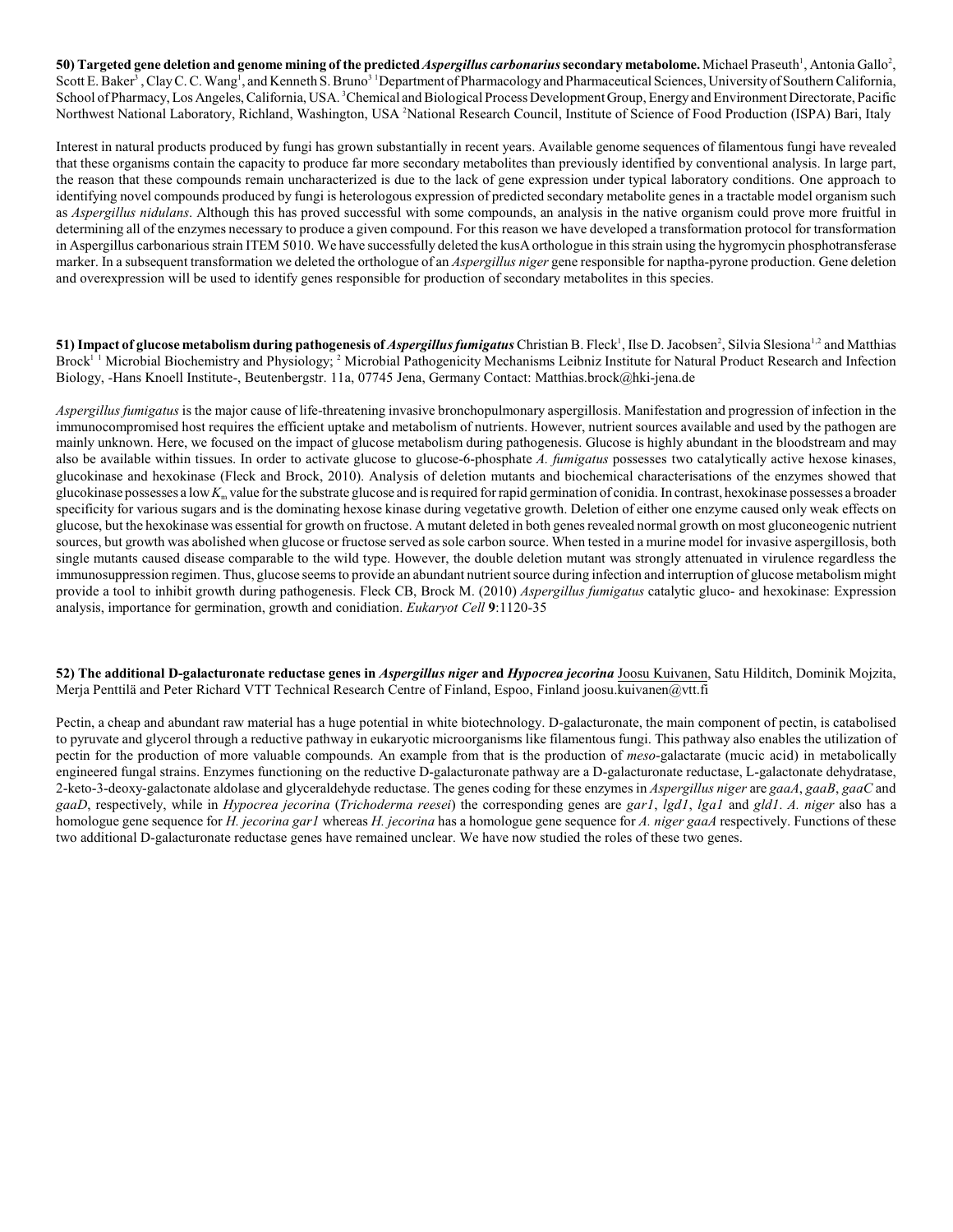**53) Why are Aspergilli so different in their expression of secondary metabolites from section to section?** Jens Christian Frisvad\* and Thomas Ostenfeld Larsen. Department of Systems Biology, Technical University of Denmark, Kgs, Lyngby, Denmark, \* JCF@bio.dtu.dk

Aspergillus species can produce an very large number of secondary metabolites and have a lot of these in common with Penicillium spp. related to the perfect state Eupenicillium. Some of these extrolites have exclusively been found within Aspergillus and Penicillium, including ochratoxins, aspergamides, mycophenolic acids, fumagillins, roquefortines, paxillins etc., while Aspergilli and Penicillia share secondary metabolites with widely different genera in other cases. The latter extrolites include citreoviridin, citrinin, melleins, patulin, pseurotins, penicillic acids, sterigmatocystins, xanthomegnins, simple diketopiperazines, gliotoxins, etc. Interestingly within Aspergillus sections there are major differences and few secondary metabolites in common. Aspergillus section Candidi species are known for production of terphenyllins, candidusins, xanthoascins, and chloroflavonins not found in any other section of Aspergillus. In section Circumdati ochratoxins, aspergamides, penicillic acids, ochratoxins, xanthomegnins, melleins, circumdatins are common. The aspergamides in section Circumdati are the optical antipods of aspergamides in section Versicolores, so even within Aspergillus sections, there are very interesting differences. We will suggest some explanations for these major differences between species sections.

**54) The chemical heritage of** *A. flavus* **in** *A. oryzae* **RIB40.** Christian Rank\*, Marie Louise Klejnstrup, Lene Maj Petersen, Jens Christian Frisvad, Thomas Ostenfeld Larsen. Department of Systems Biology, Technical University of Denmark \* cr@bio.dtu.dk

*Aspergillus oryzae* is a very important species in biotechnology and has been used for centuries in traditional Asian fermentation. The RIB40 strain is particularly interesting as it was one of the first genome sequenced aspergilli together with *A. flavus*, a prominent food and feed contaminant capable of producing aflatoxin. These species can be perceived as ecotypes. We have analyzed *A. oryzae* RIB40 and found that the chemical potential could be enhanced significantly under certain conditions. Delicate analysis of their metabolic profiles allow for chemical insight on the transcription level with indications to specific genetic changes. Several new metabolites and changes in biosynthetic routes have been found in *A. oryzae*, indicating subtle changes in the genomic heritage from *A. flavus*.

**55) Mapping of polyketide biosynthesis pathways in** *Aspergillus nidulans* **using a genome wide PKS gene deletion library.** Thomas O. Larsen\*, C. Rank, M. Klejnstrup, M.L. Nielsen, J.B. Nielsen, D.M.K. Holm, K.H. Brogaard, B. Hansen, J.C. Frisvad and U.H. Mortensen. Department of Systems Biology, Technical University of Denmark \*tol@bio.dtu.dk

In order to map new links between PKS genes and their products in *Aspergillus nidulans* we have systematically deleted all thirty-two individual genes predicted to encode polyketide synthases in this model organism. This number greatly exceeds the number of currently known PKs calling for new approaches for triggering "cryptic" or "silent" genes to see production of compounds not previously observed under laboratory conditions. We therefore decided to challenge our deletion library on eight different complex media, spanning a large variety of alternating carbon and nitrogen sources, vitamins and other nutrients. Comparative UHPLC-DAD analyses indeed revealed that a large number of secondary metabolites were produced by the *A. nidulans* reference strain on the different media. Careful investigation, including LC-DAD-HRMS data, has led to the linking of several known compounds to their PKS genes. For example we have found that a whole series of prenylated PKs such as arugosins and shamixanthones can be linked to the *mdpG* PK gene cluster. Previously only emodins and monodictyphenone were known gene products of *mdpG*. Further examples of new links between PK products and genes will be given illustrating the scope of using of diode array detection and electrospray in the negative mode for detection and tentative identification of non-reduced polyketides.

**56) Sorbitol dehydrogenase as a part of** *Aspergillus niger* **D-galactose catabolism .**Outi M. Koivistoinen, Peter Richard, Merja Penttilä, Dominik Mojzita VTT Technical Research Centre of Finland, Espoo, Finland outi.koivistoinen@vtt.fi

D-galactose is a hexose sugar found in hemicellulose. There are probably three different pathways for D-galactose catabolism in fungi, the Leloir, an oxidative and an oxidoreductive. The Leloir pathway has phosphorylated intermediates and galactokinase as the first enzyme. The oxidative pathway has no phosphorylated intermediates and D-galactose is oxidised to D-galactonate in the first reaction. In subsequent reactions D-galactonate is converted to pyruvate and glycerol. In addition to these two pathways an oxidoreductive pathway for D-galactose catabolism, that partly employs the enzymes of the L-arabinose pathway, was suggested to exist. In this work we studied the oxidoreductive D-galactose pathway where D-galactose is first reduced to D-galactitol by a reductase that is also active with L-arabinose. It is then oxidised to L-xylo-3-hexulose by the L-arabitol dehydrogenase. It was suggested that L-xylo-3-hexulose is then reduced to D-sorbitol which is finally oxidised to D-fructose by a sorbitol dehydrogenase. We identified a gene coding for a sorbitol dehydrogenase that is strongly induced on sorbitol and we evaluated the role of the enzyme in D-galactose catabolism.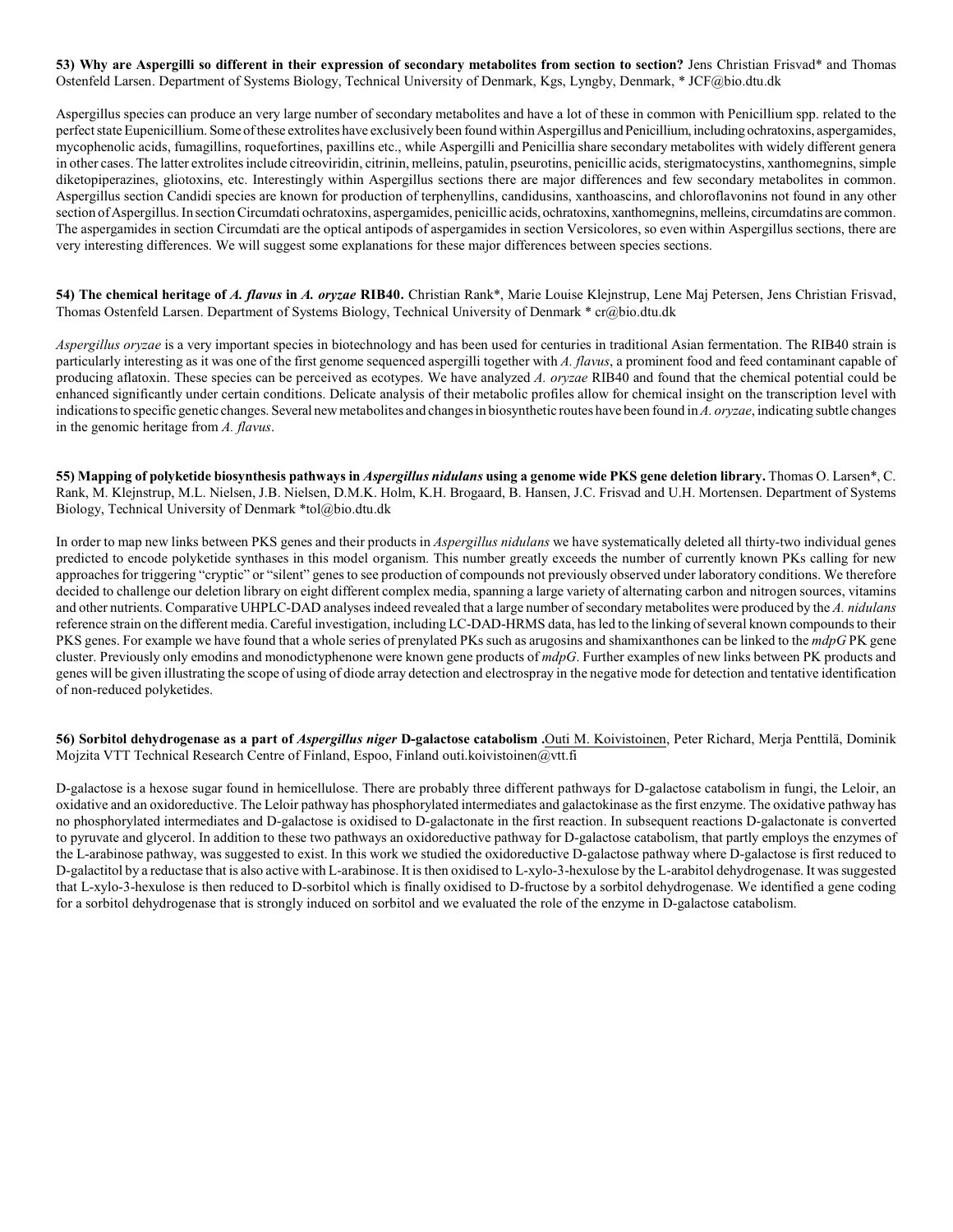**57) Heterologous expression of** *Trichoderma reesei* **polyketide synthases and non-ribosomal synthases in** *Aspergillus nidulans***.** Jorgensen, Mikael S.<sup>1</sup>, Hansen, Bjarne G.<sup>1</sup>, Skovlund, Dominique A.<sup>2</sup>, and Mortensen, Uffe. H.<sup>1</sup>. <sup>1</sup>Center for Microbial Biotechnology, Technical University of Denmark, DK-2800 Lyngby, Denmark. <sup>2</sup>Novozymes A/S, DK-2880 Bagsværd, Denmark.

Polyketides (PKs) and non-ribosomal peptides (NRPs) constitute two classes of diverse secondary metabolites with a wide range of activities which can be both beneficial and disadvantageous from a human perspective. On one side PKs and NRPs include many toxins and virulence factors, but they also act as one of the main natural sources of medicines for treating diseases. PKs and NRPs are synthesized by large multi-functional proteins referred to as polyketide synthases (PKSs) and non-ribosomal peptide synthases (NRPSs). PKS and NRPS genes have been identified in many organisms such as bacteria, fungi and plants which therefore constitute a substantial pool of interesting gene candidates for production of new drugs. The lack of genetic tools for many of the original producers and the difficulty of linking the complex PKSs and NRPSs to their final PK or NRP product have led to the development of a heterologous expression system in *A. nidulans*. Many genetic tools are at disposal for *A. nidulans* and its metabolome has been well studied which is of great advantage when investigating expression of heterologous metabolite genes. A range of *T. reesei* PKS and NRPS genes have been heterologous expressed in *A. nidulans*. The results from these expressions will be presented.

**58) Heterologous expression of fungal polyketide synthases.** Dorte K. Holm, Bjarne G. Hansen, Thomas O. Larsen, Uffe H. Mortensen Technical University of Denmark, Department of Systems Biology, Center for Microbial Biotechnology, Denmark.

 Polyketides are a group of secondary metabolites that comprise molecules of very distinct structures and biological activities. In fungi, polyketides are synthesised via a multi-domain enzyme called a type I iterative polyketide synthase (PKS). As many polyketides are of medical or industrial use, various approaches have been addressed to link genes to known polyketide products e.g. deletion of genes encoding PKSs, overexpressing transcription factors, or using wide domain activators. Although these attempts have substantially increased our insights into polyketide biosynthesis, much is still to be learned especially in fungi where the full genome sequence is known, but where no efficient genetic tools exist. Based on a gene expression platform developed in our laboratory for heterologous or ectopic expression of genes in *A. nidulans*, we present an efficient approach for investigating polyketide synthesis in filamentous fungi. As a test case, 37 putative and known PKS encoding genes from the industrially relevant fungus *Aspergillus niger* were individually expressed in *A. nidulans* using *A. nidulans* promoters and terminators to ensure efficient transcription. This approach proved robust, fast, and efficient, and it is highly suitable for automating the generation of expression constructs for expression in *A. nidulans*.

**59) A combined genetic and multi medium approach reveals new secondary metabolites in** *Aspergillus nidulans***.** Marie Louise Klejnstrup\*, Morten Thrane Nielsen, Jens Christian Frisvad, Uffe Mortensen, Thomas Ostenfeld Larsen. Department of Systems Biology, Technical University of Denmark, Lyngby, Denmark, \*marlk@bio.dtu.dk

Secondary metabolites are a diverse group of metabolites which serve as important natural sources of drugs for treating diseases. The availability of full genome sequences of several filamentous fungi has revealed a large genetic potential for production of secondary metabolites that are not observed under standard laboratory conditions. Genetic approaches have proven a fruitfull strategy towards the production and identification of these unknown metabolites. Examples include deletion of the  $cclA<sup>1</sup>$  and  $laA<sup>2</sup>$  genes in *A. nidulans* which affects the expression of secondary metabolites including monodictyphenone and terrequinone A respectively. We have deleted the *cclA* gene in *A. nidulans* and grown the mutants on several complex media to provoke the production of secondary metabolites. This resulted in the production of several metabolites not previously reported from *A. nidulans*. Bok, J.W. *et al*, Nat. Chem. Biol., 5, 462-464 (2009). Bok J.W. *et al*, Chem. Biol., 13, 31-37 (2006). <sup>2</sup>

**60) Genome wide polyketide synthase gene deletion library in** *Aspergillus nidulans***.** Uffe H. Mortensen, Michael L. Nielsen, Jakob B. Nielsen, Christian Rank, Marie L. Klejnstrup, Dorte K. Holm, Katrine H. Brogaard, Bjarne G. Hansen, Jens C. Frisvad, Thomas O. Larsen Center for Microbial Biotechnology, Department of Systems Biology, Technical University of Denmark, Søltofts Plads B221/B223, 2800 Kgs. Lyngby, Denmark

Filamentous fungi produce a wealth of secondary metabolites that dramatically influence human life as they comprise both mycotoxins and pharmaceuticals. To forward the understanding of fungal secondary metabolism we have adopted a multidisciplinary strategy based on fungal ecology, analytical chemistry and molecular biology. Here we present an analysis of a library containing individual deletions of all known and putative PKS genes in the model fungus *Aspergillus nidulans*. The library has been challenged on a number of different media to uncover new links between genes and polyketide products. At our conditions, we detect several of the known products of *A. nidulans* including the PKS gene responsible for production of austinol. The validity of this conclusion is ensured by further mutagenesis including site directed mutagenesis of the locus as well as ectopic expression of the gene to indentify the first intermediate in austinol production. Based on our findings we call the gene *ausA*. Moreover, our results demonstrate several examples of crosstalk between different pathways in polyketide synthesis. To this end, it isimportant to stressthat by investigating a genome wide deletion library at different conditions the chance of mis-assigning genetic links to products due to such crosstalk is dramatically reduced. Together the results and conclusions presented constitute our first step towards a systems understanding of the secondary metabolism of *A. nidulans*.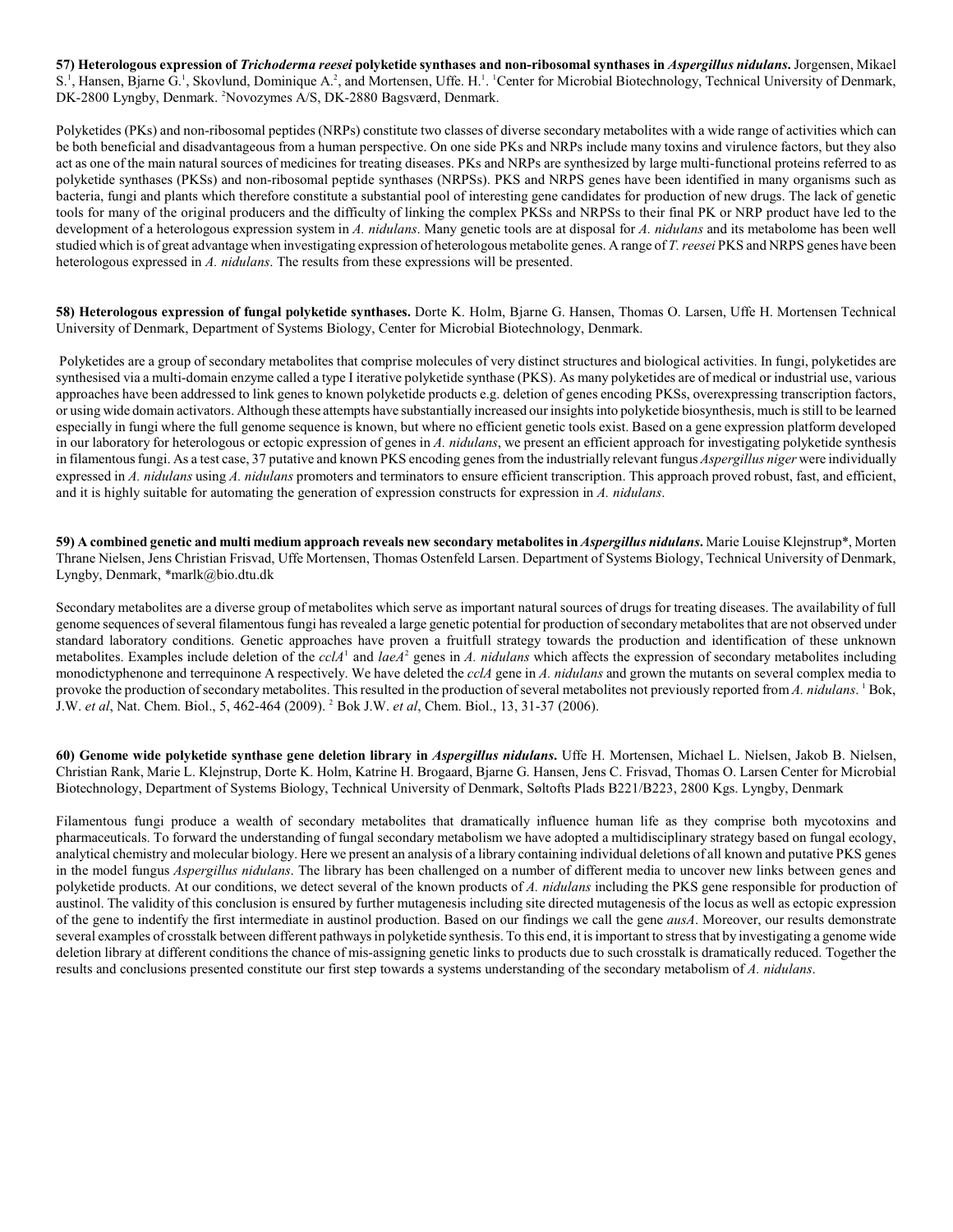**61) The complexity of polyketide synthase OrsA action in** *Aspergillus nidulans***.** Jakob B. Nielsen, Michael L. Nielsen, Christian Rank, Marie L. Klejnstrup, Paiman Khorsand-Jamal, Dorte M. K. Holm, Bjarne G. Hansen, Jens C. Frisvad, Thomas O. Larsen and Uffe H. Mortensen. Center for Microbial Biotechnology, Department of Systems Biology, Technical University of Denmark, Søltofts Plads B221/B223, 2800 Kgs. Lyngby, Denmark.

Polyketides (PKs) are chemically diverse molecules characterized by a broad spectrum of biological activities. Polyketide synthases (PKSs) are the main engines in the synthesis of PKs, and in fungi the PKS assembles small subunits to polymers in an iterative manner. Mapping of PKs to PKSs are not straight forward. The chemical architecture of the compounds produced depends on the primary structure and organization of the domains within the PKS molecule, and a majority of the PK products are also influenced by other gene products typically clustered in vicinity of the PKS. Moreover, activation of these clusters can be cumbersome, due to the clandestine regulation of the PK biosynthesis. One example is the gene cluster of PKS AN7909, *orsA*, in *Aspergillus nidulans*, which produces orsellinic acid and several other products. This synthesis has been provoked by several strategies. Here we report products that previously have not been linked to OrsA activity as well as cross-talk with the PKS AN7903 located approximately 20 kb downstream of *orsA*. These new observations emphasizes the challenges there are in uncovering the PK metabolome in fungi and the molecular genetics herein, which ultimately will facilitate rational engineering of the PK production apparatus.

**62) Production of terpenes with** *Aspergillus nidulans* Kiira Vuoristo, Kirsi Bromann, Mervi Toivari, Laura Ruohonen, Tiina Nakari-Setälä VTT Technical Research Centre of Finland Address: Tietotie 2, Espoo, P.O. Box 1000, FI-02044 VTT, Finland. Email: kiira.vuoristo@vtt.fi

Terpenes are a large and diverse group of hydrocarbons with many pharmaceutical and industrial applications including fragrances, preservatives, flavouring agents and drugs. Terpenes with rearrangements in their carbon skeleton are referred to as terpenoids. The low water solubility, high volatility and complex structure of terpenoids make them difficult to produce in industrial scale. Modification of readily available precursors of terpenoids in filamentous fungi would present an alternative way to produce value-added compounds. There are not many reports on microbial transformation of terpenoids by fungi of the *Aspergillus* genus, although their ability to transform terpenes is recognised. The biotransformation of terpenes is of interest because it allows production of enantiomerically pure compounds under mild conditions. In nature, filamentous fungi produce terpenoids as secondary metabolites; i.e. they are not required for growth or development but instead function in communication or defence. The fungal terpenoids are involved in pathogenesis, production of toxins and utilization of specific carbon sources. Filamentous fungi have been used in industrial scale production and especially *Aspergillus niger* and *Aspergillus nidulans* represent potential host organisms for the production and modification of terpenoid products. This work describes genetic engineering of *A. nidulans* for terpenoid production.

**63) Characterization of an** *Aspergillus oryzae* **cysteinyl dipeptidase expressed in** *Escherichia coli***.** Ryota Hattori , Mayumi Matsusita-Morita , Sawaki 1 1 Tada<sup>1</sup>, Junichiro Marui<sup>1</sup>, Ikuyo Furukawa<sup>1</sup>, Satoshi Suzuki<sup>1</sup>, Hitoshi Amano<sup>2</sup>, Hiroki Ishida<sup>3</sup>, Youhei Yamagata<sup>4</sup>, Michio Takeuchi<sup>4</sup>, Ken-Ichi Kusumoto<sup>1</sup> i National Food Research Institute, Ibaraki, Japan, <sup>2</sup>Amano Enzyme Inc., Gifu, Japan, <sup>3</sup>Gekkeikan Sake Company Ltd., Kyoto, Japan, <sup>4</sup>Tokyo University of Agriculture and Technology, Tokyo, Japan j

Cysteinyl dipeptidase from *A. oryzae* (CdpA) was produced in *Escherichia coli* and purified. CdpA formed a homodimer and its molecular mass was determined as 109 kDa. CdpA-specific activity to Cys-Gly was 3.04 U/mg. The enzyme showed maximum hydrolyzing activity toward Ala-Cys, followed by Leu-Cys, Cys-Gly, Cys-Ala, and Gly-Cys among the cysteine-containing dipeptide substrates. Its substrate specificity was distinct from those of other cysteinyl dipeptidases of the M20 family. The activity of CdpA was increased by addition of  $Mn^{2+}$ ,  $Zn^{2+}$ , and  $Co^{2+}$  at 0.1 mM. The activity was inhibited in the presence of  $Fe^{2+}$ . Several protease inhibitors reduced the activity. The complete inhibition of enzyme activity by EDTA indicates that CdpA is a metallopeptidase. It was optimally active at pH 7-8 and stable at pH 6-9 and at up to 40 . This study was supported by the Program for Promotion of Basic Research Activities for Innovative Biosciences (PROBRAIN).

**64) Glu31, Asp142 and Asp171 of** *Aspergillus oryzae* **cutinase CutL1 are required for both interaction with hydrophobin RolA and consequent** stimulation of polyester-degradation. Kimihide Muragaki<sup>1</sup>, Kenji Uehara<sup>1</sup>, Toru Takahashi<sup>2,3</sup>, Youhei Yamagata<sup>3</sup> and Keietsu Abe<sup>1,3\* 1</sup>Grad. Sch. Agric. Sci., Tohoku Univ., Japan, <sup>2</sup>NRIB, Japan, <sup>3</sup>NICHe, Tohoku Univ., Japan *kabe@niche.tohoku.ac.jp* 

Hydrophobins are amphipathic proteins, and are ubiquitous among filamentous fungi. When the industrial fungus *Aspergillus oryzae* is cultivated in a submerged medium containing a biodegradable polyester polybutylene succinate-coadipate (PBSA), cutinase CutL1 and hydrophobin RolA are simultaneously secreted into the medium. RolA attached to the surface of PBSA particles specifically recruits CutL1, resulting in stimulation of PBSA hydrolysis<sup>1)</sup>. In our previous study, we studied amino acid residues involved in the RolA-CutL1 interaction by means of chemical modification and sitedirected mutagenesis of RolA and CutL1. As a result, we found that His32 and Lys34 of RolA and Glu31, Asp142, Asp171 of CutL1 are involved in the RolA-CutL1 interaction. In the present study, to quantitatively elucidate the role of the three acidic amino acid residues of CutL1 in the RolA-CutL1 interaction, we characterized the interaction between CutL1 variants of the three residues an d wild type RolA by using Quartz Crystal Microbalance (QCM). The QCM analysis revealed that replacement of the three acidic amino acid residues of CutL1 to serine caused increases in *K*D values for interaction with RolA. In conclusion, Glu31, Asp142 and Asp171 of CutL1 are critically required for the RolA-CutL1 interaction by multivalent effect. 1) Takahashi et al. Mol Microbiol. 57:1780 (2005)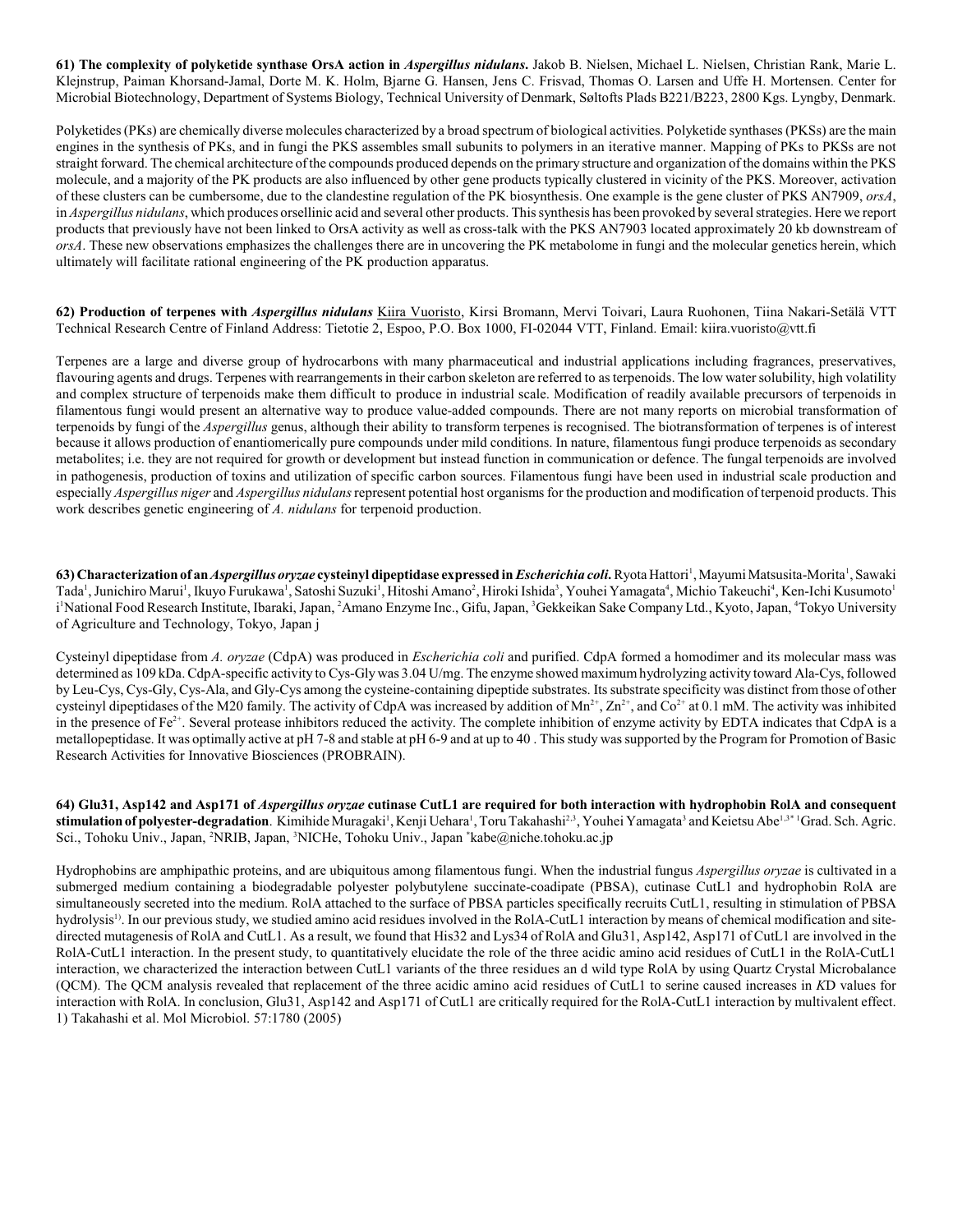**65) Genome mining of secondary metabolite genes in Aspergillus species.** Clay, Wang2,3; Yi-Ming, Chiang1; Berl, Oakley5,6; Nancy, Keller7,8; Kenneth, Bruno4; Scott, Baker4; Kristen, Meyer4; Michael, Praseuth2; Edyta, Szewczyk5; Ashley, Davidson6; Ruth, Entwistle6; James, Sanchez2; Manmeet, Ahuja6; Jin Woo, Bok7,8; Jonathan, Palmer9 1 Graduate Institute of Pharmaceutical Science, Chia Nan University of Pharmacy and Science, Tainan 71710, Taiwan, ROC. 2 Department of Pharmacology and Pharmaceutical Sciences, 3 Department of Chemistry, University of Southern California, Los Angeles, California 90089, USA. 4 Chemical and Biological Process Development Group, Energy and Environment Directorate, Pacific Northwest National Laboratory, Richland, Washington, 99352, USA 5 Department of Molecular Genetics, Ohio State University, Columbus, Ohio 43210, USA. 6 Department of Molecular Biosciences, University of Kansas, Lawrence, KS 66045, USA. 7 Department of Medical Microbiology and Immunology, 8 Department of Bacteriology, 9 Department of Plant Pathology, University of Wisconsin-Madison, Madison, WI 53706, USA.

Aspergillus species are known to produce high value secondary metabolites such as lovastain. Recently the genomes of several Aspergillus species have been sequenced. One of the most important findings from these genome efforts is the realization that these organisms have the potential to produce far more secondary metabolites than have ever been isolated and identified. I will present recent updates in identifying new secondary metabolites and their corresponding biosynthesis pathways from several different Aspergillus species. Funding from the NIGMS is acknowledged.

**66) Characterization of** *Emericella nidulans* **RodA and DewA hydrophobin mutants.** Britt Guillaume Jensen\*, Jakob Blæsbjerg Nielsen, Mona Højgaard Pedersen, Ib Søndergaard, Jens Christian Frisvad and Kristian Fog Nielsen. Department of Systems Biology, Technical University of Denmark, Denmark, \*brgj@bio.dtu.dk

Hydrophobins are small amphiphilic proteins containing an eight cysteine pattern only found in filamentous fungi. They are involved in the attachment of hyphae to hydrophobic structures and the formation of aerial structures. Five *Emericella nidulans* mutant strains were examined to study the two hydrophobins RodA and DewA. Individual knock-out mutants *rodA?*, *dewA?* and the double deletion strain *rodA?dewA?* were constructed. Furthermore, two strains containing a point mutation in the first of the cysteines of RodA (*rodA-C57G*), where one was coupled to the *dewA* deletion, were included. The reference strain (NID1) and *dewA?* displayed green conidia. However, *rodA?* and *rodA?dewA?* showed a dark green/brown conidial pigmentation, while *rodA-C57G* and *rodA-C57G dewA?* displayed lighter brown conidia. *rodA?* and *rodA?dewA?* displayed a higher degree of hülle cells compared to the moderate amount observed for NID1 and *dewA?*, while *rodA-C57G* and *rodA-C57G dewA?* displayed a lownumber of hülle cells. NID1 and *dewA?* conidia were dispersed as spore chains. *rodA?*, *rodA?dewA?*, *rodA-C57G* and *rodA-C57G dewA?* spores were associated in large clumps, where the conidia seemed to adhere to one another. The largest degree of spore clustering was observed for *rodA?* and *rodA-C57G dewA?*.

**67) Oxido-reductive metabolism of L-arabinose and D-galactose in filamentous fungi: Metabolic crosstalk versus specific enzymes.** Dominik Mojzita, Outi M. Koivistoinen, Kiira Vuoristo, Laura Ruohonen, Merja Penttilä and Peter Richard VTT Technical Research Centre of Finland, Espoo, Finland dominik.mojzita@vtt.fi

L-arabinose, the second most abundant pentose sugar, is used as a carbon source by a variety of microorganisms living on decaying plant material. Fungal microorganisms catabolize L-arabinose through an oxido-reductive pathway. We have identified two missing links in the pathway, L-arabinose and Lxylulose reductases in *A.niger*. D-galactose is a relatively rare hexose sugar in the plant cell wall mainly found in galactoglucomannan. There are three pathways indentified in fungi for D-galactose degradation; 1) the Leloir pathway in which D-galactose is phosphorylated, 2) the oxidative pathway which starts by an extracellular galactose oxidase reaction, and 3) a recently proposed oxido-reductive pathway which resembles the pathway for L-arabinose catabolism. It has been suggested in *T. reesei* and *A. nidulans* the oxido-reductive D-galactose pathway employs the enzymes from the L-arabinose pathway. It starts with the conversion of D-galactose to D-galactitol, probably carried by the xylose/arabinose reductase. The second step is catalyzed by L-arabitol dehydrogenase and the product of the reaction is an unusual sugar L-xylo-3-hexulose. We have identified the L-xylulose reductase possesses the activitywith this intermediate which is converted to D-sorbitol. Finally, D-sorbitol is oxidized to D-fructose, which enters glycolysis. We have studied the pathway in *A. niger* and uncovered a more complex picture. Apart from showing the possible involvement of the L-arabinose pathway enzymes, we identified two dehydrogenases specifically induced on D-galactose, suggesting that *A. niger* might have specific genes for catabolism of D-galactose rather than using metabolic crosstalk suggested for *T. reesei* and *A. nidulans*.

**68) Sexual recombination and the possibility of cryptic heterokaryosis in** *Aspergillus flavus***. Rodrigo A. Olarte', Bruce W. Horn<sup>2</sup>, James T. Monacell<sup>3</sup>,** Rakhi Singh<sup>1</sup>, Eric A. Stone<sup>3,4</sup>, Ignazio Carbone<sup>1</sup>. Plant Pathology, NCSU, Raleigh, NC 27695 <sup>2</sup>NPRL, USDA-ARS, Dawson, GA 39842 <sup>3</sup>BRC, NCSU, Raleigh, NC 27695 <sup>4</sup>Genetics, NCSU, Raleigh, NC 27695

*Aspergillus flavus* infects both plants and animals and is of toxicological importance due to its production of aflatoxins (AFs). Recent efforts to reduce AF concentrations have focused on the use of the biocontrols AF36 and Afla- Guard®, both of which contain nonaflatoxigenic *A. flavus* strains as an active ingredient. Biocontrols are applied to fields, where they competitively exclude native aflatoxigenic strains. Although biocontrol is effective in reducing AF contamination in crops, the extent to which these strains recombine with native strains and the overall effect on fungal populations are unknown. Here we show that the recombination breakpoints in the F1 correlate with the breakpoints inferred from population genetic studies of natural isolates. Furthermore, we demonstrate that a crossover event within the AF cluster can repair a nonsense mutation, resulting in a regained aflatoxinproducing phenotype. Finally, we observed non-Mendelian inheritance of extra-genomic AF cluster alleles in crosses with partial AF cluster parents, suggesting a possible role of cryptic heterokaryosis, in addition to sexual recombination, in modulating AF production. Collectively, these processes may contribute to increased effective population sizes and drive genetic and functional hyperdiversity in *A. flavus*.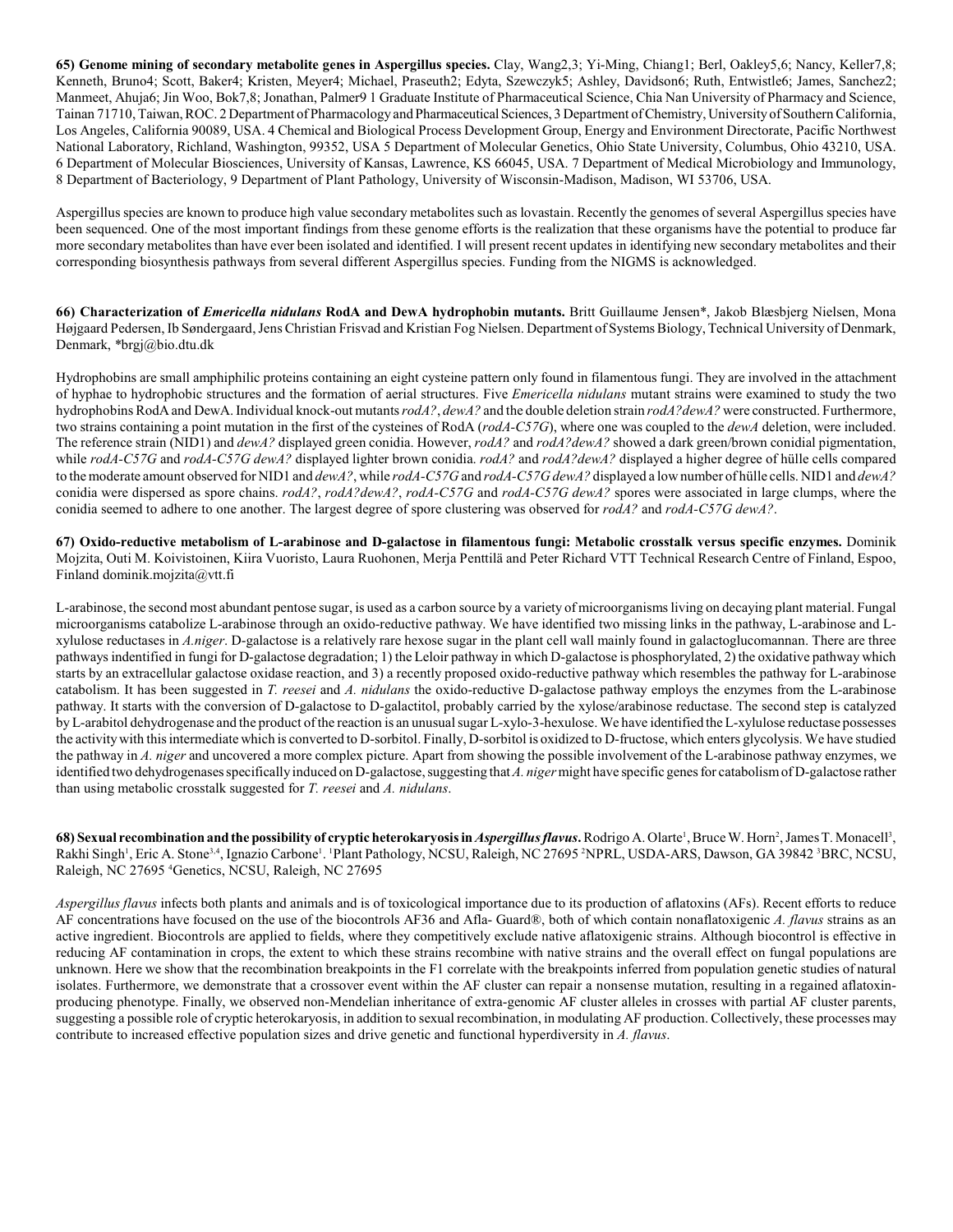**69) Hybridization between** *Aspergillus flavus* **and** *Aspergillus parasiticus***<b>.** Carolyn J. Worthington<sup>1</sup>, Bruce W. Horn<sup>2</sup>, Geromy G. Moore<sup>1</sup>, James T. Monacell<sup>3</sup>, Rakhi Singh<sup>1</sup>, Eric A. Stone<sup>3,4</sup>, Ignazio Carbone<sup>1</sup>. <sup>1</sup>Plant Pathology, NCSU, Raleigh, NC 27695 <sup>2</sup>NPRL, USDA-ARS, Dawson, GA 39842 <sup>3</sup>BRC, NCSU, Raleigh, NC 27695 <sup>4</sup>Genetics, NCSU, Raleigh, NC 27695

To date the sexual stages or teleomorphs have been described for three aflatoxigenic species in *Aspergillus* section *Flavi: Petromyces flavus, P. parasiticus* and *P. nomius*. In this study we examined the possibility of interspecific matings between *A. flavus* and *A. parasiticus*. These species can be distinguished morphologically and genetically, as well asfunctionally via the biosynthesis ofspecific aflatoxins and an unrelated mycotoxin, cyclopiazonic acid (CPA). *A. flavus* produces both B aflatoxins and CPA, B aflatoxins or CPA alone, or neither mycotoxin; *A. parasiticus* produces B and G aflatoxins or Omethylsterigmatocystin but not CPA. Only four out of forty-five attempted interspecific crosses between compatible mating types of *A. flavus* and *A. parasiticus* were fertile. Single ascospore strains from each cross were isolated and shown to be hybrids using array comparative genome hybridization and multilocus sequence typing. Higher mean concentrations of  $B_1$ ,  $B_2$ ,  $G_1$  and  $G_2$  aflatoxins, and CPA in the F1 progeny compared to midpoint parent toxin levels indicate high heritability of these toxins and possibly hybrid heterosis.

**70) Re-sequencing shows biased SNP distribution along 8 A. fumigatus chromosomes** Suman Pakala, Jessica Hostetler, Suchitra Pakala, Vinita Joardar, Paul Bowyer, David Denning, William C. Nierman, Natalie D. Fedorova. J. Craig Venter Institute, Rockville MD, USA. Email: natalief@jcvi.org

Aspergillus fumigatus is the most common causative agent of invasive aspergillosis (IA), an invasive and deadly infection that affects mostly immunocompromised individuals. To enhance genomic resources available the A. fumigatus community, this study aims to provide (i) 2 additional reference genome sequences; (ii) RNA-Seq based genome annotation upgrades; and (iii) mutational profiling of drug resistant strains. Here we report the successful completion of the pilot phase of the project. To estimate the feasibility of the NGS approach, we first calculated the Illumina sequencing error rate at the 10X cut-off, which turns out to be extremely low (2.4E-06). Sequencing two more azole-susceptible isolates, A1163 and AF210, demonstrated high genetic variability of the A. fumigatus nuclear genome. Our preliminary analysis identified 57,000 and 77,000 SNPs in A1163 and AF210, respectively, relative to AF293. With a fewexceptions, SNPs were stronglyenriched in the arms of the chromosomes relative to the center. Further analysis identified over 50 highly variable genes (over 15 SNPs per 1 Kb) including the FluG-like protein and general amidase GmdB, which may be useful for MLST typing. Notably, the cyp51A gene, associated with azole resistance has 10 SNPs in AF210, some previously described as not related to drug resistance. The funding for the project has been provided by NIAIAD/NIH.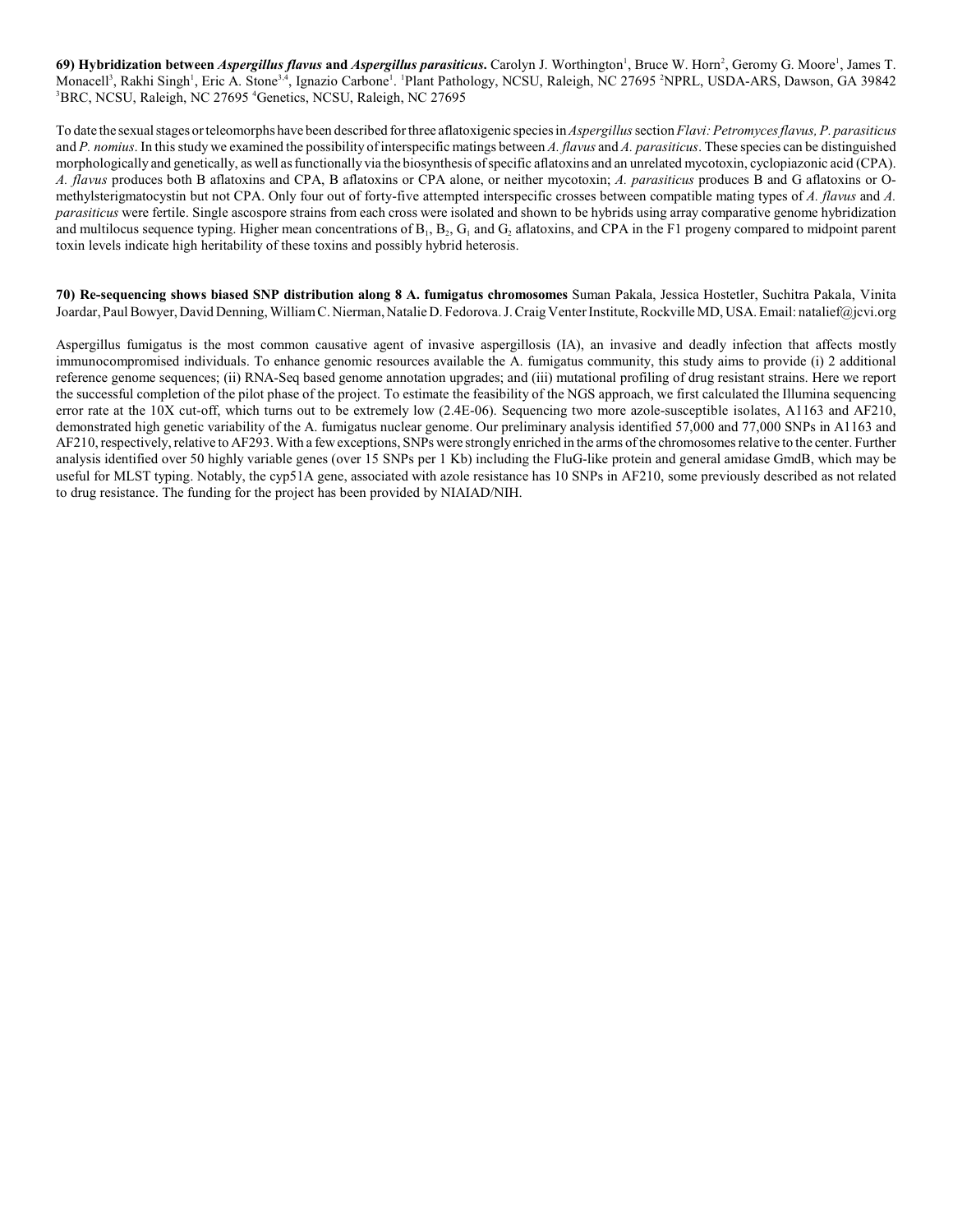#### **OTHER TOPICS**

**71)** *In vitro* **production of neutrophil extracellular traps against** *Aspergillus fumigatus* **is influenced by the conidial surface protein hydrophobin** RodA. Sandra Bruns<sup>1,2</sup>, Mike Hasenberg<sup>3</sup>, Olaf Kniemeyer<sup>1,2</sup>, Andreas Thywißen<sup>1,2</sup>, Vishukumar Aimanianda<sup>4</sup>, Jean-Paul Latgé<sup>4</sup>, Matthias Gunzer<sup>3</sup>, Axel Brakhage<sup>1,2 1</sup> Department of Molecular and Applied Microbiology, Leibniz Institute for Natural Product Research and Infection Biology - Hans-Knoell-Institute (HKI) - Jena, Germany <sup>2</sup> Department of Microbiology and Molecular Biology, Friedrich-Schiller-University-Jena, Germany <sup>3</sup> Institute for Molecular and Clinical Immunology, Otto-von-Guericke-University, Medical Faculty, Magdeburg, Germany <sup>4</sup> Unite des Aspergillus, Institue Pasteur, Paris F-75015, France

*Aspergillus fumigatus* is the most important airborne fungal pathogen causing life-threatening infections in immunocompromised patients. Conidia as the infectious agent infiltrate the lungs and get in contact with alveolar macrophages and neutrophil granulocytes, which repesent the first line of defense. These cells kill fungal conidia by phagocytosis. Neutrophils are also able to form neutrophil extracellular traps (NETs) against *A. fumigatus* conidia and hyphae. These sticky filaments consist of nuclear DNA decorated with histones and fungicidal proteins. Time-lapse movies of coincubations of *A. fumigatus* with neutrophils revealed that NET production was a highly dynamic process which, however, was only exhibited by a sub-population of cells. In addition the intensity of NET formation by unstimulated, human neutrophils was strain- and morphotype-dependent. The killing of *A. fumigatus* conidia was not influenced by the amount of released extracellular DNA, but metabolic activity of hyphae seemed to be reduced by NETs after longer incubation periods of 12h. Our data suggest that NETs prevent further spreading, but apparently do not represent the major factor for killing. By using fungal mutants and extracted RodA protein we demonstrate that the conidial hydrophobin RodA, a surface protein rendering conidia immunologically inert, led to reduced NET formation by neutrophils encountering *Aspergillus*. We are currently investigating NET formation against different *A. fumigatus* mutants to identify fungal components, which stimulate or reduce NET formation. Bruns et al.(2010) Plos Pathogens 6:e1000873 Brakhage, A.A., S. Bruns, A. Thywissen, P. F. Zipfel, J. Behnsen(2010) Curr Op Microbiol 13:409

**72) Optimizing the RNA-Seq transcriptome discovery pipeline for** *Aspergillus fumigatus*Suman Pakala, Vinita Joardar, Nikhat Zafar, Suchitra Pakala, Sean Murphy, Natalie Fedorova and William Nierman J. Craig Venter Institute, Rockville, MD, USA. spakala@jcvi.org

RNA-Seq has become invaluable to applications such as transcript expression quantification and genome annotation, including discovery of non-coding RNAs and identification of new gene models and isoforms. The continued evolution of deep sequencing technologies has resulted in active development of new data analysis tools. It has become necessary for research groups to identify the appropriate set of tools that best suit their needs. As part of the *Aspergillus fumigatus* re-annotation project, we sequenced several cDNA libraries using Illumina GA II and evaluated publicly available transcript discovery approaches. Specifically, this comparison includes (i) the de novo transcript assembly approach, (ii) the alignment followed by assembly of transcripts approach and also (iii) a hybrid approach for transcript identification. Performance of various short read aligners, splice junction mappers, and transcript assemblers that implement these approaches have been evaluated. Based on this study, we present a general framework for evaluating RNA-Seq data analysis tools and discuss our results of such an evaluation and optimization of the analysis pipeline for the *A. fumigatus* genome

**73) The Aspergillus and Candida Genome Databases (AspGD and CGD), curated gene and protein information resources for the fungal research community.** Martha B. Arnaud 1, Jonathan Binkley 1, Gustavo Cerqueira 2, Marcus C. Chibucos 2, Maria C. Costanzo 1, Jonathan Crabtree 2, Diane O. Inglis 1, Joshua Orvis 2, Prachi Shah 1, Marek S. Skrzypek 1, Gail Binkley 1, Stuart R. Miyasato 1, Jennifer Russo Wortman 2, and Gavin Sherlock 1 1 Department of Genetics, Stanford University, Stanford, CA; 2 Institute for Genome Sciences, University of Maryland School of Medicine, Baltimore, MD arnaudm@stanford.edu

The Aspergillus Genome Database (www.aspgd.org) and the Candida Genome Database (www.candidagenome.org) are web-based genomics resources for researchers studying two important groups of fungi, the Aspergillus and Candida species. We provide high-quality manual curation of the experimental scientific literature, as well as tools for exploring these data, and community resources. The curated information for each gene appears on its Locus Summary page (LSP) with links to pages that provide phenotype and GO details, sequence and annotation history and a comprehensive list of reference citations. As we add multiple species, the LSPs for orthologs are interlinked to facilitate browsing of related genes. At AspGD, we initially curated the gene-specific literature for the model organism Aspergillus nidulans, and now also for the pathogen A. fumigatus. At CGD, we have curated Candida albicans and are now curating C. glabrata. In the future, we will expand our efforts to other species, including A. niger and A. oryzae for AspGD, C. dubliniensis and C. parapsilosis for CGD. AspGD and CGD are supported by NIH RO1 AI077599 from the NIAID and R01 DE015873 from the NIDCR, respectively.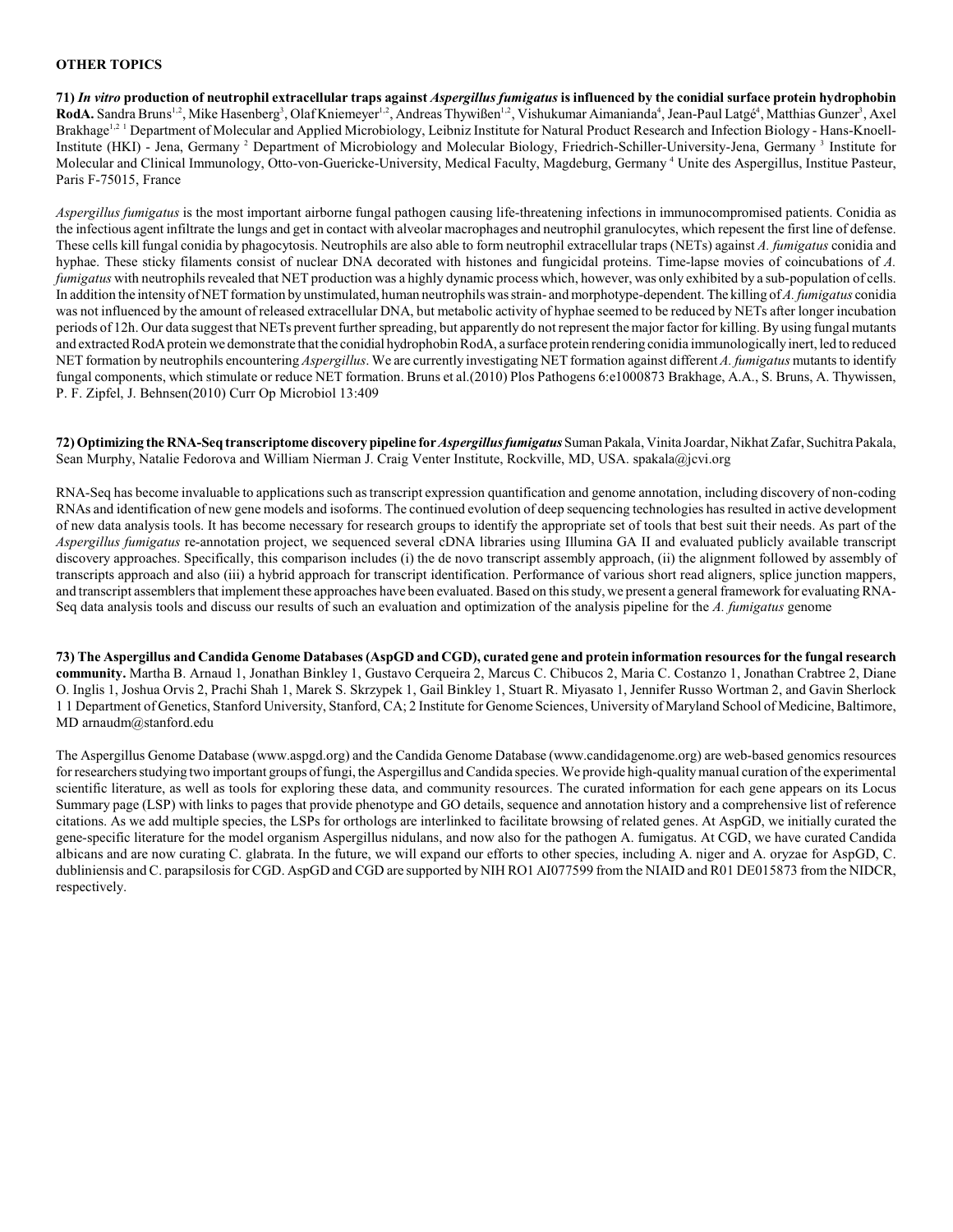**74)** *Aspergillus fumigatus* **conidia modulate the endocytic pathway of alveolar macrophages.** Andreas Thywissen<sup>1, 3</sup>, Thorsten Heinekamp<sup>1</sup>, Hans-Martin Dahse<sup>2</sup>, Peter F. Zipfel<sup>2, 3</sup>, and Axel A. Brakhage<sup>1, 3</sup>. <sup>1</sup> Leibniz Institute for Natural Product Research and Infection Biology – Hans-Knoell-Institute (HKI), Department of Molecular and Applied Microbiology, Jena, Germany.<sup>2</sup> Leibniz Institute for Natural Product Research and Infection Biology – Hans-Knoell-Institute (HKI), Department of Infection Biology, Jena, Germany.<sup>3</sup> Friedrich Schiller University, Jena, Germany.

The mould *Aspergillus fumigatus* is the main causative agent of invasive pulmonary aspergillosis in immunocompromised patients. Infection starts with the inhalation of *A. fumigatus* conidia that germinate in the lung. Professional phagocytes like alveolar macrophages contribute to the efficient clearance of fungi from the lung by phagocytosis and degradation of conidia followed by release of chemokines and cytokines in order to trigger neutrophil migration at the site of infection. In the immunocompromized host, at least some conidia are able to evade macrophage degradation, resulting in germination and outgrowth of intracellularly residing spores. Therefore, conidia must be able to evade recognition and processing by phagocytes. The avirulent *pksP* mutant of *A. fumigatus* lacking the melanin layer present on wild-type conidia exhibited increased phagocytosis by macrophages apparently due to the loss of masking immunogenic glucan-structures. Furthermore, by analysing phagolysosome fusion and acidification we show that intracellular processing of *pksP* mutant conidia is drastically increased in comparison to wild-type conidia, suggesting that *A. fumigatus* conidia interfere with the endocytosis pathway, similar to obligate human pathogens like *Legionella sp*. or *Mycobacterium sp*.. The process by which wild-type conidia mediate endocytotic alterations seems to be connected to the surface structure of melanized conidia but is independent of the presence of a functional RodAderived rodlet layer. Moreover, inhibition of phagolysosome acidification by macrophages is controlled by the fungal cAMP signaling pathway.

**75) Fed-batch production of the hydrophobins RodA and RodB from** *Aspergillus fumigatus***in host** *Pichia pastoris* M.H. Pedersen, I. Borodina, J.C. Frisvad and I. Søndergaard Systems Biology, Technical University of Denmark, Lyngby, Denmark. E-mail: [mohp@bio.dtu.dk](mailto:mohp@bio.dtu.dk)

Objectives: *Aspergillus fumigatus* expresses the hydrophobins RodA and RodB on the surface of its conidia. RodA is known to be important for the pathogenesis of the fungus, but the role of RodB is unknown. The aim was to produce recombinant RodA and RodB for further characterication. Methods and materials: The genes encoding hydrophobins RodA and RodB was amplified by RT-PCR from the total RNA isolated from *A. fumigatus* (AF296 strain), and cloned into expression vectors pPICZalphaA and pPICZB while adding a C-terminal 6xHis-tag. The linearized plasmids were transformed into *P. pastoris* strain X33. The expression of the RodA and RodB genes was first studied in culture flasks in buffered complex methanol medium as protein production was dependent on the methanol-induced AOX1 promoter. Later production was scaled up to a 2 L fed-batch fermentor. Hydrophobins were purified using His-select Nickel Affinity gel. The emulsifying properties of recombinant hydrophobins were investigated using oil-water emulsions studied by light microscopy. Results: Protein bands of expected size were detected by SDS-PAGE and western blotting in the fermentation broth. Fedbatch production yielded approximately 300 mg/l. Recombinant RodB showed good emulsifying properties. Conclusion: RodA and RodB from *A. fumigatus* were successfully produced by yeast host *Pichia pastoris* with good yields.

76) Heterologous expression in *Aspergillus niger* - a case study. Nada Kraševec<sup>1</sup>, Irena Lukanèiè<sup>1,2</sup>, Tatjana Milunoviæ<sup>1</sup>, Marija An ur Lasnik<sup>2</sup>, Mojca Benèina<sup>1</sup>, Vladka Gaberc Porekar<sup>1</sup>, Radovan Komel<sup>1</sup>. <sup>1</sup>National Institute of Chemistry, POB 660, SI-1001 Ljubljana, Slovenia. <sup>2</sup>Lek Pharmaceuticals d.d., a Sandoz company, Verovškova 57, SI-1000 Ljubljana, Slovenia. nada.krasevec@ki.si.

Filamentous fungi are convenient for the commercial production of heterologous proteins because oftheir natural ability to secrete high amounts of variety of proteins. The species of the genus *Aspergillus*, which have obtained the GRAS status, are being used extensively for large scale production of enzymes. Although today most of the therapeutic proteins are produced in mammalian cell cultures or prokaryotic systems, depending on the nature and molecular weight of the protein, fungi still hold promises as an alternative expression system. To explore their potential, expression of model therapeutic protein, human granulocyte colony stimulating factor (GCSF) was studied in the filamentous fungus *Aspergillus niger*. GCSF has an important role in myeloid lineage of haematopoiesis. The natural human GCSF is O-glycosylated protein which exists in a shorter and more active form of 174 amino acids and a longer one with 3 additional amino acids. Molecule contains one free cysteine residue and two disulfide bonds, which stabilize a functional 4 alfa-helix tertiary structure. Hereby, we report the secretion and isolation of processed, folded and biologically active GCSF in filamentous fungi *A. niger*.

#### **77) New Resourcesfor Genetic Research with Aspergillus.** McCluskey, Kevin, and Aric Wiest. Fungal Genetics Stock Center, University of Missouri-Kansas City.

Recent growth of the FGSC collection has been dominated by genetically engineered strains and material for genetically engineering fungi. This is as true for Aspergillus related resources as it is for any with the recent deposit of hundreds of fungal strains, plasmids, and nearly ten thousand gene disruption constructs. All of these materials have been in great demand and we have adapted techniques developed at the FGSC for managing Neurospora, Pichia, Candida, and Cryptococcus resources to our growing collection of Aspergillus mutants. Among the challenges facing the growing Aspergillus community is the division of effort amongwidelydisparate areas.The FGSC seeks to be a bridge between the research communities and provides materials for research with model organisms, plant and medical pathogens, industrial strains as well as strains used in manufacture of household products, or foods and beverages. The tools developed in these systems including cloning vectors, expression and protein tagging vectors, find wide application, crossing species and even genus barriers to impact research and development around the world. The FGSC has distributed materials to clients in over 40 different countries on every continent in the last ten years. Having materials publicly available amplifies the impact of those materials. Publicly available receive as much as twice as many citations as do materials held privately. Amplify the impact of your research. The FGSC is supported by grant 0742713 from the US National Science Foundation.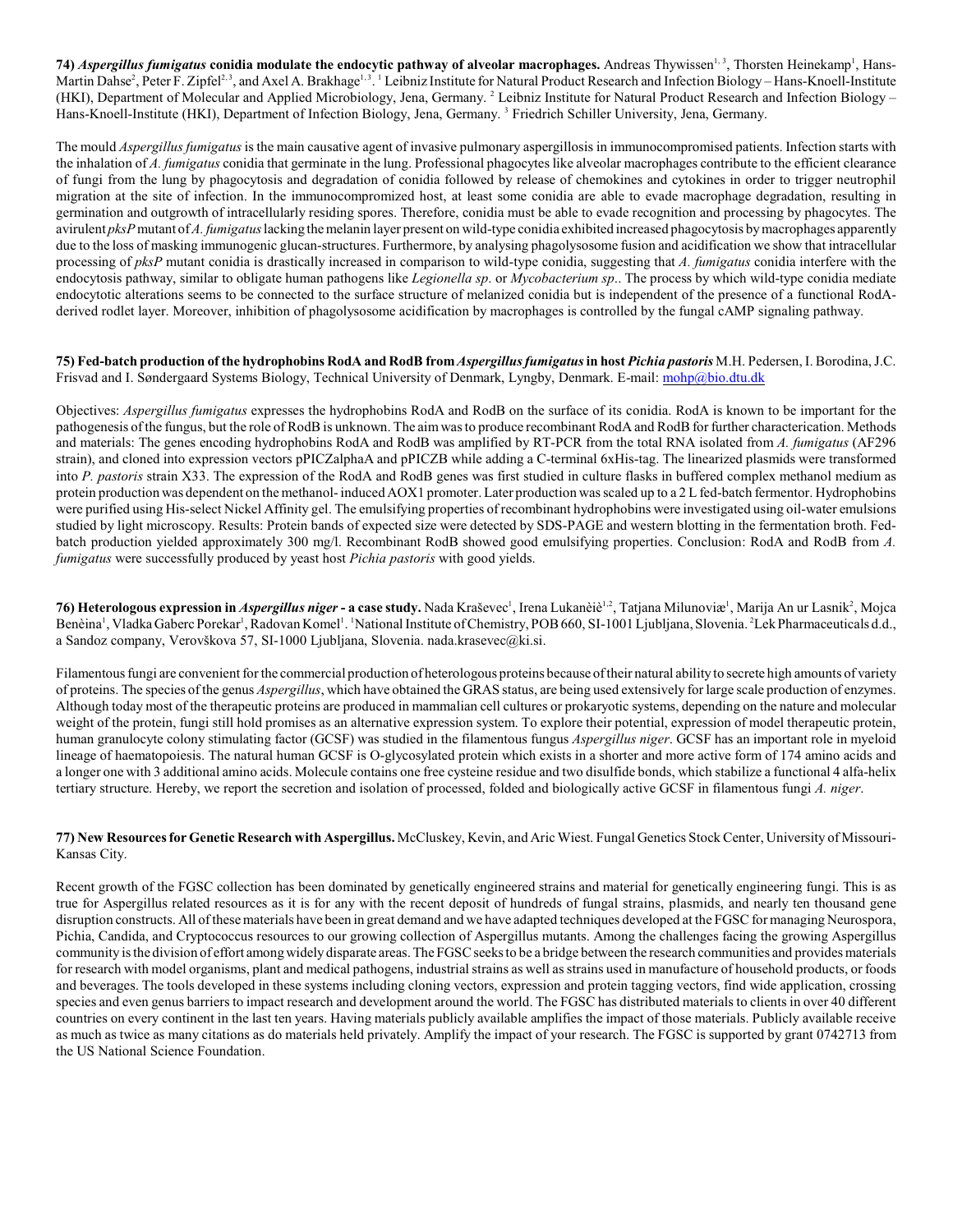#### **Asperfest 8 Participant List**

Mikael R Andersen, Ph.D. CMB DTU S ystems Biology By gning 223 Kgs L yngby 2800 Denmark Phone: 4545252675<br>Email: mr@bio.dtu.dk

Alex Andrianopoulos, PhD Department of Genetics Uni versity of Melbourne Department of Genetics Parkville VIC 3010 Australia Phone: 61 3-9344-5164 Fa x: 61 3-9344-5139 Email: alex.a@uni melb.edu.au

Jose Arnau, PhD Pharma cell banking Novozymes Krogshoe vej 36 Ba gsvaerd DK-2880 Denmark Phone: +45 44461218 Email: joau@novozymes .com

Martha B Arnaud, PhD Dept. of Genetics Stanford University School of Medicine S201B Grant Bldg, 300 Pasteur Dr. Stanford C A 94305-5120 Phone: (650) 736-0075 Fa x: (650) 724-3701 Email: arnaudm@genome.stanford.edu

Catherine L Bache wich, PhD Bi ology Concordia University 7141 Sherbrooke St West Montreal H4B 1R6 Quebec Canada Phone: 514-848-2424 Fa x: 514-848-2881 Email: cbachewi@alcor.concordia.ca

Scott E Baker, PhD Chem & Biol Process De v Pacific Northwest Natl Lab MSIN P8-60 902 Battelle Blvd Richland W A 99352 Phone: (509) 372-4759 Fa x: (509) 372-4732 Email: sc ott.baker@p nl.gov

Oz gur Bayram, PhD Mol.Microbiology & Genetics Inst Microbiology & Genetics Grisebachst 8 Goettingen 37077 Germany Phone: 49 5513-93772 Fa x: 49 5513-93820 Email: obayram@g wdg.del

Jonathan P Binkle y, PhD Dept Genetics Stanford Univ Sch Medicine S201 300 Pasteur Dr Stanford C A 94305-5120 Phone: (650) 804-2162 Email: binkle y@genome.stanford.edu

Sara Jean Blosser Immunology & Infectious Disease Montana State University 960 Technolog y Bl vd. Bozeman MT 59718 Phone: (406) 994-7468 Email: sara.wezens ky@msu. montana.edu

Gerhard H Braus, PhD Microbiol/Gen, Molec Microbiol Georg-August-Uni. Goettingen Grisebachstrasse 8 Goettingen 37077 Germany Phone: 49 551-39-3771 Fa x: 49 551-39-3330 Email: gbraus@gwdg.de

Susanna A Braus-Stromeyer, PhD Mol. Microbiology and Genetics Georg-August-Uni. Goettingen Grisebachstrasse 8 Goettingen 37075 Germany Phone: +45 551 393817 Email: sbraus@gwdg.de

Matthias Brock, PhD Microbial Biochemistry/Physiol Hans-Knoell-Institute Jena Beutenber gstrasse 11a Jena 07745 Germany Phone: 4936415321710 Fa x: 4936415320809 Email: matthias.brock@hki-jena.de

Kenneth S Bruno, PhD Fungal Biotech, Team, CBPDG Pacific Northwest National Lab P8-60 902 Battelle Blvd Richland W A 99352 Phone: 509-375-4438 Fa x: (509) 372-4732 Email: bruno@pnl.govl

Sandra Maria Bruns Mol. and Appl. Microbiology Hans-Knoell-Inst Beutenber gstra ße 11a Jena 07745 Germany Phone: 0049036415321094 Email: Sandra.Bruns@hki-jena.del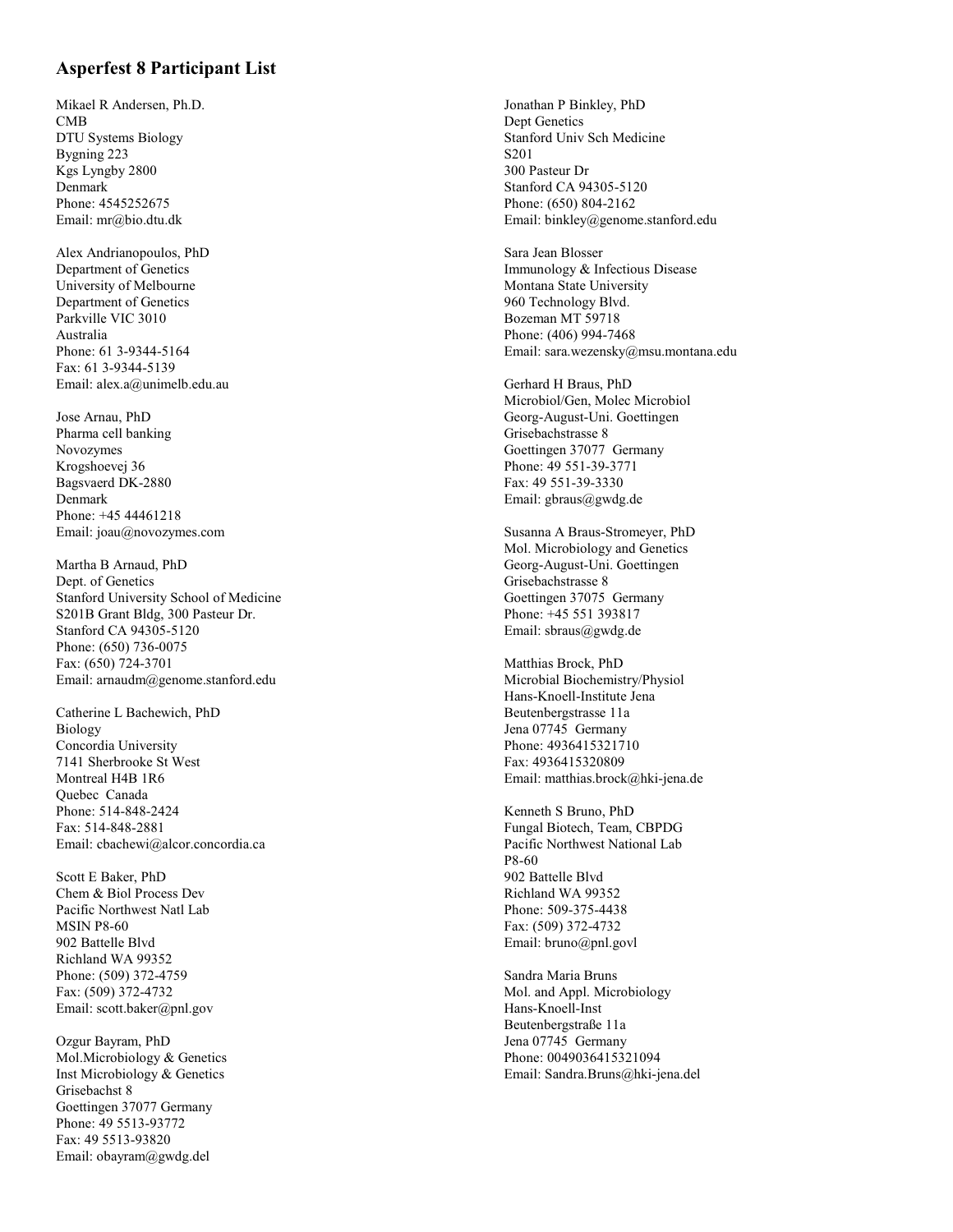Mark X Caddic k, BS PhD Integrative Bi ology Uni v Liverpool Biosciences Bldg, Crown St Liverpool L69 7ZB United Kingdom Phone: 44 151-795-4566 Fa x: 44 151-795-4410 Email: cad dick@liv.ac. uk

Ana M Cal vo, PhD Dept Biological Sci Northern Illinois Univ 1425 W Lincoln Hgwy De kalb IL 60115 Phone: (815) 753-0451 Fa x: (815) 753-0461 Email: amcalvo@niu.edu

David Canovas **Genetics** Uni v de Se vill a A vda de Reina Mercedes, 6 Se villa 41012 Spain Phone: 34 954 55 59 47 Fa x: 34 954 55 71 04 Email: davidc@us.es

Yun C Chang, PhD NI ADI/DIR/LCI/MMS NI H 10 Ctr Dr,Bldg10 11N234 Bethesda MD 20892 Phone: 301-496-8839 Fa x: (301) 480-3458 Email: yc3z@ nih.gov

Mahesh Che mudupat i Molecular Genetics The Ohio State University 112 Biological Sciences Bldg 484 W 12th Ave Columbus OH 43210 Phone: (614) 247-6873 Email: che mudupati.1@osu.edu

Yi-Ming Chiang, PhD Pharmaceutical Sci USC Sch Pharmacy PSC 406A 1985 Zonal Ave Los Angeles CA 90033 Phone: (323) 442-1365 Email: ymchiangster@gma i l .com

Martin Christmann Microbiology & Genetics University Göttingen Grisebachstrasse Göttingen 37077 Lower-Saxony Germany Phone: +49-551-393780 Email: mchrist@gwdg.de Mara Couto-Rodriguez Plant Biology Uni versity of Geor gia 120 Carlton Athens GA 30602 Phone: (706)542-6026 Email: mcouto@plantbio.uga.edu

Robbert Damveld, PhD DBC Genetics DSM Biotechnology Center Postal point 624-300 PO Box 1 Delft 2600MA **Netherlands** Phone: 31 15-2793347 Fa x: 31 15-2792490 Email: robbert.damveld@dsm.com

Ronald P de Vries Fu ngal P h ysi ology CBS-KNA W Fungal Biodiversity Centre Uppsalalaan 8 Utrecht 3584 CT Netherlands Phone: 31 302-122689 Fa x: 31 302-512097 Email: r.de vries@cbs.knaw.nl

Damien Downes, B.Sc (Hon) Plant Pathology Kansas State University 4026 Throc kmorton Manhattan KS 66502 Phone: 785 532-1349 Email: djdownes@ksu.edu

Paul S Dyer, B A PhD Bi ology University of Nottingham Uni versity Park Nottingham NG7 2RD NOTTS United Kingdom Phone: 44 115-9513203 Fa x: 44 115-9513251 Email: paul.dyer@nottingham.ac.uk

Agnieszka Dzikowska Dept Genetics Warsaw Univ UL Pawins kie go 5A Warsaw 02-106 Poland Phone: 48 22-59222 42 Fa x: 48 22-59222 44 Email: adzik@ibb.waw.pll

Natalie D Fedorova, PhD Infectious Disease J. Crai g Venter Institute 9704 Med Ctr Dr Roc kville MD 20850 Phone: 301-795-7756 Fa x: (301) 795-7070 Email: natalief@jcvi.org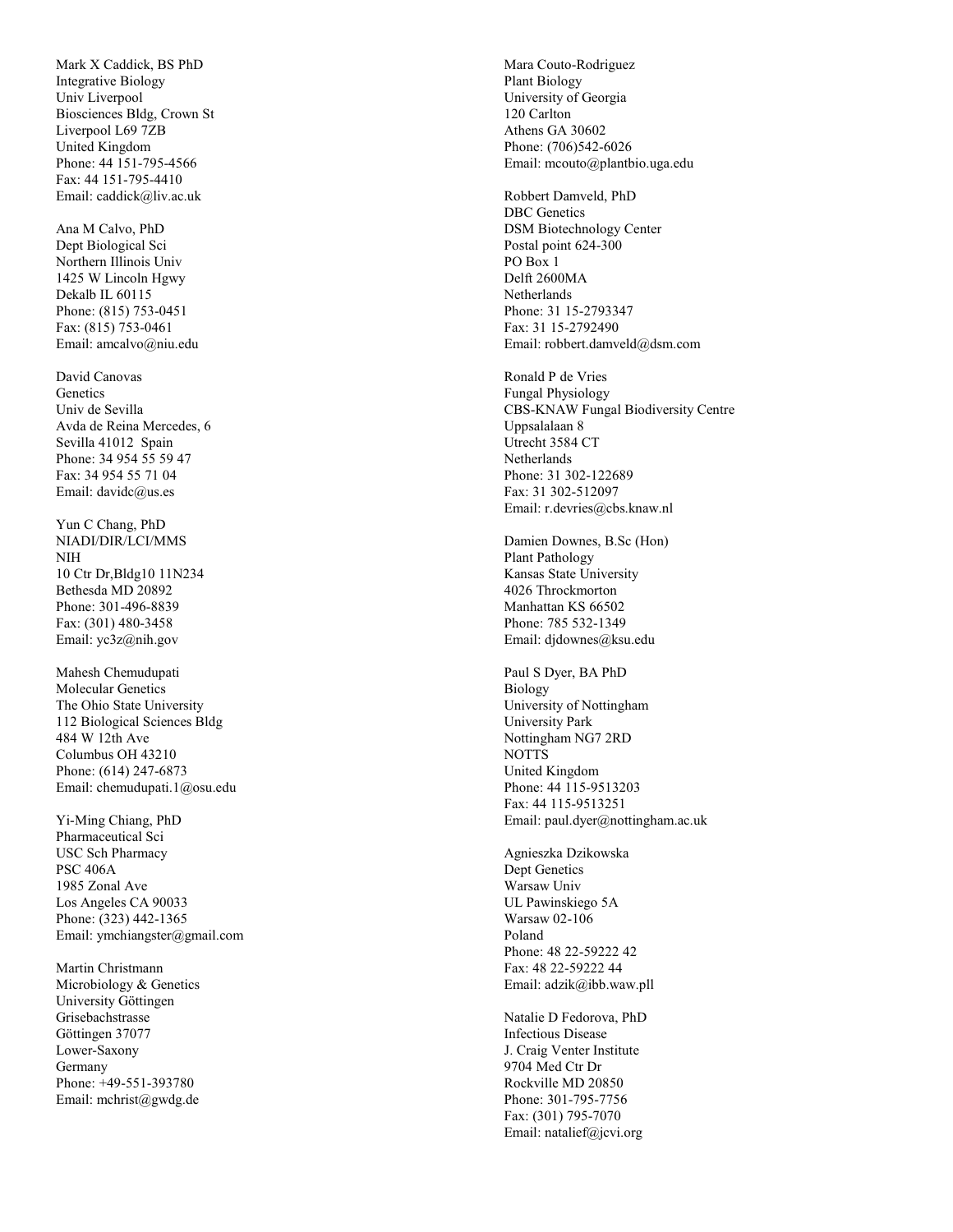Jarrod R Fortwendel, PhD Pediatrics Infectious Disease Duke Uni v Med Ctr Durham NC 27710 Phone: (919) 681-2613 Email: jarrod.fortwendel@duke.edu

Jens Frisvad, PhD CMB Dept Systems Biol Soeltofts Plads Kgs. L yngby 2800 Denmark Phone: 45 45252626 Fa x: 45 45884922 Email: jcf@bio.dtu.dk Agnieszka Anna Gacek

Dep. App. Gen. & Cell Biol. BOKU - U. Nat. Res. & Life Sci 18 Muthgasse Vienna A-1190 Austria Phone: 01-47654-6356 Fa x: +43-1-47654-639 Email: agniesz ka. gacek@boku.ac.atl

Sharon Marie B. Garrido Informatics and geno mics Tohoku University Agricultural Sciences 1-1 Tsutsumidori A mamia machi Sendai City 981-8555 Miyagi Japan Phone: 81-022-717-8901 Fa x: 81-022-717-8902 Email: sm\_garrido@yahoo.com

Meera Govindaraghavan Molecular Genetics 112 Bioscience Building 484 W 12th Ave Columbus OH 43201 Phone: (614) 787-7117 Email: govind.meera@gma i l .com

Markus Gressler Microbial Biochemistry/Physiol Hans Knoell Institute Beutenber gstra ße 11A Jena 07745 Thuringia Germany Phone: 0049-3641-532 1237 Email: markus.gressler@hki-jena.de

Birgit S Gruben, BSc Micro biology Utrecht University Padualaan 8 Utrecht 3584CH **Netherlands** Phone: +31 302533632 Email: b.s.gruben@uu.nl Thomas Haarmann, Dr. Research & Development AB Enzymes G mbH B010 Feldbergstrasse 78 Darmstadt 64293 Germany Phone: +49(0)61513680386 Email: thomas.haarmann@abenzymes .com

Ste fan A Hae fner, Dr. BASF S E GVF - A30 Ludwigshafen 67056 Germany Phone: 49 621 60-42902 Fa x: 49 621606642902 Emai l : stefa n . haefner @ basf.com

Dong-Min Han, PhD Div Life Sci Wonkwang Univ 344-2 Shinyong-dong Iksan 570-749 Jeonbuk South Korea Phone: 82 653-850-6220 Fa x: 82 653-853-2516 Email: dmhan@ wonkwang.ac. kr

Bjørn Hansen, MSc Dept Biotech Aalborg University, AAU Cph Lautrupvang 15 Ballerup 2750 Denmark Phone: 004599402596 Email: n b h@bio.aau.dk

Ryota Hattori Applied microbiolog y division National Food Research inst. 2-1-12 Kannondai Tsukuba 305-8642 Ibraki Japan Phone: +81-298-38-8077 Fa x: +81-298-38-7996 Email: rhattori@affrc.go.jp

Yujiro Higuchi, Dr Department of Biotechnology The University of Tokyo Tokyo 113-8657 Japan Phone: +81-3-5841-5162 Email: yujirohiguchi@gma i .com

Dorte K Holm Syste ms Bi ology TU Denmark Room 221 Søltofts Plads, Building 223 Kgs. L yngby 2800 Denmark Phone: 0045 45252625 Email: dmkp@bio.dtu.dkl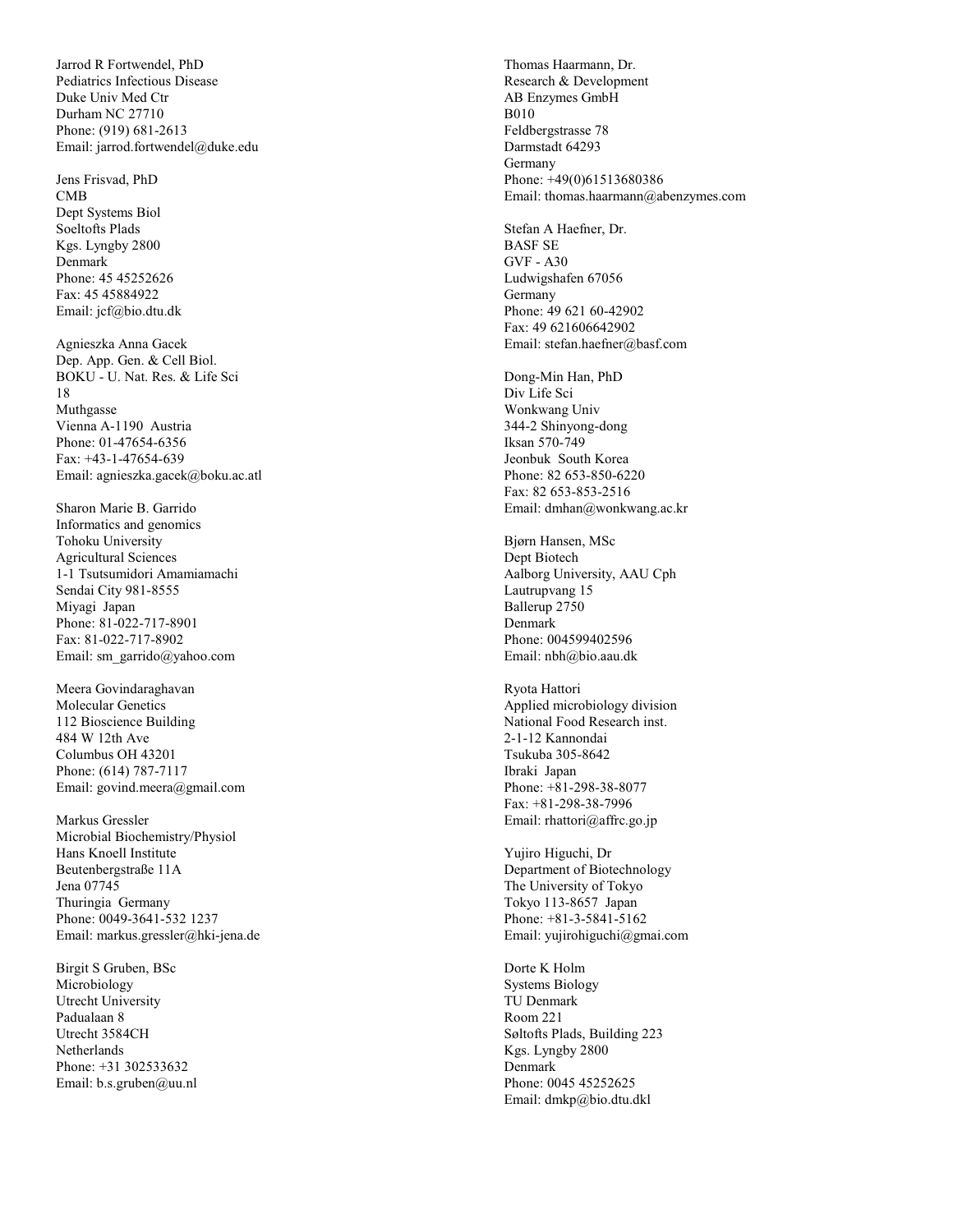Peter Hortschansky, Dr. Mol. and Appl. Microbiology Hans Knoell Institute Beutenber gstr. 11a Jena 07745 Thuringia Germany Phone: +493641 5321085 Fa x: +493641 5322085 Email: peter.hortschansky@hki-jena.de

Michael J H ynes, PhD Dept Gen Uni v Melbourne Grattan Parkville VIC 3010 Australia Phone: 61 03-83446239 Fa x: 61 03-83445139 Email: mjhynes@uni melb.edu.au

Diane O Inglis, PhD Department of Genetics Stanford University Grant S201 300 Pasteur Drive Stanford C A 94305-5120 Phone: (650) 736-0075 Email: dianeoinglis@gma i l .com

Kazuhiro I washita, PhD Funda mental research division NRIB 3-7-1, Kagamiyama Hi gashihiroshi m 739-0046 Hiroshima Japan Phone: +81-82-420-0824 Fa x: +81-82-420-0808 Email: iwashitact@nrib.go.jp

Britt Guillaume Jensen, Master Depart ment of Systems Biology Technical University of Denmark Søltofts Plads 221, 222 Kgs. L yngby 2800 Denmark Phone: +4545252719 Email: brgj@bio.dtu.dk

Vinita S Joardar, PhD Bioin formatics J. Crai g Venter Institute 9704 Medical Ctr Dr Roc kville MD 20850 Phone: (301) 795-7851 Fa x: (301) 838-0208 Email: vi nita@jcvi.org

Pia F Johannesen, Ph.d. Fungal Gene Technology Novozymes A/S 26, Building 1U2.24 Brudelysvej Ba gsværd 2880 Denmark Phone: +4530770037 Email: pfjo@novozymes .com

Mikael S Jorgensen, Master CMB DTU Lyngby 2800 Denmark Phone: +45 5354 3470 Email: msjr@novozymes .com

Praveen R Juvvadi, PhD **Pediatrics** Duke University Medical Center Durham NC 27710 Phone: (919)681-2613 Email: praveen.juv vadi@duke.edu

Susan GW Kaminskyj, Ph. D. Bi ology University of Saskatchewan 148 W.P. Thompson Bldg 112 Science Place Saskatoon S7N 5E2 Saskatchewan Canada Phone: 1 306 966 4422 Fa x: 1 306 966 4461 Email: susan.kaminskyj@usask.ca

Margaret E Katz, PhD Dept Molec & Cellular Biol Uni v New England Trevenna Rd Armidale NSW 2351 Australia Phone: 61 2-6773-3016 Fa x: 61 2-6773-3267 Email: mkatz@une.edu.au

Marie Louise Klejnstrup Depart ment of Systems Biology Technical University of Denmark Søltofts Plads, building 221 Kgs. L yngby 2800 Denmark Phone: +45 45252725 Email: marlk@bio.dtu.dk

Hideaki Koike, Dr Res Inst Cell Engineering AIST Higashi 1-1-1, I baraki Tsukuba 305-8566 Japan Phone: 81 29-861-6679 Fa x: 81 29-861-6174 Email: hi-koike@aist.go.jp

Outi M Koi vistoinen, MS c Metabolic Engineering VTT Tietotie 2 Espoo 02150 Finland Phone: +358405844149 Email: outi. koivistoinen@vtt. fi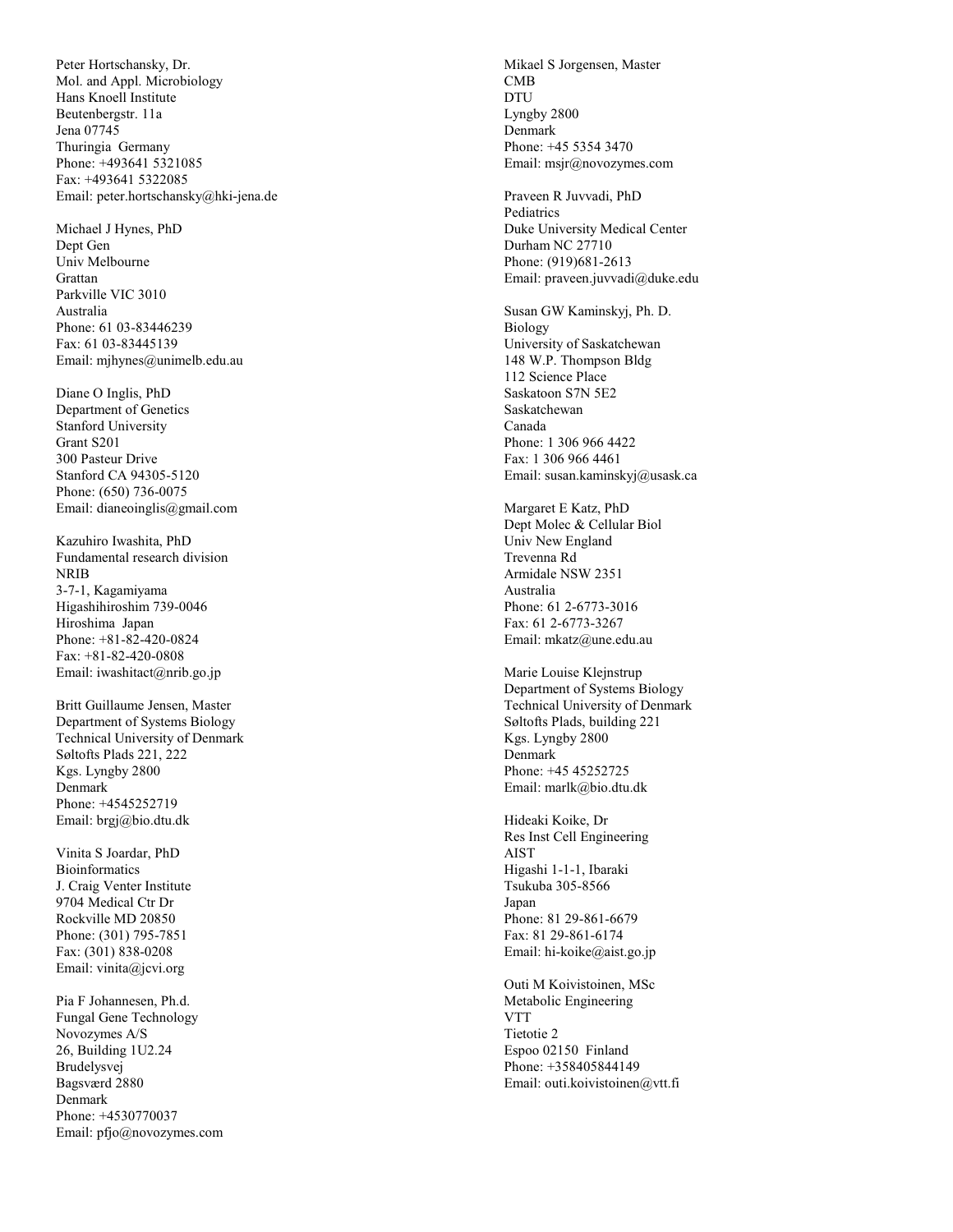Nada Krasevec L11 National Institute of Che mistry Hajdrihova 19 Ljubljana SI-1000 Sloveni a Phone: +386(1)4760-262 Email: nada.krase vec@ki.sill

Joosu T Kuivanen, M.Sc. Biotech. VTT A318 Tietotie 2 Espoo 02044 Finland Phone: +358 40 163 2966 Email: joosu.kuivanen@vtt. fi

Alan Kuo, PhD DOE Joint Genome Institute Lawrence Berkele y National Lab 2800 Mitchell Dr Walnut Creek CA 94598 Phone: 925-899-1364 Email: aku o@l bl.gov

Thomas O. Larsen, PhD, MSc Depart ment of Systems Biology Technical University of Denmar Soeltofts Plads Kgs. L yngby 2800 Denmark Phone: +45 45252632 Fa x: +45 45884922 Email: t ol@ bio.dtu.dk

Jennifer R Larson, PhD Molecular Genetics Ohio State Univ 112 Biological Sciences Bldg. 484 W 12th Ave Columbus OH 43210 Phone: (614) 247-6873 Fa x: (614) 247-6845 Email: larson.315@osu.edu

Jan Lehmbec k, PhD Expression Technology Novozymes A/S 1U2.26 Krogshoejvej 36 Ba gsvaerd DK-2880 Denmark Phone: 45 44466058 Email: jal@novozymes .com

Mette Lübec k, PhD Sustainable Biotechnology Aalborg University Copenhagen Lautrupvang 15 Ballerup 2750 Denmark Phone: 45 9940 2589 Email: mel@bio.aau.dk

Peter S. Lübec k, PhD Sustainable Biotechnology Aalborg University Copenhagen 15 Lautrupvang Ballerup 2750 Denmark Phone: +45 9940 2590 Email: psl@bio.aau.dk

Masayuki Machida, Dr Bioprocess Res Inst Natl Inst Advanced Sci Tech Hi gashi 1-1-1 Tsukuba 305-8566 Ibaraki Japan Phone: 81 298-61-6164 Fa x: 81 298-61-6174 Email: m.machida@aist.go.jp

Nilce M Martinez-Rossi, PhD Dept Genetics Sao Paulo Uni v A ve Bandeirantes 3900 Ribeirao Preto SP 14049-900 SP Brazil Phone: 55 16-36023150 Fa x: 55 16-36330069 Email: nmmrossi@usp.br Gregory S May, PhD

Dept Lab Med, Unit 54 Uni v Texas/MD Anderson CA Ctr 1 5 1 5 Holc o mbe Blvd Houston TX 77030 Phone: (713) 745-1945 Fa x: (713) 792-8460 Email: gsmay@mdan ders o n.org

Ke vin McCluskey, PhD Fungal Genetics Stock Center Sch Biological Sci Uni v Missouri, Kansas City 5007 Rockhill Rd Kansas City MO 64110 Phone: (816) 235-6484 Fa x: (816) 235-6561 Email: mcclus keyk@umkc.edu

Sarah L Mc Guire, PhD Dept Biol Millsaps Col 1701 N State St, Box 150305 Jackson MS 39210 Phone: (601) 974-1414 Fa x: (601) 974-1401 Email: mcguisl@ millsaps.edu

Osamu Mizutani National Research Institute of Brewing 3-7-1, Kagamiyama Hi gashi-hiroshima 739-0046 Hiroshima Japan Phone: +81-82-420-0822 Email: mizutani@nrib. go.jp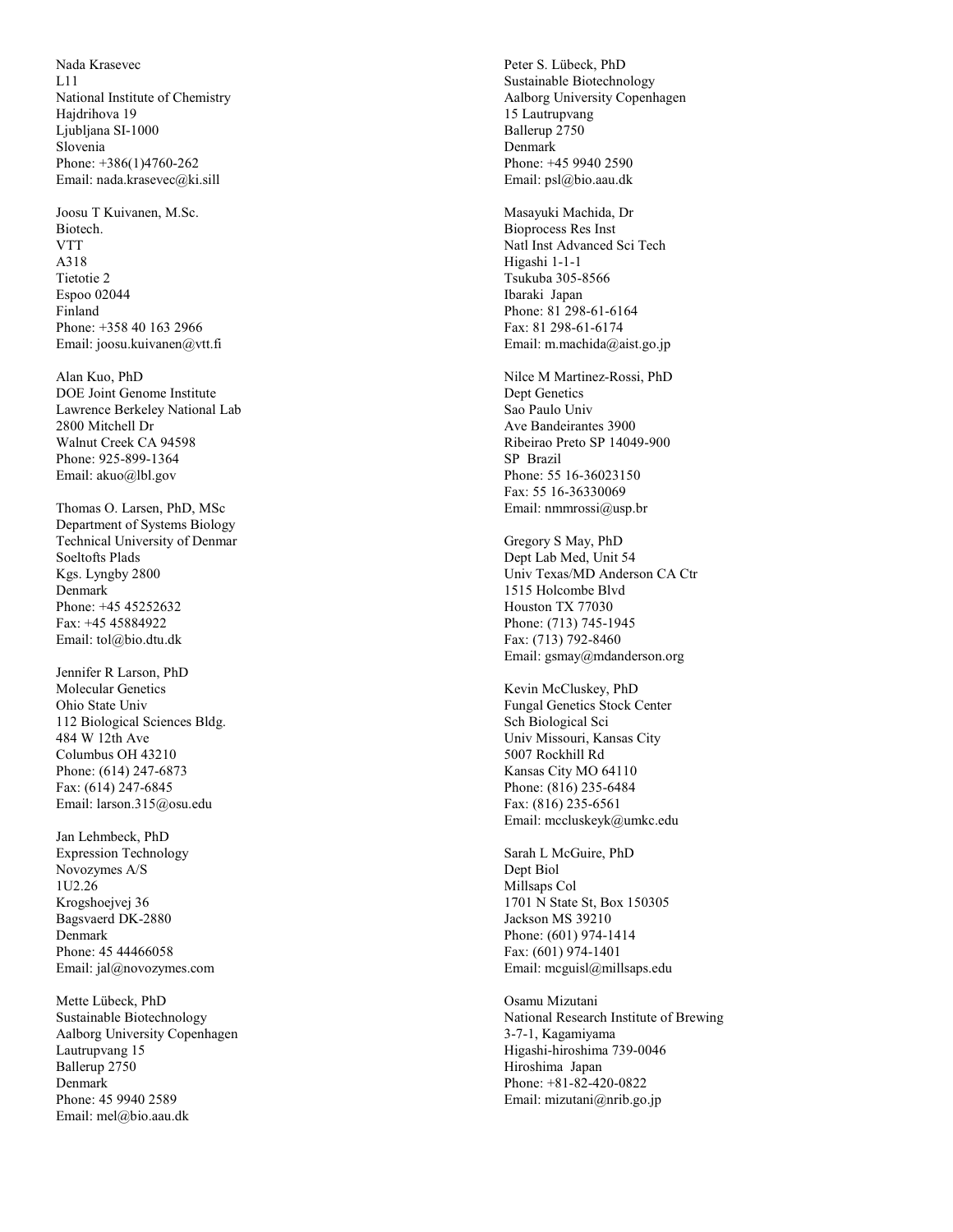Dominik Mojzita, PhD Biotech VTT P.O.BOX 1000 VT T (Espoo) FI-02044 Finland Phone: 00358403591913 Fa x: 358207227071 Email: dominik.mojzita@vtt. fi

Venkatesh Moktali Penn State Univ 312 Buc khout State Colle ge PA 16802 Phone: (814) 321-5762 Email: vpm104@psu.edul

Michelle C Momany, PhD Dept Plant Biol Uni v Geor gia 2502 Plant Sci Athens GA 30602 Phone: (706) 542-2014 Fa x: (706) 542-1805 Email: momany@plantbio.uga.edu

Uffe H Mortensen, PhD CMB Technical University Denmar K Building 223 Søltofts Plads Lyngby 2800 Denmark Phone: 45 4525 2701 Email: u m@bio.dtu.dk

Ki mihide Muragaki Grad. Sch. A gric. Sci. Tohoku University Lab. of Appl. Microbiol . 1-1 Amamiya, Tsutsumi-dor i Sendai 981-8555 Miyagi Japan Phone: +81-22-717-8781 Fa x: +81-22-717-8780 Email: k-mura gaki@biochem.tohoku.ac.jp

Popchai N gamskulrungroj, MD PhD LCI D NI AID Bldg. 10 11N234 9000 Rockville Pike Bethesda MD 20892 Phone: (301) 402-3233 Fa x: (301) 480-3458 Email: ngamskulru ngrp@niaid.nih.gov

Jakob B Nielsen CMB DTU S ystems Biology B223, r218 Soeltofts Plads Kgs L yngby 2800 Denmark Phone: 45 45252657 Fa x: 45 45884148 Email: j b n@bio.dtu.dk

Willia m C Nierman, PhD Infectious Diseases J Craig Venter Inst 9712 Med Ctr Dr Roc kville MD 20850 Phone: (301) 795-7559 Email: wnierman@jcvi.org

Benja min M. Nitsche, MS c Molecular Micro biology Leiden Uni versity Sylvius weg 72 Leiden 2333BE **Netherlands** Phone: +31715274960 Email: b.m.nitsche@bilog y.leidenuniv.nl

Takanori Nomura Hiroshima Uni versity 3-7- 1 Hi gashihiroshi ma 739-0046 Hiroshima Japan Phone: 082-420-0824 Email: m091301@hiroshima-u.ac.jp

Hans w Nütz mann Molecular & Applied Microbiob HKI Jena 11a Beute n bergstraße Jena 07745 Thuringia Germany Phone: 0049 (0)3641 5321244 Email: Hans-Wilhelm.Nuetzmann@hki-jena.de

Berl R Oakle y, PhD Dept Molec Biosci Univ Kansas 1200 Sunnysi de Ave Lawrence KS 66045 Phone: (785) 864-8170 Email: boakle y@ku.edu

Elizabeth Oakley Dept Molecular Genetics Ohio State Univ 484 W 12th Ave Columbus OH 43210 Phone: (614) 292-7611 Fa x: (614) 292-4466 Email: oakle y.1@osu.edul

Ken Oda, PhD Plant Biol Uni v Geor gia 1505 Miller Plant Sci Athens GA 30602-7271 Phone: (706) 542-6026 Fa x: (706) 542-1805 Email: koda@plantbio.uga.edul

Hironobu O gasawara, PhD Dept Microbiol & Bioengin Res Inst Food & Brewing, Akita 4-26,aza-sanuki,Araya-machi Akita 010-1623 Japan Phone: 81-18-888-2000 Fa x: 81-18-888-2008 Email: hironobu@arif.pre f.a kita.jp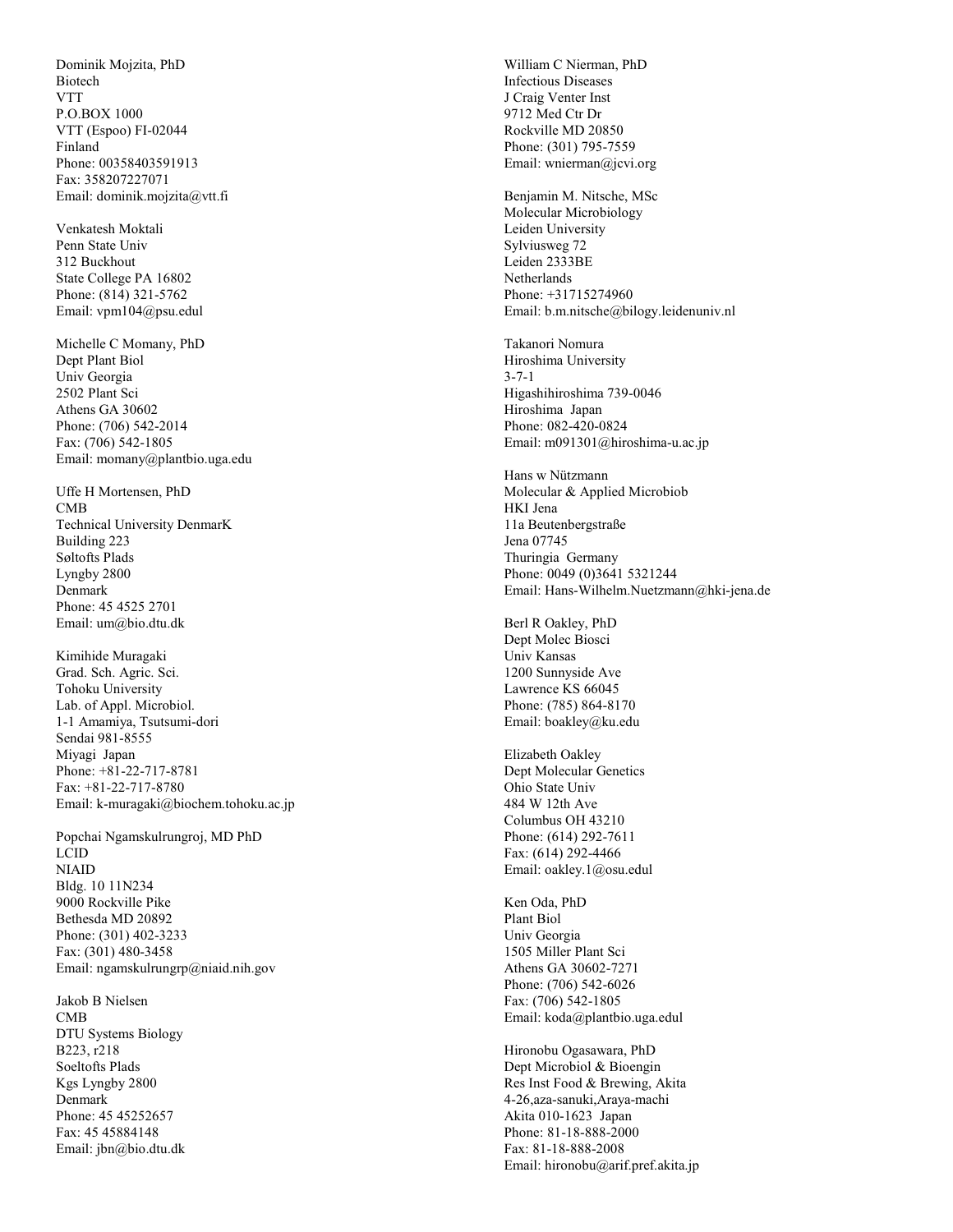A yumi Ohba Agricultural Science Tohoku university Bioindustrial Genomics 1-1 Tsutsumidori-Amamiyamachi Sendai-shi 981-8555 Miyagi-ken Japan Phone: +81-22-717-8903 Fa x: +81-22-717-8902 Email: over-wal k@bioche m.tohoku.ac.jpll

Rodrigo A Olarte Jr., BA, MS Plant Pathology **NCSU** Campus Box 7244 851 Main Campus Dr . Raleigh NC 27606 Phone: 607-592-3506 Fa x: 919-513-0024 Email: raolarte@ncsu.edu Aysha Osmani

Molecular Genetics Ohio State University Columbus OH 43210 Phone: (614) 247-6873 Email: osmani.3@osu.edu

Stephen A Osmani, PhD Dept Molec Gen Ohio State Univ 496 W 12th A ve, Ri ffe #804 Columbus OH 43210 Phone: (614) 247-6791 Fa x: (614) 247-6845 Email: osmani.2@osu.edu

Suchitra Pakal a Infectious Diesease J. Crai g Venter Institute 9 7 0 4 Medical Center Drive Roc kville MD 20850 Phone: 301-795-7000 Fa x: 301-795-7070 Email: spakala2@jcvi.org

Suman Pakal a Infectious Disease J. Crai g Venter Instittue 9 7 0 4 Medical Center Drive Roc kville MD 20850 Phone: 301-795-7926 Fa x: 301-795-7070 Email: spakala@jcvi.org

Jonathan M Pal mer, MS Pla nt Pat h ology Uni v Wisconsin 3465 Microbial Sciences 1550 Linden Drive Madison WI 53704 Phone: (608) 262-1958 Email: pal mer3@wisc.edu

Gary A Payne Dept Plant Pathology North Carolina State Univ Box 7567 Raleigh NC 27695-7567 Phone: (919) 515-6994 Fa x: (919) 513-0024 Email: gary\_payne@ncsu.edu

Mona Højgaard Pedersen, PhD Syste ms Bi ology Technical University of Denmark Søltofts plads, 221, 222 Kgs L yngby 2800 Denmark Phone: +45 45252719 Email: moh p@bio.dtu.dk

Lene M Peterse n Department of Che mistry Technical Uni. of Denmark Kemitorvet Kgs. L yngby 2800 Denmark Phone: +45 45252148 Email: Lene\_MP@hotmai l .com

Istvan Pocsi Microbial Biotech Univ of Debrecen Eg yetem Ter 1 Debrecen 4-4032 Hungary Phone: 3652 512900 Email: ipocsi@gmail .com

Srisombat Puttikamonkul, M.Sc. Veterinary Molecular Biology Montana State University 960 Technolog y Bl vd. Bozeman MT 59718 Phone: 406-994-7468 Email: srisombat.wannaying@msu. montana.edu

Christian Rank, PhD System Biol CMB 221 Søltofts Plads Kgs. L yngby 2800 Denmark Phone: 4545252605 Email: cr@bio.dtu.dk

Barbara Robbertse, PhD Health and Human Services NCBI Natcher Building, 6AN.32D-20 45 Center Drive Bethesda MD 20892 Phone: (301) 594-5068 Email: r o b berts@ncbi. nlm.nih.gov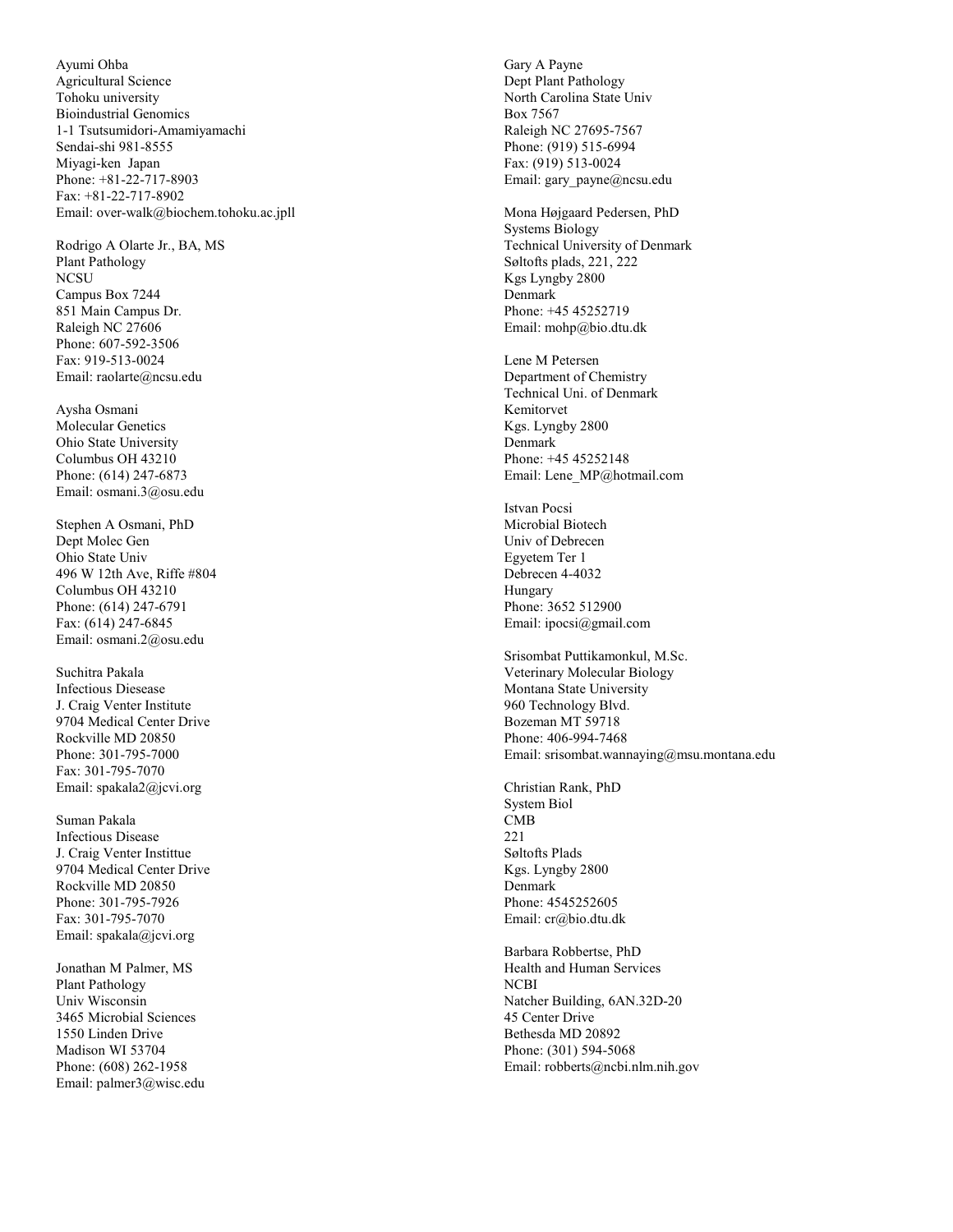Antonio Rossi, PhD Bioquímica e Imunologia FMRP-USP Av Bandeirantes 3900 Ribeirão Preto 14049-900 SP Brazil Phone: 55 16-36023112 Fa x: 55 16-36336840 Email: anrossi@usp.br

Carmen Ruger-Herreros, Ms Genetica Uni v de Se vill a Lab L3 Avenida Reina Mercedes, 6 Se villa 41012 Spain Phone: +34954556473 Fa x: +34954557104 Email: carmenruger@us.es

Oezlem Sarikaya Bayram, MS c Mol. Microbiology and Genetics I. of Microbiology & Genetics Grisebachstr. 8 Goettingen 37077 Germany Phone: 0049551393821 Email: osarika@ g wdg.del

Daniel H Schar f, Dipl. MAM HKI Jena Beutenber gstaße 11a Jena 07745 Germany Phone: 004936415321087 Email: daniel.scharf@hki-jena.de

Monika Schmoll, PhD Molecular Bi otech n ology TU Vienna Gumpendor fer Strasse 1a Vienna 1060 Austria Phone: 43 1-58801-166552 Fa x: 431-58801-17299 Email: monika.schmoll@tuwien.ac.atl

Gavin Sherloc k, PhD **Genetics** Stanford University 300 Pasteur Dr Stanford C A 94305-5120 Phone: (650) 498-6012 Fa x: (650) 724-3701 Email: sherloc k@genome.stanford.edu

Ki minori Shimizu, PhD Medical Mycolog y Res Centr Chiba Uni v 1-8-1 In o hana, Ch u o-ku Chiba 260-8673 Japan Phone: 81-43-226-2795 Fa x: 81-43-226-2486 Email: kshi mizu@faculty.chiba-u.jp Nandini Shukla, MS Molecular Genetics the Ohio State Uni versity 812 Ri ffe Building 496 W 12th A venue Columbus OH 43210 Phone: (614) 441-2848 Email: shukla.25@buc keyemail.osu.edu

Ale xandra Soukup **Genetics** UW-Madison 3455 Microbial Sciences 1550 Linden Dr Madison WI 53706 Phone: 6082621958 Email: soukup@wisc.edu William J Steinbach, MD

Molecular Genetics Pediatrics Duke Uni versity 427 Jones Bldg, Duke U Med Ctr Research Drive Durham NC 27710 Phone: (919) 681-1504 Fa x: (919) 668-4859 Email: stein022@mc.duke.edu Tianqi Sun

Fungal Diversity Novozymes Beijing 100085 China Phone: 0086-10-62987888-253 Email: tqsu@novozymes.com

Subbulakshmi Suresh Molecular Genetics The Ohio State University 112 Biological Sciences Bldg 484 W 12th A venue Columbus OH 43210-1292 Phone: 508-847-2020 Email: suresh.16@osu.edu

Edyta Szewcz yk, PhD Res Center for Infect Diseases Uni versity Wuerzbur g Bau D15 Josef-Schneider-Str. 2 Wuerzbur g 97080 Bayern Germany Phone: 49 9313182125 Fa x: 49 9313182578 Email: edyta.szewczyk@uni-wuerzburg.de

Mizuki Tanaka, Maste r Agricultural Science Tohoku University Bioindustrial Genomics 1-1 Amamiya-machi,Tsutsumidori Sendai 981-8555 Miyagi Japan Phone: +81-22-717-8903 Fa x: +81-22-717-8902 Email: mizu-t@biochem.tohoku.ac.jpl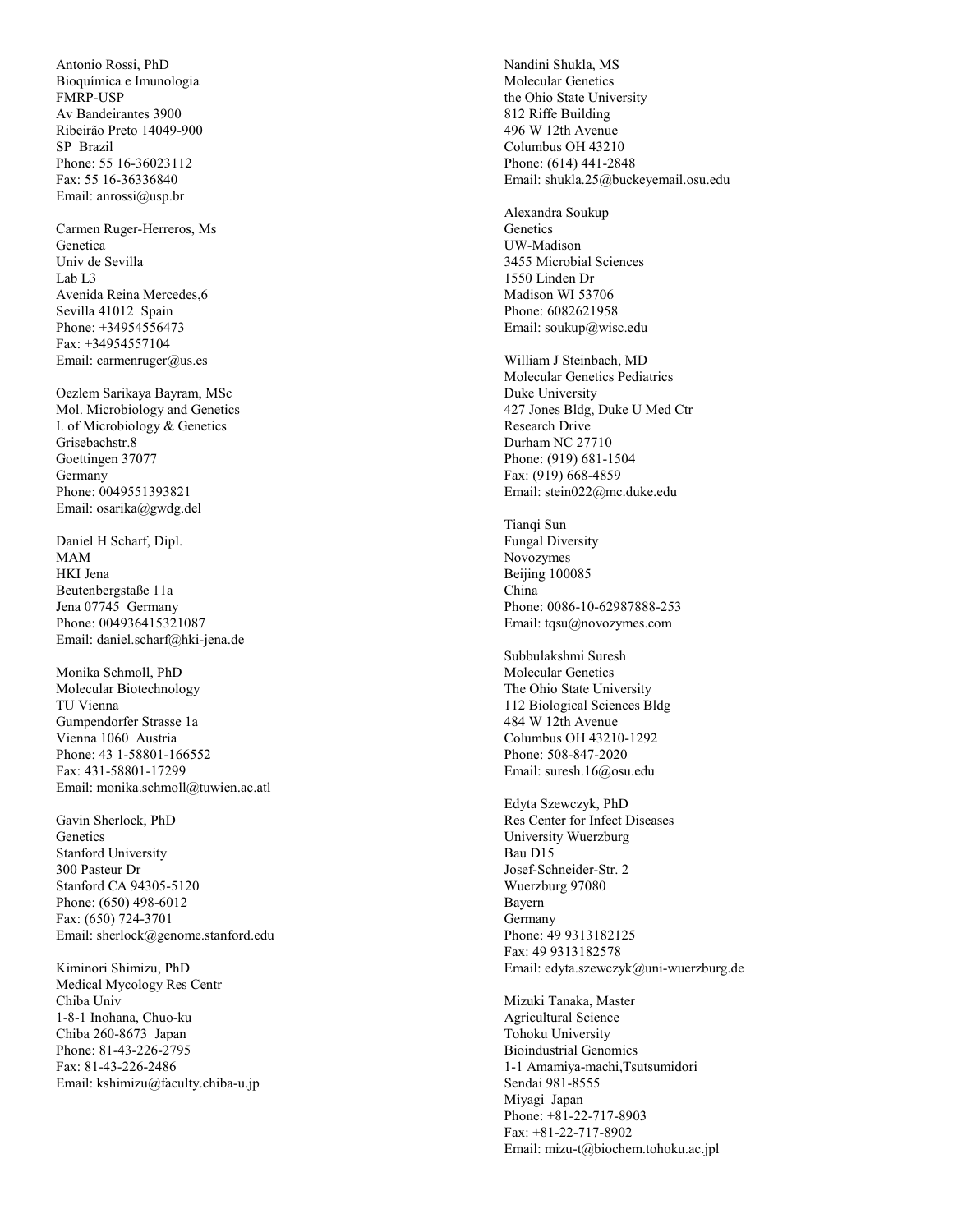Andreas Thywissen Mol. and Appl. Microbiology Hans-Knoell-Institute Beutenbergstr. 11a Jena 07745 Germany Phone: 0049-3641-5321264 Email: andreas.thywissen@hki-jena.de

Richard B Todd, PhD Dept Plant Pathology Kansas State Univ 4024 Throckmorton Hall Manhattan KS 66506 Phone: (785) 532-0962 Fax: (785) 532-5692 Email: rbtodd@ksu.edu

Maiko Umemura, Dr Bioproduction RI AIST Higashi 1-1-1 Tsukuba 305-8566 Ibaraki Japan Phone: +81-29-861-6164 Fax: +81-29-861-6174 Email: umemura-m@aist.go.jp

Vito Valiante, Dr. Mol. and Appl. Microbiology Hans Knoell Institute Beutenbergstr. 11a Jena 07745 Thuringia Germany Phone: +493641 5321090 Fax: +493641 5322090 Email: vito.valiante@hki-jena.de

Cees A M J J van den Hondel Dept Mol Microbiol.,Inst Biol Univ Leiden Wassenaarseweg 64 Leiden 2333 AL Netherlands Phone: 31 71 527-4745 Email: c.a.m.van.den.hondel@biology.leidenuniv.nl

Patricia Ann vanKuyk, PhD Molecular Microbiology Leiden University Seychellen 142 Leiden 2333 BE Netherlands Phone: +31 71 5274960 Email: p.a.vankuyk@biology.leidenuniv.nl

Kiira S Vuoristo, master Metabolic engineering VTT Technical Research Centre Tietotie 2 Espoo 02044 Finland Phone: +358401787474 Email: kiira.vuoristo@helsinki.fi

Clay Wang, PhD Pharma Sci & Chemistry Univ Southern California 1985 Zonal Ave PSC 406A Los Angeles CA 90089 Phone: (323) 442-1670 Email: clayw@usc.edu

Aric E Wiest, MS Fungal Genetics Stock Center Univ Missouri, KC 5007 Rockhill Rd Kansas City MO 64110 Phone: (816) 235-6485 Fax: (816) 235-6561 Email: wiesta@umkc.edu

Carolyn J Worthington, BS Plant Pathology NCSU 851 Main Campus Drive Raleigh NC 27606 Phone: (919)513-4867 Fax: (919)513-0024 Email: cjcole2@ncsu.edu

Jennifer R Wortman Broad Institute 320 Charles Street, Room 2263 Cambridge, MA 02141 Phone: (617)714-8359 jwortman@broadinstitute.org

Debbie S Yaver, PhD Fungal Expression Novozymes Inc 1445 Drew Ave Davis CA 95618 Phone: (530) 757-4993 Fax: (530) 758-0317 Email: dsy@novozymes.com

Jiujiang Yu, Ph.D. Food and Feed Safety Res. Unit USDA/ARS, Southern Reg Res Ctr 1100 Robert E Lee Blvd New Orleans LA 70124 Phone: (504) 286-4405 Fax: (504) 286-4419 Email: jiujiang.yu@ars.usda.gov